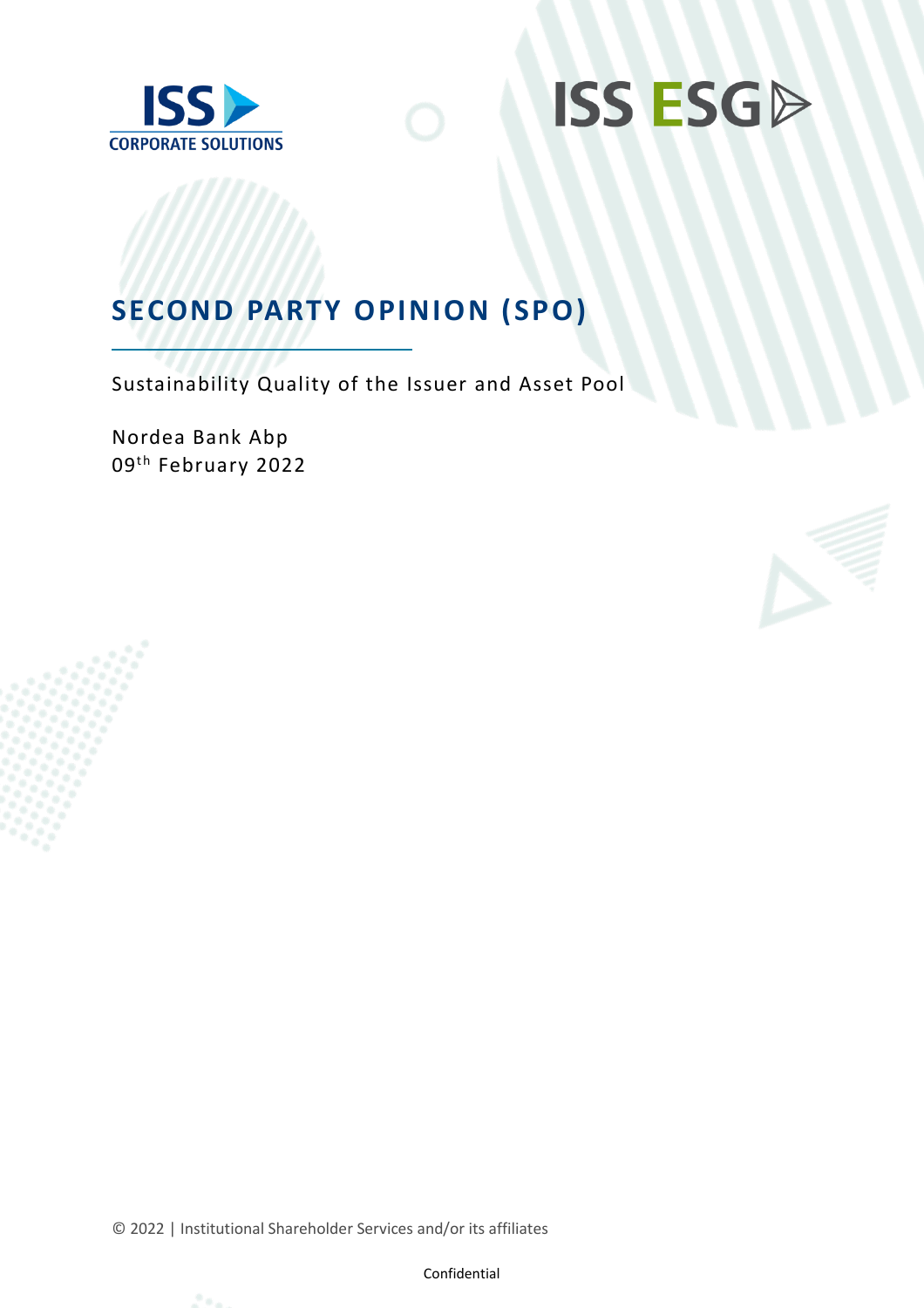

### **CONTENTS**

| B. CONSISTENCY OF GREEN FINANCE INSTRUMENTS WITH NORDEA'S SUSTAINABILITY       |
|--------------------------------------------------------------------------------|
|                                                                                |
|                                                                                |
|                                                                                |
| B. MANAGEMENT OF ENVIRONMENTAL AND SOCIAL RISKS ASSOCIATED WITH THE ASSET POOL |
|                                                                                |
|                                                                                |
|                                                                                |
|                                                                                |
|                                                                                |
|                                                                                |
|                                                                                |
|                                                                                |
|                                                                                |
|                                                                                |
|                                                                                |
|                                                                                |
|                                                                                |
|                                                                                |
|                                                                                |
|                                                                                |
|                                                                                |
|                                                                                |
|                                                                                |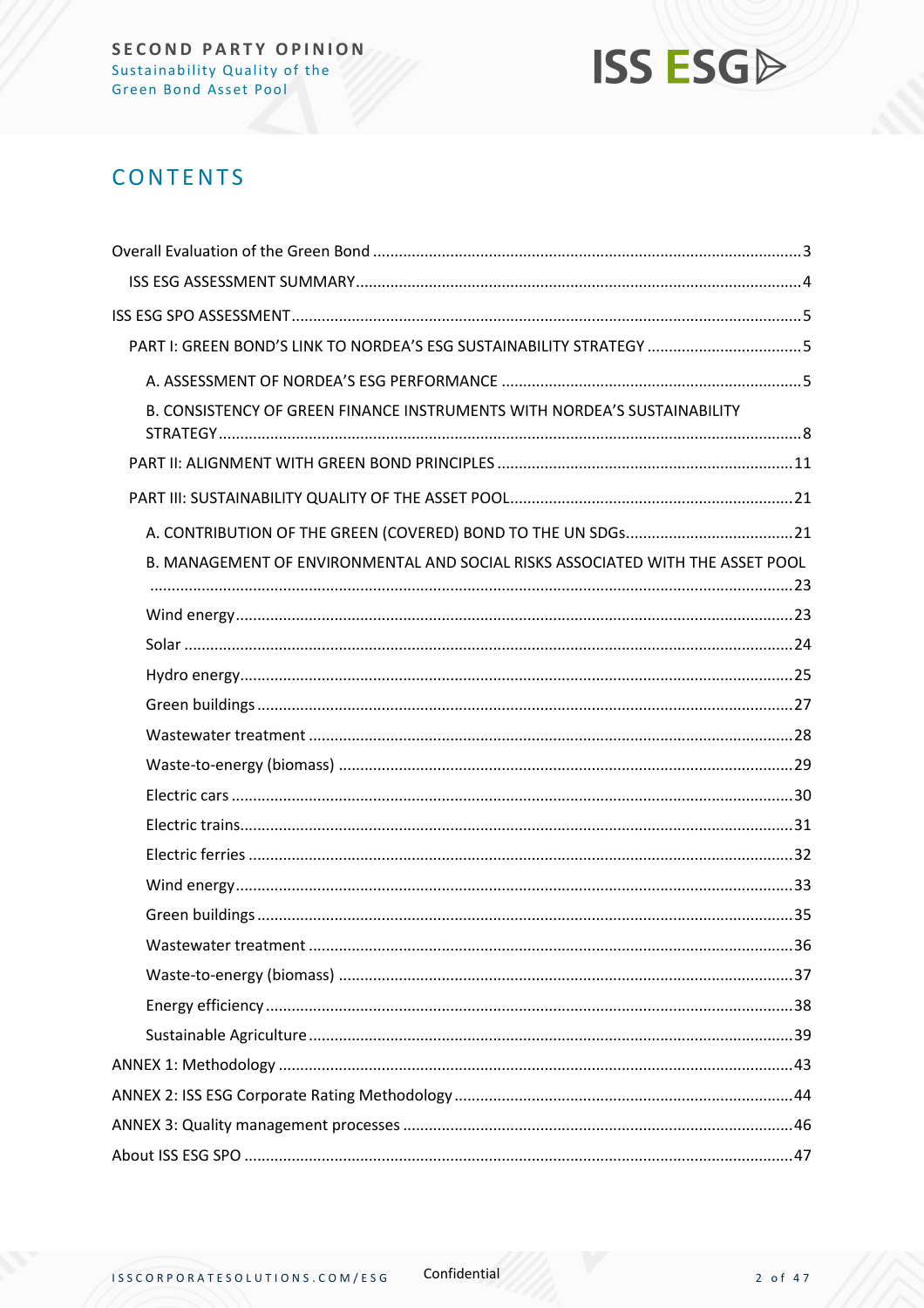

### <span id="page-2-0"></span>Overall Evaluation of the Green Bond

Nordea Bank Abp ("Nordea") commissioned ISS ESG to assist with its Green Bonds by assessing three core elements to determine the sustainability quality of the Bond:

- 1. Nordea's Green Bond framework as of October 2021 benchmarked against the International Capital Market Association's (ICMA) Green Bond Principles (GBPs).
- 2. The asset pools (Nordea bank Green Bond asset pool and Nordea Kredit Green Covered asset pool)– whether the projects aligned with ISS ESG's issue-specific key performance indicators (KPIs) (See Annex 2).
- 3. Nordea's sustainability performance, according to the ISS ESG Corporate Rating.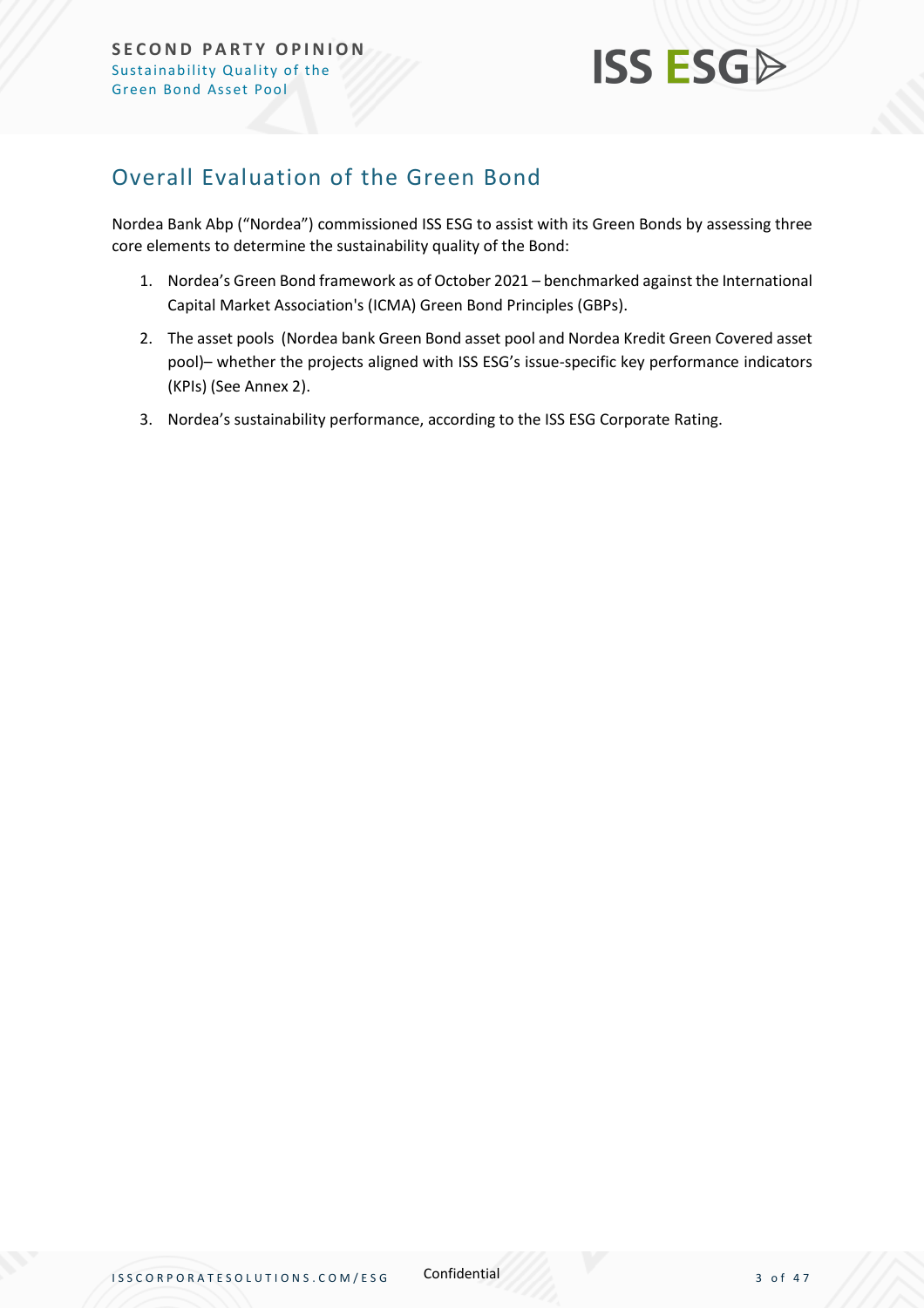## **ISS ESGA**

### <span id="page-3-0"></span>ISS ESG ASSESSMENT SUMMARY

| <b>SPO SECTION</b>                                                              | <b>SUMMARY</b>                                                                                                                                                                                                                                                                                                                                                                                                                                                                                                                                                                                                                                                                                                                 | EVALUATION <sup>1</sup>                                          |
|---------------------------------------------------------------------------------|--------------------------------------------------------------------------------------------------------------------------------------------------------------------------------------------------------------------------------------------------------------------------------------------------------------------------------------------------------------------------------------------------------------------------------------------------------------------------------------------------------------------------------------------------------------------------------------------------------------------------------------------------------------------------------------------------------------------------------|------------------------------------------------------------------|
| Part 1:<br><b>Green Bonds</b><br>link to issuer's<br>sustainability<br>strategy | According to the ISS ESG Corporate Rating published on<br>07.02.2022, the issuer shows a high sustainability performance<br>against the industry peer group on key ESG issues faced by the<br>Commercial Banks & Capital Market sector. The issuer is rated<br>25th out of 300 companies within its sector.<br>The Use of Proceeds financed through this Green Bond<br>Framework are consistent with the issuer's sustainability strategy<br>and material ESG topics for the issuer's industry. The rationale for<br>issuing Green Bonds is clearly described by the issuer.                                                                                                                                                   | <b>Consistent with</b><br>issuer's<br>sustainability<br>strategy |
| Part 2:<br><b>Alignment with</b><br><b>GBP</b>                                  | The Use of Proceeds financed through this Green Bond<br>Framework are consistent with the issuer's sustainability strategy<br>and material ESG topics for the issuer's industry. The rationale for<br>issuing Green Bonds is clearly described by the issuer.<br>This SPO covers Nordea Bank's and Nordea Kredit's assets.                                                                                                                                                                                                                                                                                                                                                                                                     | <b>Positive</b>                                                  |
| Part 3:<br>Sustainability<br>quality of the<br><b>Green Bonds</b>               | The overall sustainability quality of the asset pool in terms of<br>sustainability benefits, risk avoidance and minimisation is good<br>based upon the ISS ESG Green Bond KPIs. The Green Bond KPIs<br>contain a clear description of eligible asset categories which<br>include renewable energy, green buildings, pollution prevention<br>and control, clean transportation, energy efficiency and<br>sustainable agriculture.<br>All assets of the asset pool are located in highly regulated All All<br>The assets are located in highly regulated countries (Sweden,<br>Denmark, Finland and Norway). Legislative frameworks in those<br>countries set minimum standards, which reduce environmental<br>and social risks. | <b>Positive</b>                                                  |

<sup>&</sup>lt;sup>1</sup> The ISS ESG's present evaluation will remain valid until any modification of the Green Bond Framework or addition of new assets into the asset pool by the issuer and as long as the Country Rating does not change (last modification on the 16.07.2020). The controversy check of the underlying assets has been conducted on the 09.02.2022.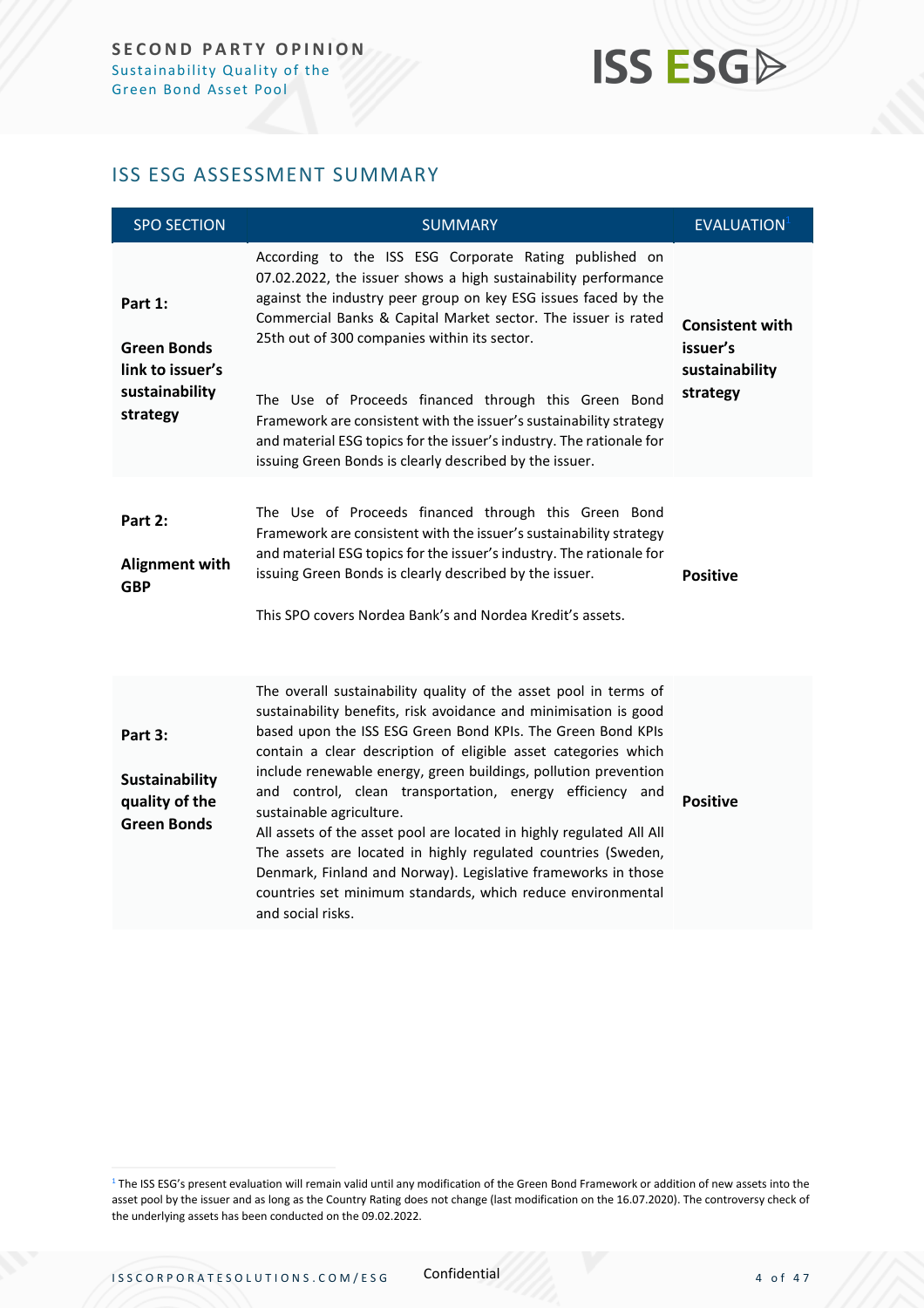## **ISS ESG**

### <span id="page-4-0"></span>ISS ESG SPO ASSESSMENT

### <span id="page-4-1"></span>**PART I: GREEN BOND'S LINK TO NORDEA'S ESG SUSTAINABILITY STRATEGY**

### <span id="page-4-2"></span>A. ASSESSMENT OF NORDEA'S ESG PERFORMANCE

The ISS ESG Corporate Rating provides material and forward-looking environmental, social and governance (ESG) data and performance assessments.

| COMPANY                | <b>SECTOR</b>                                    |      | DECILE TRANSPARENCY       |
|------------------------|--------------------------------------------------|------|---------------------------|
| <b>NORDEA BANK Abp</b> | COMMERCIAL BANKS<br><b>&amp; CAPITAL MARKETS</b> | RANK | IFVFI<br><b>VERY HIGH</b> |

This means that the company currently shows a high sustainability performance against peers on key ESG issues faced by the Commercial Banks & Capital Markets sector and obtains a Decile Rank relative to industry group of 1, given that a decile rank of 1 indicates highest relative ESG performance out of 10.

### *ESG performance*



As of 07.02.2022, this rating places Nordea 25<sup>th</sup> out of 300 companies rated by ISS ESG in the Commercial Banks & Capital Markets sector.

Key Challenges faced by companies in term of sustainability management in this sector are displayed in the chart on the right, as well as the issuer's performance against those key challenges in comparison to the average industry peers' performance.

### *Sustainability Opportunities*

In the financial sector, the main sustainability opportunities arise in the provision of financial services with high social and environmental benefits as well as equal access to financial services. The Nordea Star Fund range undertakes detailed positive screenings to identify companies that adhere to ESG criteria and have a future positive impact. Furthermore, Nordea provides accessible banking services for clients with disabilities and banking activities in remote regions. The company also underwrites green bonds. Nordea does not show further significant financial services with high social or environmental benefits.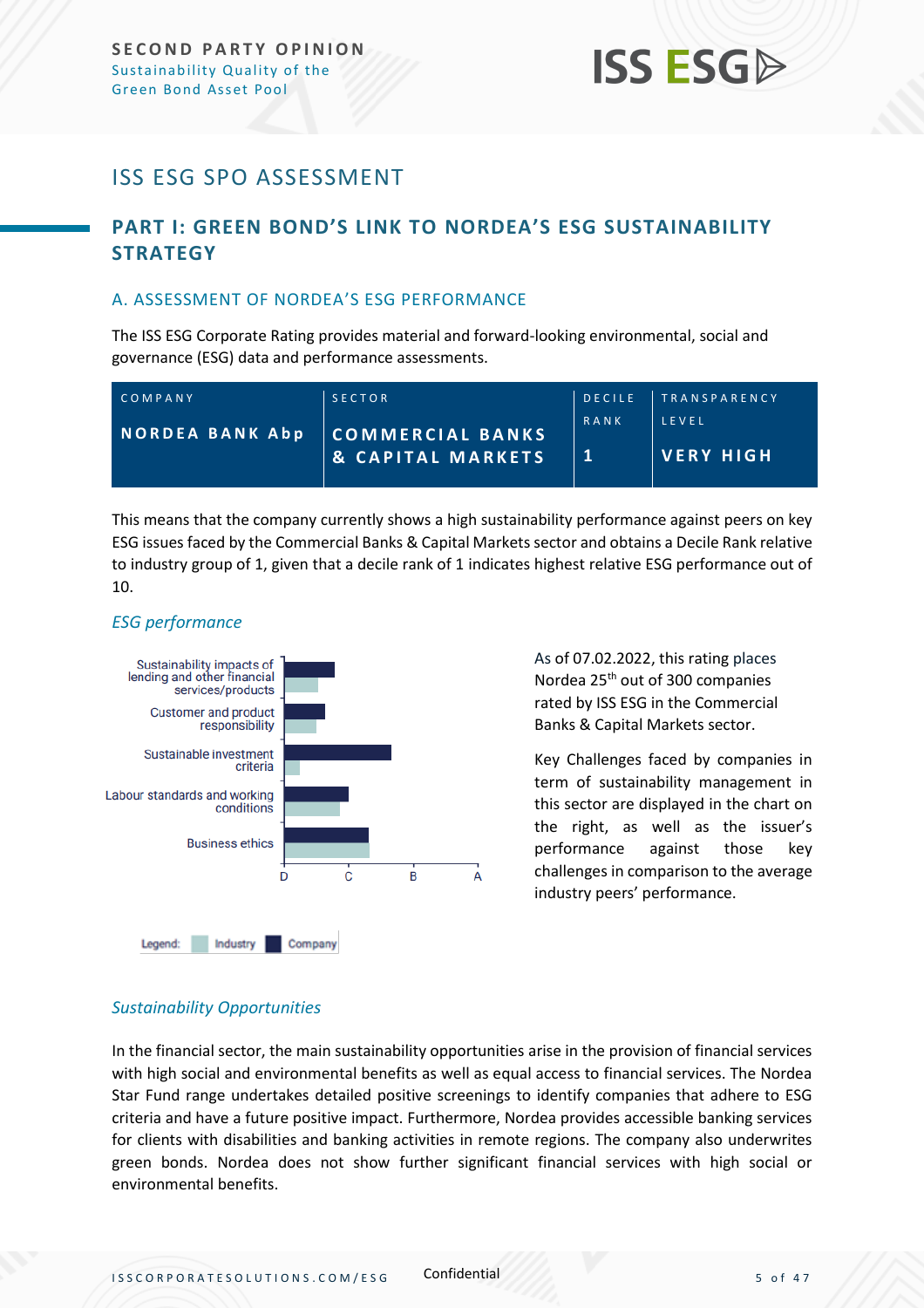## **ISS ESG**

### *Sustainability Risks*

In order to integrate the assessment of ESG risks into lending decisions, Nordea has developed its Environmental Risk Assessment tool (ERAT) and its Social and Political Risk Assessment tool (SPRAT). Sector specific lending guidelines for forestry, nuclear power and oil services are provided, expecting its customers to undertake environmental baseline studies and environmental impact assessments. In addition, the company's membership with the Equator Principles reinforces its commitment to observe environmental and social minimum standards in project finance. Nordea's general responsible investment approach covers its actively managed funds and is applied using an integration approach and exclusion criteria covering e.g. human and labor rights, business ethics, and environmental protection. For actively managed assets, it excludes companies that have a large and sustained exposure to thermal mining and generate more than 30% of revenue from coal products. In the social dimension, customer and product responsibility as well as employee relations are important challenges. The company has taken some steps to ensure responsible marketing and sales practices. However, there is no clear strategy regarding offshore banking activities and tax compliance as well as regarding the responsible treatment of customers with debt repayment problems. With regard to employees, Nordea has cut more than 2,500 jobs in recent years. Affected employees are offered to join Nordea's internal people matching process to find a new position within Nordea. In certain cases, country-specific voluntary redundancy package, retirement offerings or outplacement support are offered. As the company mostly operates in countries where high legal and factual standards are implemented, risks on health and safety, and work-life balance are limited. Finally, Nordea has established a group-wide code of conduct covering almost all important compliance issues as well as relevant compliance measures such as anonymous and confidential reporting channels are provided for employees. Nevertheless, in May 2018 the company was accused of enabling organized crime to launder roughly EUR 134 million through privately owned exchange offices in Copenhagen, and in October 2018 it was involved in further money laundering allegations.

### *Governance opinion*

Regarding its governance structure, the majority of Nordea's board members are independent (as at April 1, 2020). The company's board chair, Torbjorn Magnusson is not independent as he is the CEO of If P&C Insurance Holding Ltd, a subsidiary of Sampo Oyj. Committees in charge of audit and remuneration are established with half of the board members being independent, yet a committee in charge of nomination seems to be missing. Moreover, Nordea discloses the remuneration of some of its executive management members, which includes long-term incentive components.

Regarding the company's sustainability governance, Nordea has a fully independent sustainability committee in place (as at April 1, 2020). Some sustainability performance objectives are integrated into the variable remuneration of the executives although no details were provided. The company has established a group-wide code of conduct covering almost all important issues, such as corruption, antitrust violations, insider dealings and conflicts of interest. Compliance training is provided to employees as well as anonymous and confidential reporting channels. Nevertheless, in May 2018 the company was accused of enabling organized crime to launder roughly EUR 134 million through privately owned exchange offices in Copenhagen, and in October 2018 it was involved in further money laundering allegations.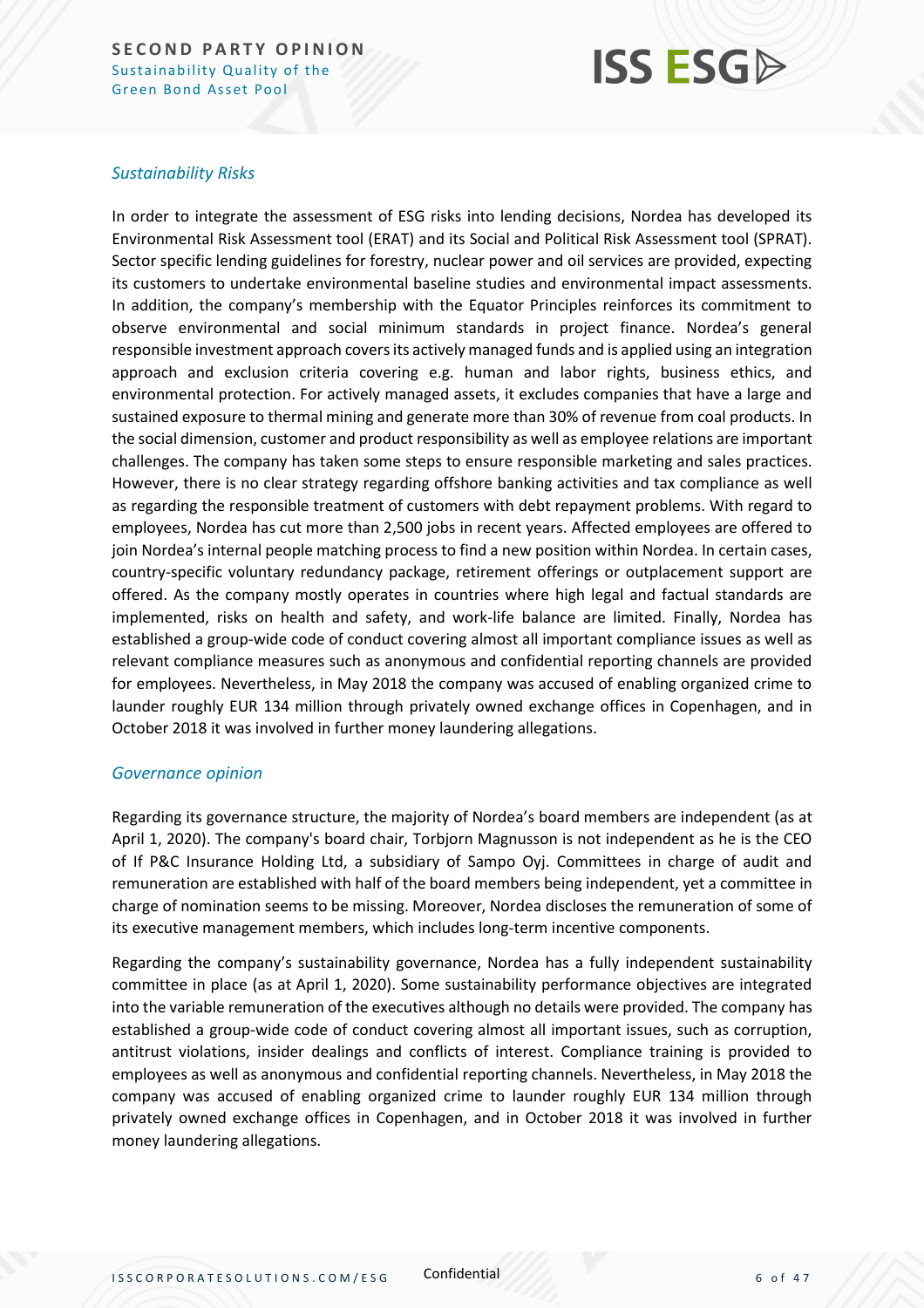

### *Sustainability impact of products and services portfolio*

Using a proprietary methodology, ISS ESG assessed the contribution of Nordea's current products and services portfolio to the Sustainable Development Goals defined by the United Nations (UN SDGs). This analysis is limited to the evaluation of final product characteristics and does not include practices along Nordea's operation process. ISS ESG determined that, based on the information provided by the company, its overall business model has no net impact (contribution and/or obstruction) to the UN SDGs.

### *Breaches of international norms and ESG controversies*

The bank is not facing any severe controversy.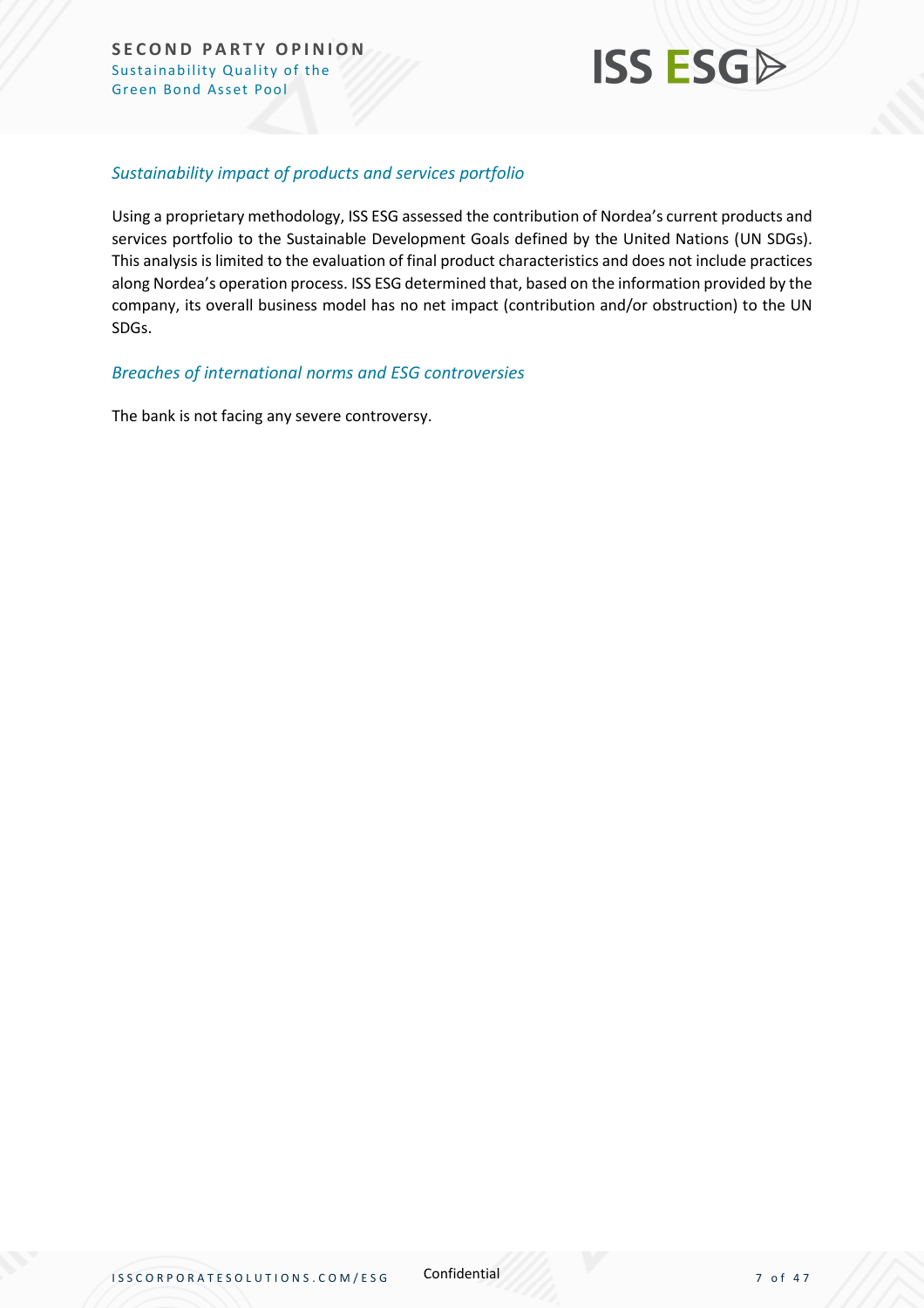# **ISS ESG**

### <span id="page-7-0"></span>B. CONSISTENCY OF GREEN FINANCE INSTRUMENTS WITH NORDEA'S SUSTAINABILITY STRATEGY

### *Key sustainability objectives and priorities defined by the issuer*

In January 2021, Nordea launched an updated plan to fully integrate sustainability into its business strategy and set a long-term objective to become a net zero emissions bank by 2050 at the latest. To reach this goal, Nordea set a mid-term objective to reduce carbon emissions from its lending and investment portfolios by 40-50% by 2030.

Nordea has committed to aligning its business strategy to be consistent with the goals listed in the Sustainable Development Goals and the Paris Climate Agreement. Furthermore, Nordea is equally committed to supporting its customers to reach these goals.

Nordea's sustainability integration is grouped into four strategic pillars: financial strength, climate action, social responsibility and governance and culture. Each of the four areas is linked to targets for 2023. The climate action pillar also has two long-term objectives for 2030. Nordea aims at having a significant impact in all these four areas by reducing the negative impact and increasing the positive impact from its business activities and internal operations.

The Nordea Group 2023 targets include the following:

- At least 25% of the savings inflow should be in our sustainable offering.
- Nordea Life & Pensions will reduce its carbon emissions intensity for listed equities, corporate bonds and real estate by at least 25% by the end of 2024.
- To grow the share of EU Taxonomy-aligned assets and income and to meet disclosure requirements.
- Work together with our large corporate customers in carbon-intensive industries to set lowcarbon transition plans.
- Reduce carbon emissions from our internal operations by 30% compared to 2019.

### *Rationale for issuance*

The categories Nordea has chosen as eligible for use of proceeds from its Green Bonds are presented in section 2 of the Green Bond Framework. The categories have been chosen based on Nordea's overall goal of enabling the transition to a sustainable society in general and combating climate change specifically. It is in these categories that Nordea sees it has the greatest potential to make an impact by generating environmental benefits through their financing efforts. The alignment is further enhanced through their materiality analysis, where climate action was defined as Nordea's top priority for their strategic direction and sustainability focus, as well as the contents of the Sustainable Banking Strategy published in February 2021 referenced above.

The Green Bond Framework is intended to accommodate transactions in any format (for example covered, unsecured, subordinated debt), size (for example benchmark, public transactions, private placement) and currencies. Further details will be provided in the applicable announcements and transaction documentation. Where the Green Bond process for Green Covered Bond issuances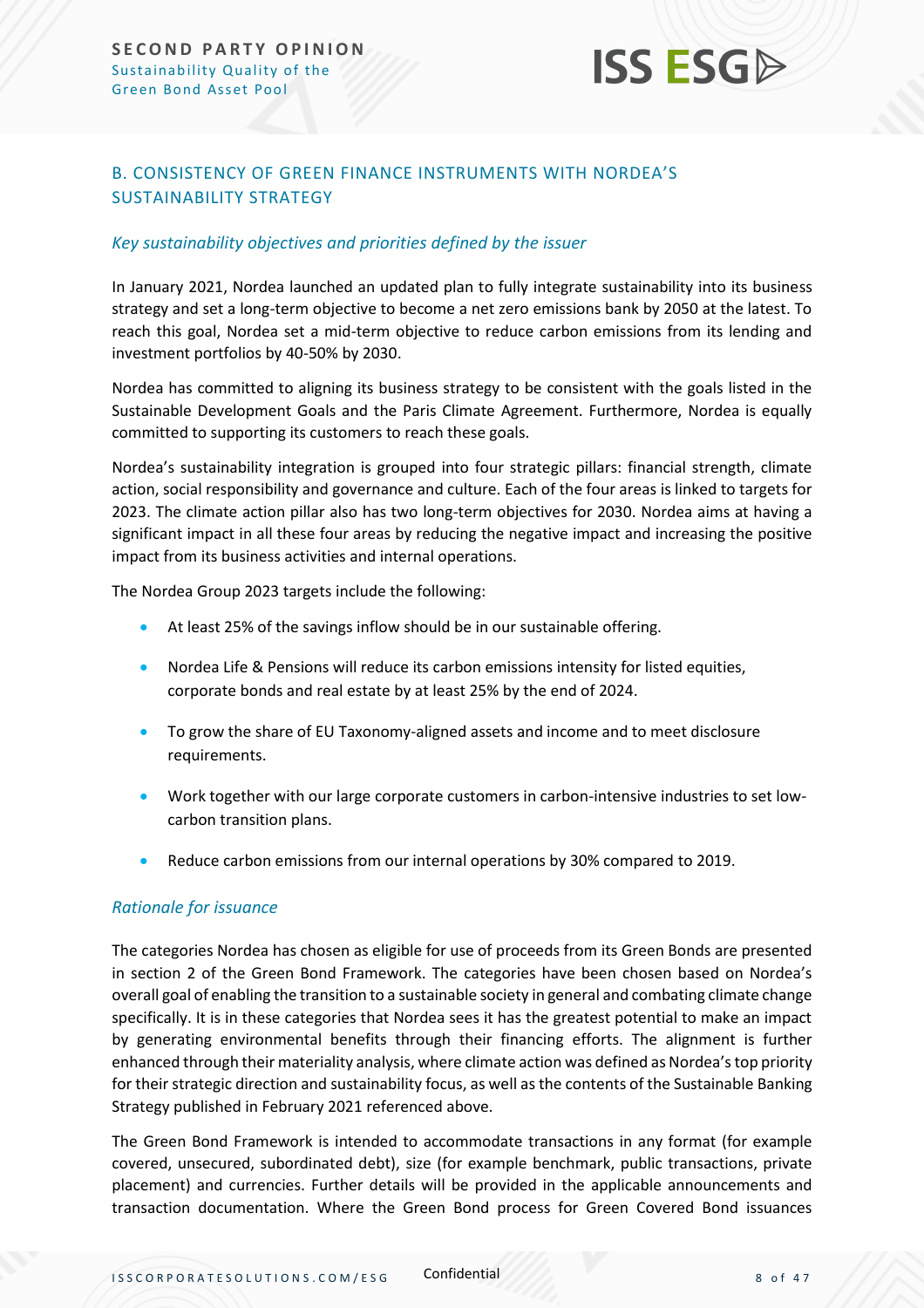

diverges from Nordea's regular Green Bond process, it is described in the applicable section of the framework.

As of the October 2021 update of this Green Bond Framework, Nordea includes specific Green Covered Bond considerations within the various sections of the framework where applicable. They want to enable Green Covered Bond issuances, as the real estate sector represents a domain where a large portion of the energy consumption and emissions arises in the EU, including the Nordics. Nordea's current share of the mortgage market in the Nordic region offers an important opportunity to make a positive environmental impact. With a focus on residential mortgages, they aim at strengthening their role as an intermediary to help improve the energy efficiency and lower the energy consumption of Nordic households while also increasing the awareness about cleaner sources of energy.

This Green Bond Framework sets the basis for the identification, selection, verification and reporting of the sustainable financing that is eligible for being directly or indirectly financed by the proceeds of the Green Bonds issued by Nordea, and the management of such proceeds.

The Green Bond Framework undergoes a yearly review and is updated and expanded as the GBP and market practices evolve, as considered necessary. Nordea is committed to supporting the growth and integrity of the market for sustainable financing.

### *Contribution of Use of Proceeds categories to sustainability objectives and priorities*

ISS ESG mapped the Use of Proceeds categories financed under this Green Bond with the sustainability objectives defined by the issuer, and with the key ESG industry challenges as defined in the ISS ESG Corporate Rating methodology for the Commercial Banks & Capital Markets sector. Key ESG industry challenges are key issues that are highly relevant for a respective industry to tackle when it comes to sustainability, e.g. climate change and energy efficiency in the buildings sector. From this mapping, ISS ESG derived a level of contribution to the strategy of each Use of Proceeds category. For this sector, a key issue is increasing sustainability related lending.

| <b>USE OF PROCEEDS</b><br><b>CATEGORY</b>                              | <b>SUSTAINABILITY OBJECTIVES</b><br><b>FOR THE ISSUER</b> | <b>KEY ESG INDUSTRY</b><br><b>CHALLENGES</b> | <b>CONTRIBUTION</b>                     |
|------------------------------------------------------------------------|-----------------------------------------------------------|----------------------------------------------|-----------------------------------------|
| <b>Green Buildings</b>                                                 |                                                           |                                              | Contribution to a<br>material objective |
| <b>Renewable energy</b><br>(Solar power, wind<br>power,<br>Hydropower) |                                                           |                                              | Contribution to a<br>material objective |
| <b>Sustainable</b><br><b>Agriculture</b>                               |                                                           |                                              | Contribution to a<br>material objective |
| <b>Energy efficiency</b>                                               |                                                           |                                              | Contribution to a<br>material objective |
| Waste-to-energy                                                        |                                                           |                                              | Contribution to a<br>material objective |
| <b>Water and</b><br>Wastewater<br>treatment                            |                                                           |                                              | Contribution to a<br>material objective |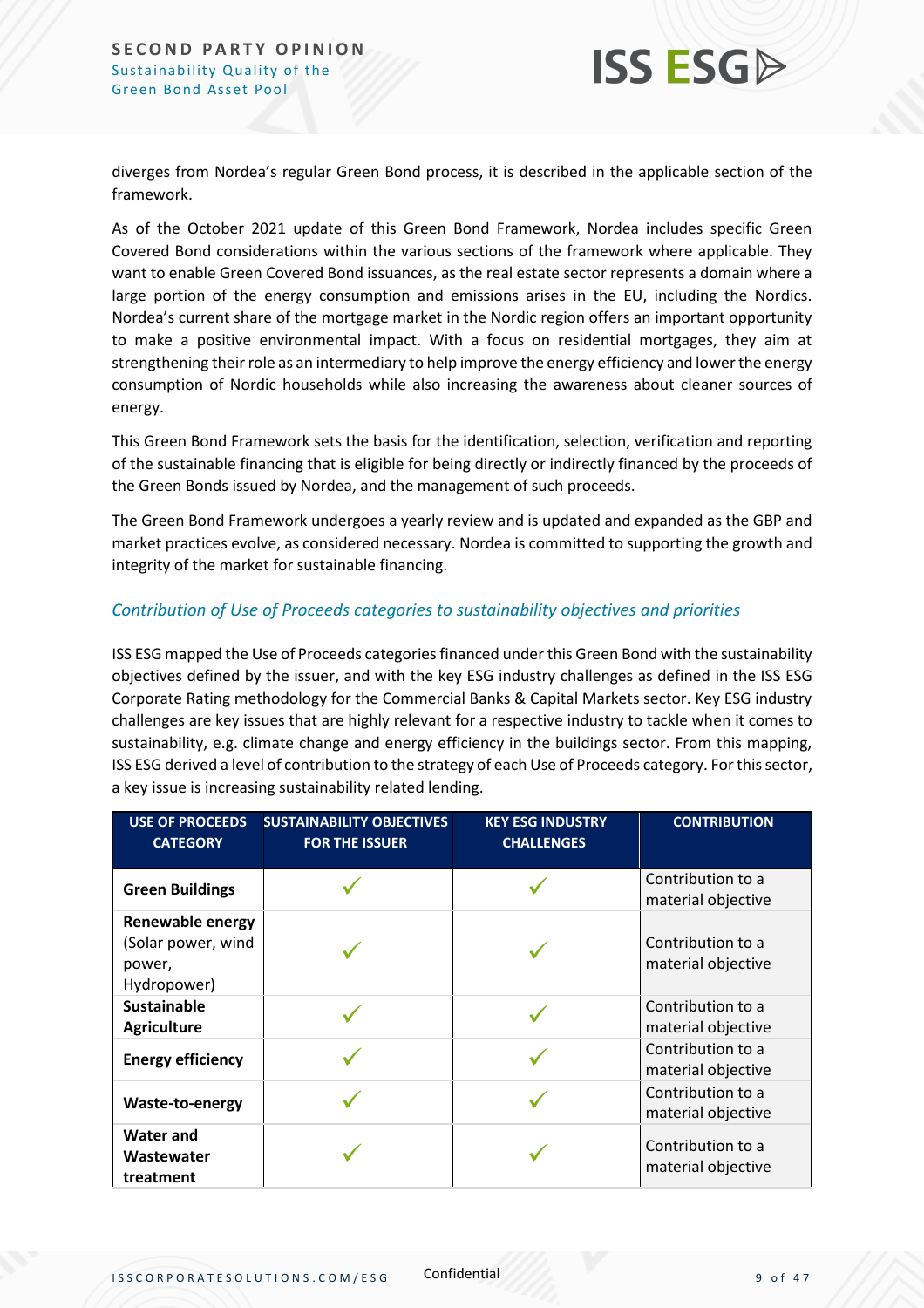

| Clean                             |  |                                         |
|-----------------------------------|--|-----------------------------------------|
| transportation<br>(Electric cars, |  | Contribution to a<br>material objective |
| ferries, and trains)              |  |                                         |

**Opinion:** *ISS ESG finds that the Use of Proceeds financed through this Green Finance Framework are consistent with the issuer's sustainability strategy and material ESG topics for the issuer's industry. The rationale for issuing Green Finance Instruments is clearly described by the issuer.*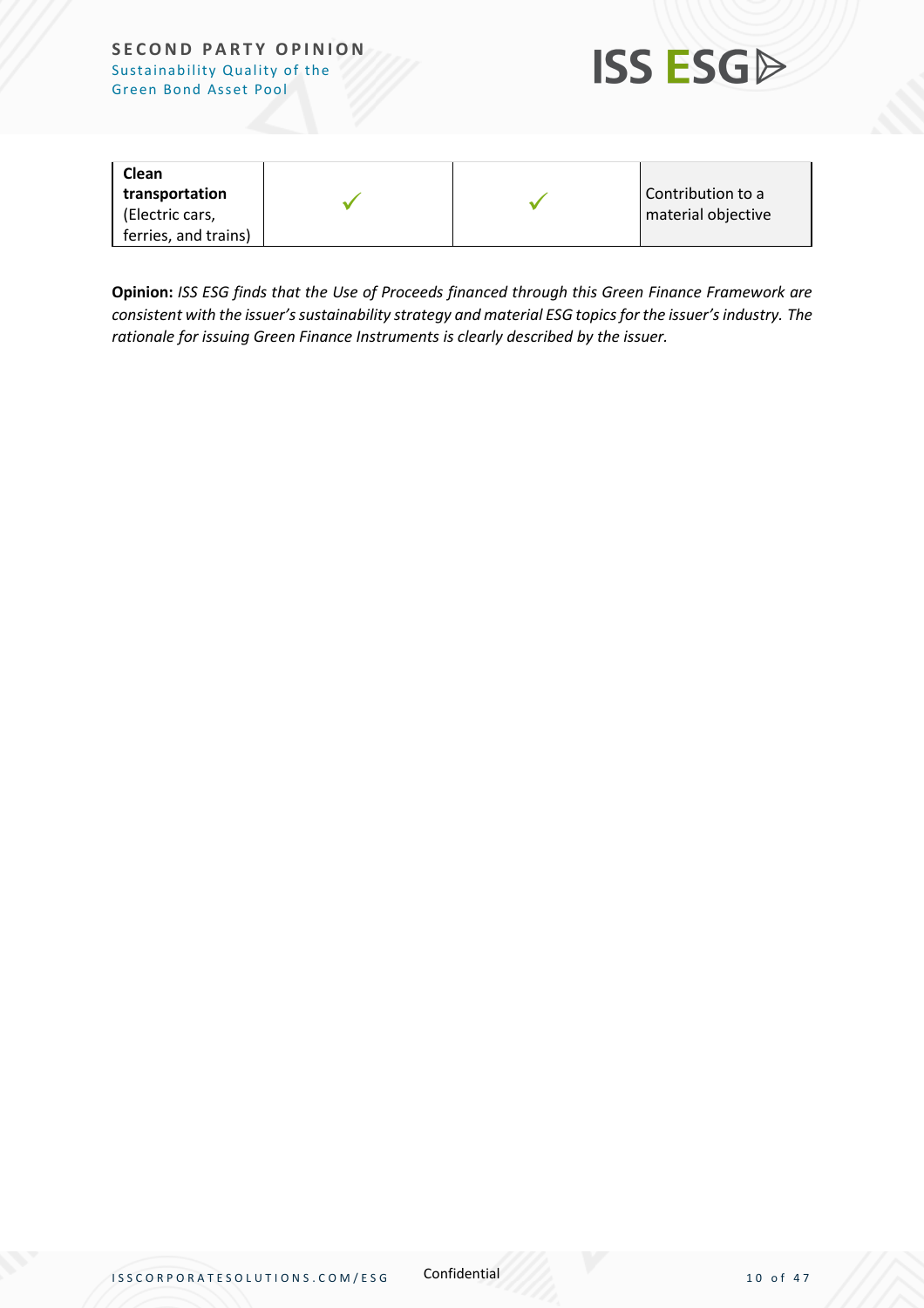# **ISS ESG**

### <span id="page-10-0"></span>**PART II: ALIGNMENT WITH GREEN BOND PRINCIPLES**

### **1. Use of Proceeds**

#### FROM ISSUER'S FRAMEWORK

The amount equal to the net proceeds of the Green Bonds issued by Nordea is intended to be used, directly or indirectly, to finance or refinance Green Bond Assets that have been evaluated and selected by Nordea pursuant to this Green Bond Framework<sup>2</sup>. The Green Bond Assets comprise financing within the Green Bond Asset Categories which are, or have been, originated by the various business units of Nordea mostly in the Nordic countries.

Importantly, however, the net proceeds of any Nordea Green Bond will not be used towards financing nuclear or fossil fuel energy operations or operations that are deemed by Nordea to be in the sectors "Weapons and Defence", "Coal Mining" or "Tobacco". Additionally, any existing financing of customers which are deemed not to be eligible in reference to Nordea's corporate customer Environment, Social and Governance ("ESG") assessment process will not be selected for financing or refinancing by the net proceeds of any Green Bond issued by Nordea.

It should be noted that Green Bonds, like any other notes issued by Nordea, will be fully subject to the application of the eligibility criteria of the Capital Requirements Regulation and the requirements of the Bank Recovery and Resolution Directive for own funds and eligible liabilities instruments and, as such, any net proceeds of the Green Bonds qualifying as own funds or eligible liabilities will be fully available to cover any and all losses arising on the balance sheet of the relevant issuer (in the same way as any other instrument not classified as Green Bonds) regardless of their "green" or other similar label.

The Nordea ESG assessment process includes an assessment of all large corporate customers with respect to:

- governance
- environmental, health and safety management processes
- social aspects including human and labour rights
- potential controversies.

The net proceeds of the Green Covered Bonds issued by Nordea's mortgage credit institutions (MCIs) that are wholly owned subsidiaries (Nordea Kredit Realkreditaktieselskab, Nordea Mortgage Bank Plc, Nordea Eiendomskreditt AS and Nordea Hypotek AB (publ), collectively, the "Nordea MCIs") are intended to be used, directly or indirectly, to finance or refinance assets that:

- are eligible for being included in the general cover pool of the respective Nordea MCI, and
- satisfy certain eligibility requirements that promote climate-friendly and other environmental purposes.

These assets are evaluated and selected by Nordea pursuant to this Green Bond Framework ("Green Assets").

#### Green bond asset / Green covered bond asset categories and green bonds / Green covered bond asset portfolio

The Green Bond Asset Categories in the list below have been identified by Nordea as aiming to increase the positive or reduce the negative impact on the environment. The list includes examples of each category<sup>3</sup>.

Nordea has opted for an asset level verification which means that any addition to the Green Bond Asset Portfolio is subject to verification by the external Second Party Opinion provider. Nordea aims at acquiring a Second Party Opinion

 $2$  The final terms of an issue of Green Bonds will specify the use of proceeds of that issue.

<sup>&</sup>lt;sup>3</sup> This table has been built by ISS ESG based on information provided by the issuer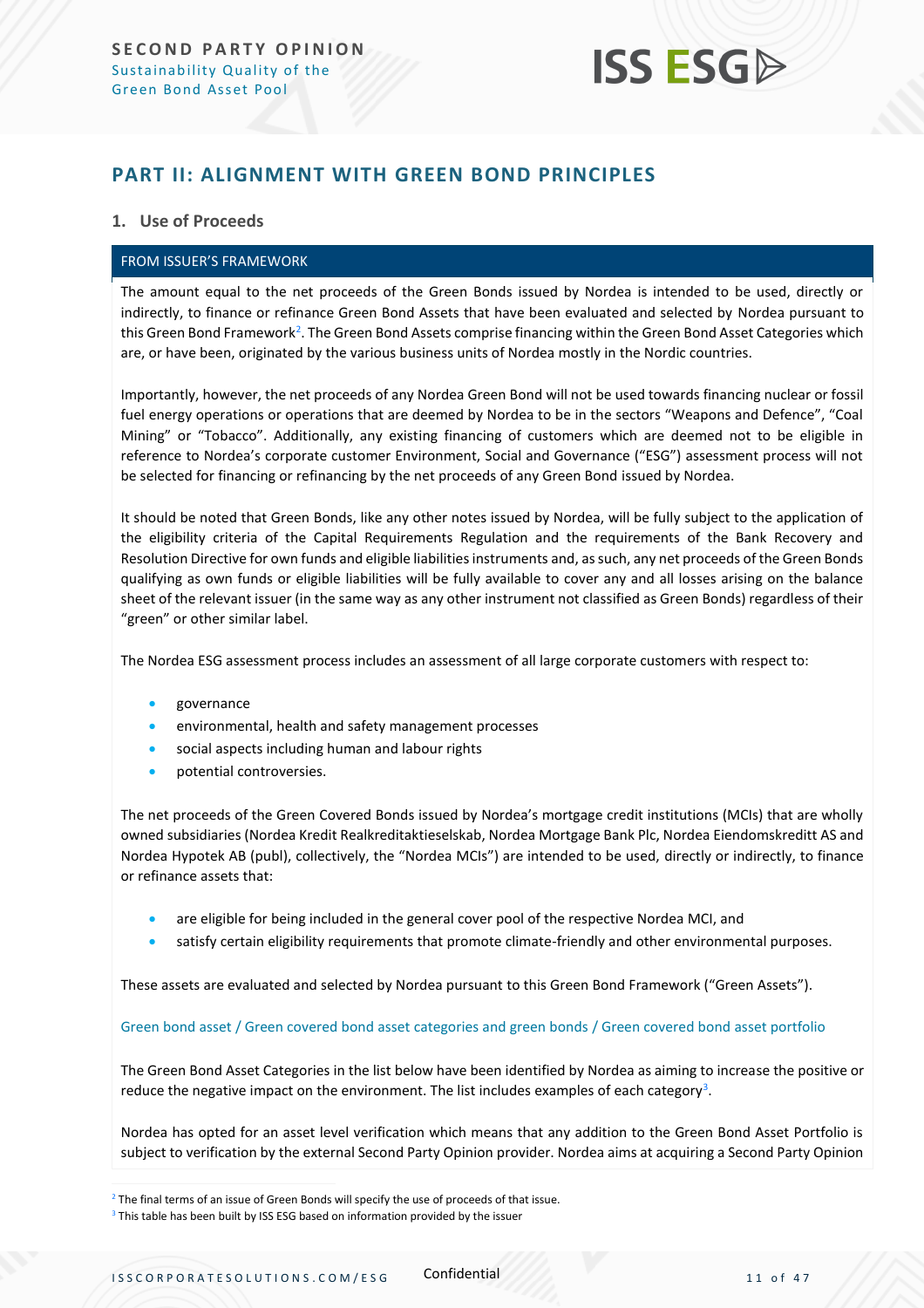

including information on updates made to this Green Bond Framework as well as to the Green Bond Asset Portfolio on a yearly basis.

Green Asset Portfolios will be included in the general cover pool of the respective Nordea MCI. Hence, no separate cover pools with Green Portfolio Assets only will be created. However, all issuers utilise this framework including the process descriptions, Green Asset Categories and subsequent criteria. We aim to optimise portfolio selection locally amongst the four different pools. Local variations in identifying eligible Green Assets exist.

| <b>GREEN ASSET</b>                                                                                                                                        |                                                                        | <b>NORDEA BANK ASSET POOL</b><br>(GREEN BONDS)   |                                           | <b>NORDEA KREDIT ASSET</b><br><b>POOL (GREEN COVERED</b><br><b>BONDS)</b> |                                                     |
|-----------------------------------------------------------------------------------------------------------------------------------------------------------|------------------------------------------------------------------------|--------------------------------------------------|-------------------------------------------|---------------------------------------------------------------------------|-----------------------------------------------------|
| <b>CATEGORY</b>                                                                                                                                           | <b>SUBCATEGORIES</b>                                                   | <b>Assets</b><br>included in<br><b>Portfolio</b> | <b>Share of Asset</b><br><b>Portfolio</b> | <b>Assets</b><br>included in<br><b>Portfolio</b>                          | <b>Share of</b><br><b>Asset</b><br><b>Portfolio</b> |
|                                                                                                                                                           | Wind power                                                             | Yes                                              | EUR 341.5m<br>$(9.1\%)$                   | Yes                                                                       | <b>EUR 85m</b><br>(5.7%)                            |
| <b>Renewable Energy</b><br>Generation and<br>transmission of energy                                                                                       | Solar power                                                            | Yes                                              | <b>EUR 0.3m</b><br>(0.02%)                | No                                                                        | EUR 0m<br>(0%)                                      |
| from renewable sources<br>and manufacturing of                                                                                                            | Hydro power                                                            | Yes                                              | <b>EUR 569m</b><br>(15.2%)                | No                                                                        | EUR 0m<br>(0%)                                      |
| the related equipment<br>for relevant<br>subcategories.                                                                                                   | Integration of<br>renewable energy into<br>the transmission<br>network | <b>No</b>                                        | EUR 0m (0%)                               | N <sub>o</sub>                                                            | EUR 0m<br>(0%)                                      |
| <b>Energy Efficiency</b><br>Infrastructure,                                                                                                               | Smart grids                                                            | No                                               | EUR 0m (0%)                               | No                                                                        | EUR 0m<br>(0%)                                      |
| equipment, technology<br>and processes related to<br>smart grids, energy                                                                                  | Energy storage                                                         | No                                               | EUR 0m (0%)                               | No.                                                                       | EUR 0m<br>(0%)                                      |
| storage and district<br>heating including<br>automation and<br>intelligence in the power<br>transmission network,<br>distribution and related<br>systems. | <b>District heating</b>                                                | Yes                                              | <b>EUR 0.5m</b><br>(0.03%)                | Yes                                                                       | <b>EUR</b><br>607m<br>(40.6%)                       |
| <b>Green Buildings</b><br>Commercial or<br>residential buildings                                                                                          | Commercial and<br>residential real estate                              | Yes                                              | EUR 1.857m<br>(49.4% )                    | Yes                                                                       | <b>EUR</b><br>553m<br>(37%)                         |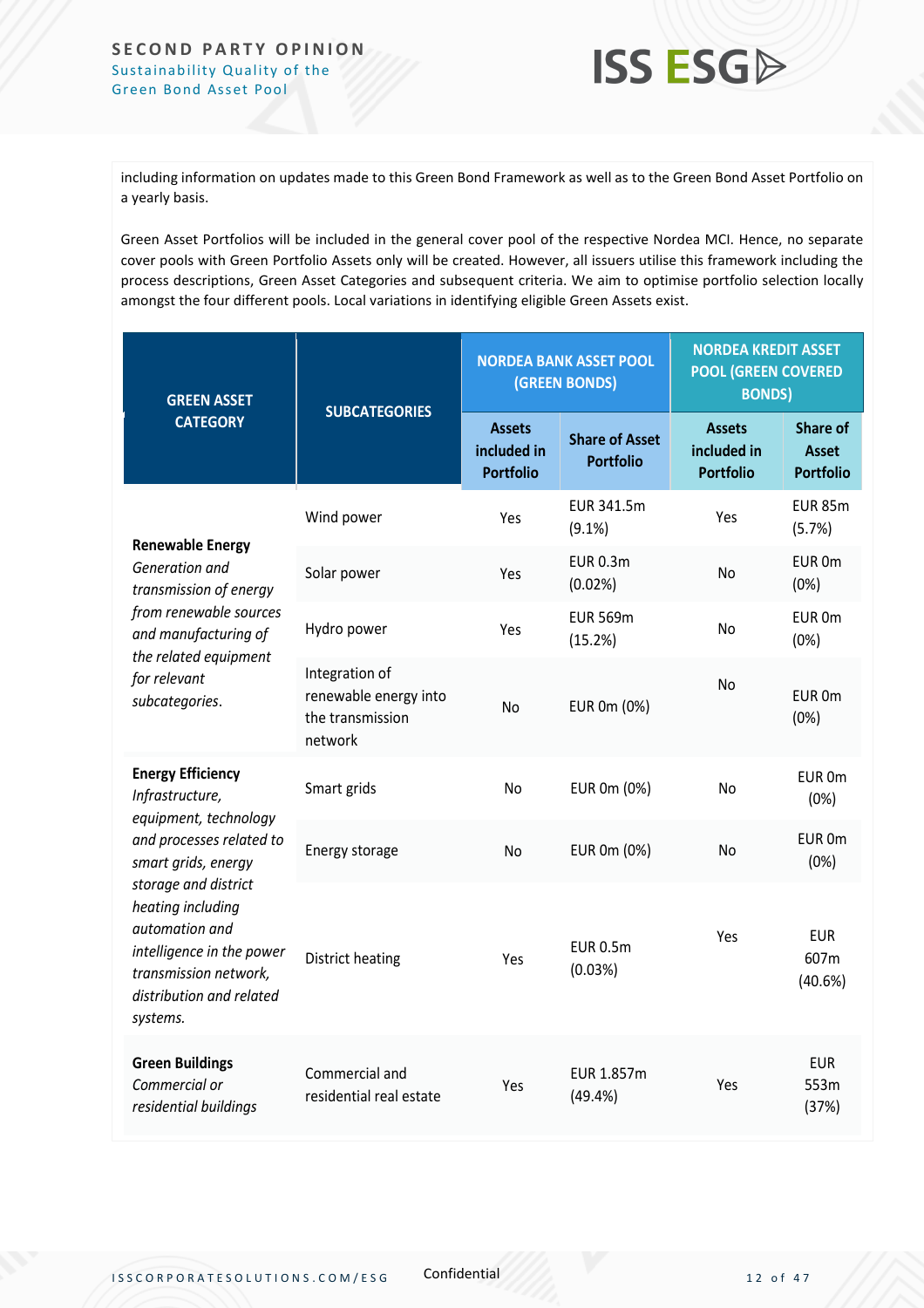## **ISS ESG**

*with at least any of the selected certifications<sup>4</sup>*

| <b>Pollution Prevention</b><br>and Control<br>Projects or activities and<br>any related<br>infrastructure,<br>equipment, technology<br>and processes toward<br>the relevant<br>subcategories.                                                                                     | Water management<br>(water supply) and<br>wastewater management                                                                                            | Yes | EUR 213.4m<br>(5.7%)          | Yes | <b>EUR 89m</b><br>(6%)       |
|-----------------------------------------------------------------------------------------------------------------------------------------------------------------------------------------------------------------------------------------------------------------------------------|------------------------------------------------------------------------------------------------------------------------------------------------------------|-----|-------------------------------|-----|------------------------------|
|                                                                                                                                                                                                                                                                                   | Waste-to-energy                                                                                                                                            | Yes | EUR 400.8m<br>(10.7%)         | Yes | <b>EUR</b><br>128m<br>(8.5%) |
| <b>Clean Transportation</b><br>Projects, activities and<br>related equipment,                                                                                                                                                                                                     | Electric cars                                                                                                                                              | Yes | <b>EUR 86.7m</b><br>(2.3%)    | No  | EUR 0m<br>(0%)               |
| technology and<br>processes towards clean<br>transportation<br>infrastructure, including<br>expansion and<br>improvements of train<br>and metro networks,<br>stations and rolling<br>stock for passenger or<br>freight transportation,<br>such as the relevant<br>subcategories.  | Public transportation<br>(electric trains)                                                                                                                 | Yes | EUR 284.8m<br>(7.6%)          | No  | EUR 0m<br>(0%)               |
|                                                                                                                                                                                                                                                                                   | Public transportation<br>(electric ferries)                                                                                                                | Yes | <b>EUR 1.7m</b><br>$(0.04\%)$ | No  | EUR 0m<br>(0%)               |
| <b>Sustainable</b><br><b>Management of Living</b><br><b>Natural Resources</b><br>Projects or activities<br>related to sustainable<br>forestry or agriculture in<br>the Nordic countries,<br>including acquisition,<br>maintenance and<br>management of relevant<br>subcategories. | Forests certified by Forest<br>Stewardship Council<br>("FSC") or Programme for<br>the Endorsement of<br><b>Forest Certification</b><br>("PEFC") (Sweden)   | No  | EUR 0m (0%)                   | No  | EUR 0m<br>(0%)               |
|                                                                                                                                                                                                                                                                                   | Sustainable agriculture in<br>the Nordic countries<br>comprised of organic<br>farming as certified in<br>compliance with the EU<br>and national regulation | No  | EUR 0m (0%)                   | Yes | EUR34m<br>(2.3%)             |

<sup>4</sup> The LEED "gold" certification, the BREEAM "very good" certification, the Miljöbyggnad "Silver" certification (Sweden), Nordic Swan Ecolabel, the RTS "2 stars" certification, or renovations and refurbishments of commercial or residential buildings leading to reduced, or existing buildings having an annual energy use on a m2 basis that is at least 25% lower than the applicable national regulations in the relevant Nordic country, or that lead to an annual reduction of energy use on a m2 basis of at least 25 %.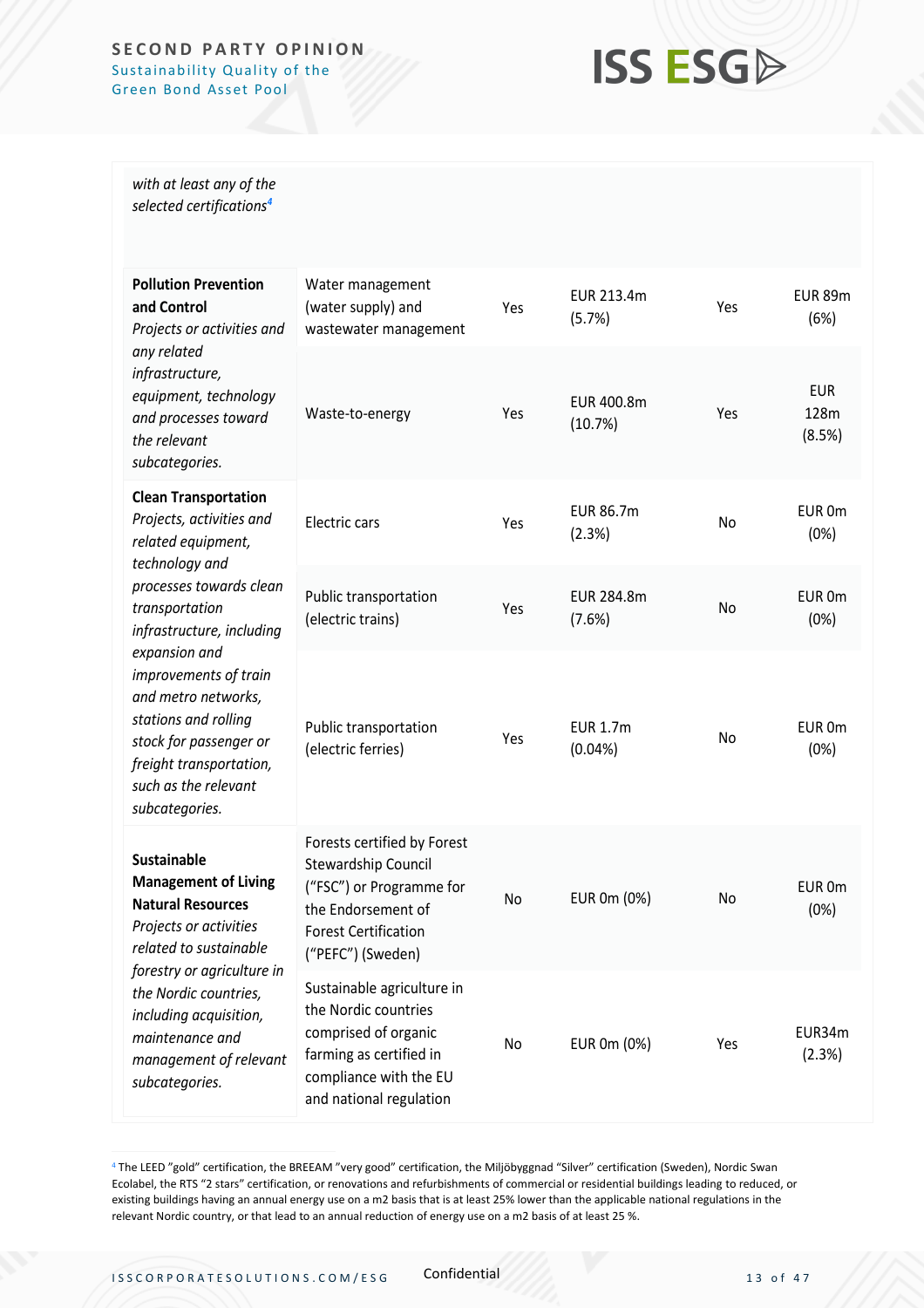

**Total asset pool volume Nordea Bank: EUR 3,756m** 

**Nordea Kredit: EUR 1,496m**

*Opinion: ISS ESG considers the Use of Proceeds description provided by the Nordea Green Bond Framework as aligned with the GBP. The prescribed categories are all within the GBP and the exclusions ensure further adherence to the standard. A detailed analysis of the Green Bond asset pool and the Green Covered Bond asset pool is available in Part III of this SPO. Please, note that ISS ESG has provided a separate SPO including an analysis of the alignment of the eligible project categories for Nordea's green covered bonds with the proposed draft EU Taxonomy Technical Annex (EU Taxonomy Delegated Act) in November 2021.*

**2. Process for Project Evaluation and Selection**

### FROM ISSUER'S FRAMEWORK

### **Selection and evaluation of Green Bond assets**

Nordea will complete the following process when selecting and evaluating financing within the Green Bond Asset Categories that qualify as assets to be included in the Green Bond Asset Portfolio, and specifically, the Green Bond Assets in relation to Green Bond issuances.

| Nordea chooses potential Green Assets from each financing that is originated by<br>relevant business units according to Nordea's financing criteria and proposed for<br>selection by the business units.                                                             |
|----------------------------------------------------------------------------------------------------------------------------------------------------------------------------------------------------------------------------------------------------------------------|
|                                                                                                                                                                                                                                                                      |
| Nordea removes financing that does not qualify (or where the customer of such<br>financing does not qualify) as Green Bond Assets.                                                                                                                                   |
| ₩                                                                                                                                                                                                                                                                    |
| Nordea further removes financing that is deemed ineligible (or where the customer of<br>such financing is deemed ineligible) in reference to Nordea's ESG assessment process<br>to be included in the Green Bond Assets.                                             |
| J                                                                                                                                                                                                                                                                    |
| The remaining financing is evaluated by sustainability experts within Nordea, after<br>which the qualifying financing is deemed as potential Green Bond Assets.                                                                                                      |
|                                                                                                                                                                                                                                                                      |
| Verification of the potential Green Bond Assets is then performed by the external<br>Second Party Opinion provider (that is, the external verifier). The qualifying assets are<br>included in the Green Bond Register and constitute the Green Bond Asset Portfolio. |
|                                                                                                                                                                                                                                                                      |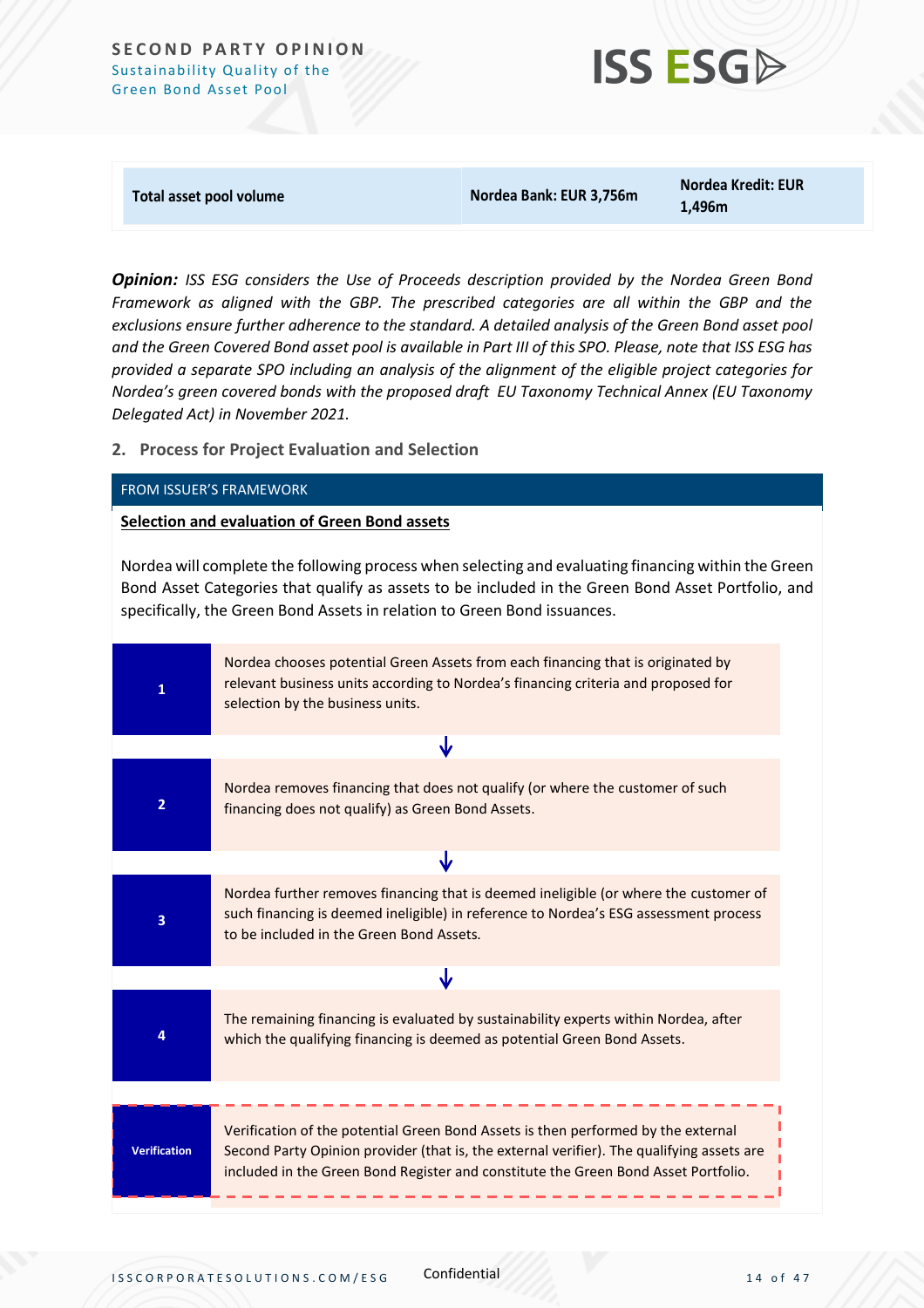

The confirmation process is thereafter undertaken by a Green Bond Committee within Nordea in respect of the assessments made by other staff in relation to the Green Bond Asset Categories. The Green Bond Committee will also review the Green Bond Asset Portfolio on a semi-annual basis. Allocation of the proceeds of any Green Bond issuances to the Green Bond Assets is done on a portfolio level, where the proceeds of a Green Bond issuance are allocated to all assets in the Green Bond Asset Portfolio in equal shares.

The Green Bond Committee has representatives from:

- Relevant unit within the Group Sustainability functions [Group Sustainability]
- Relevant Treasury functions [Group Treasury]
- Relevant business units within the Large Corporates & Institutions and Business Banking business areas [Large Corporates & Institutions and/or Business Banking Business Areas (for example relevant Industry teams)]
- Relevant unit within the business risk organisation [Business Risk Implementation and Support unit within the relevant Business Area]
- Relevant unit within the Legal functions
- Relevant unit within the Investor Relations function

### **Selection and evaluation for Green Covered Bonds**

The Nordea MCIs will complete the following specific process when selecting and evaluating financing within the Green Covered Bond Asset Categories that qualify as Green Assets to be included in the Green Asset Portfolios.

| 1                       | Nordea chooses potential Green Assets from each financing that is originated by<br>Nordea according to Nordea's financing criteria (including the regulatory cover pool<br>eligibility criteria) and proposed for selection by the business units. |  |  |  |  |
|-------------------------|----------------------------------------------------------------------------------------------------------------------------------------------------------------------------------------------------------------------------------------------------|--|--|--|--|
|                         |                                                                                                                                                                                                                                                    |  |  |  |  |
| $\overline{2}$          | Nordea removes financing that does not qualify (or where the customer of such<br>financing does not qualify) as Green Assets.                                                                                                                      |  |  |  |  |
|                         | Ŵ                                                                                                                                                                                                                                                  |  |  |  |  |
| $\overline{\mathbf{3}}$ | The remaining financing is evaluated by sustainability experts within Nordea, after<br>which the qualifying financing is deemed as potential Green Assets.                                                                                         |  |  |  |  |
|                         | Ŵ                                                                                                                                                                                                                                                  |  |  |  |  |
| 4                       | The Green Covered Bond Committee reviews the potential Green Assets. The<br>qualifying assets are included in the Green Covered Bond Register(s) and constitute<br>the Green Covered Bond Asset Portfolios.                                        |  |  |  |  |
|                         |                                                                                                                                                                                                                                                    |  |  |  |  |

The Green Covered Bond Committee meets and reviews potential Green Assets on a quarterly basis. Allocation of the proceeds of any Green Covered Bond issuances to the Green Covered Bond Assets is done on a portfolio level, where the proceeds of a Green Covered Bond issuance are intended to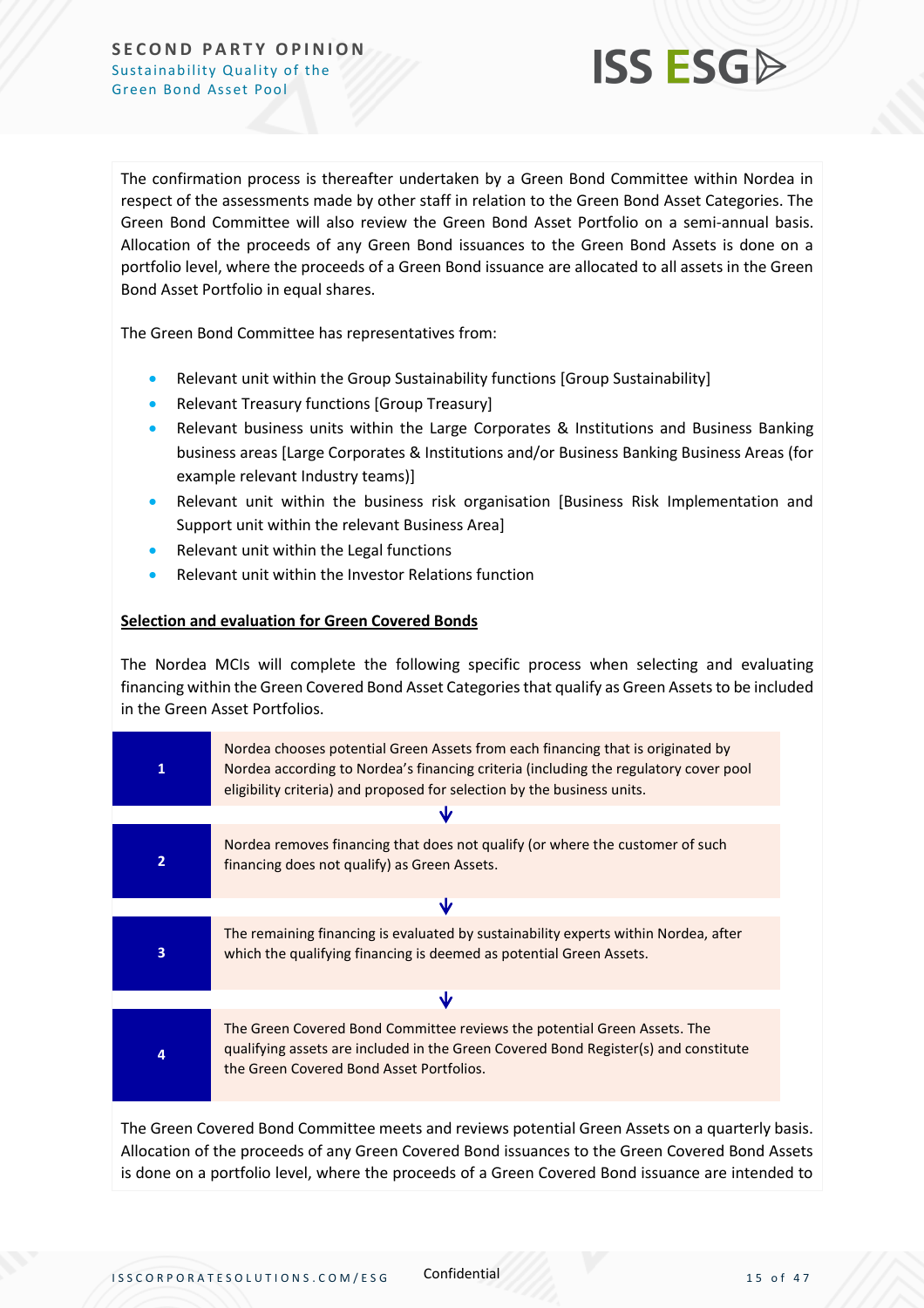

be allocated, directly or indirectly, to all assets in the Green Covered Bond Asset Portfolio in equal shares. The Green Covered Bond Committee has representatives from:

- Nordea MCIs
- Group Treasury
- Group Sustainability
- Relevant unit within the business risk organisation [Business Risk Implementation and Support unit within the relevant Business Area]
- Relevant unit within the Legal functions

### **Selection and evaluation for Nordea Kredit Green Bond assets**

As Nordea Kredit complies with the strict balance principle utilizing match funding in Denmark, additions to the selection and evaluation process, as well as to the management of proceeds, are needed. The approval of assets for Nordea Kredit's separate Green Bond Asset Portfolio needs to be continuous.

Nordea Kredit follows a modified process when selecting and evaluating financing within the Green Bond Asset Categories that qualify as assets to be included in Nordea Kredit's Green Bond Asset Portfolio. The process is described below.

|   | Nordea Kredit chooses potential Green Assets from each financing that is originated<br>according to Nordea Kredit's financing criteria and proposed for selection by the<br>business units.                                     |  |  |
|---|---------------------------------------------------------------------------------------------------------------------------------------------------------------------------------------------------------------------------------|--|--|
|   | s                                                                                                                                                                                                                               |  |  |
| 2 | Nordea Kredit removes financing that does not qualify (or where the customer of<br>such financing does not qualify) as Green Bond Assets.                                                                                       |  |  |
|   |                                                                                                                                                                                                                                 |  |  |
| 3 | Nordea Kredit further removes financing that is deemed ineligible (or where the<br>customer of such financing is deemed ineligible) in reference to Nordea's ESG<br>assessment process to be included in the Green Bond Assets. |  |  |
|   |                                                                                                                                                                                                                                 |  |  |
|   | The remaining financing is evaluated by sustainability experts within Nordea, after<br>which the qualifying financing is deemed as potential Green Bond Assets.                                                                 |  |  |

The confirmation process is thereafter undertaken by Nordea Kredit's Green Bond Committee in respect of the assessments made by other staff in relation to the Green Bond Asset Categories. The Green Bond Committee will also review Nordea Kredit's Green Bond Asset Portfolio and confirm the allocation of the proceeds of Green Bond issuances to Green Bond Assets. Nordea Kredit's Green Bond Committee will further confirm any replacement of repaid Green Bond Assets with assets from the Green Bond Asset Portfolio or, if such are not available, to liquidity funding accounts.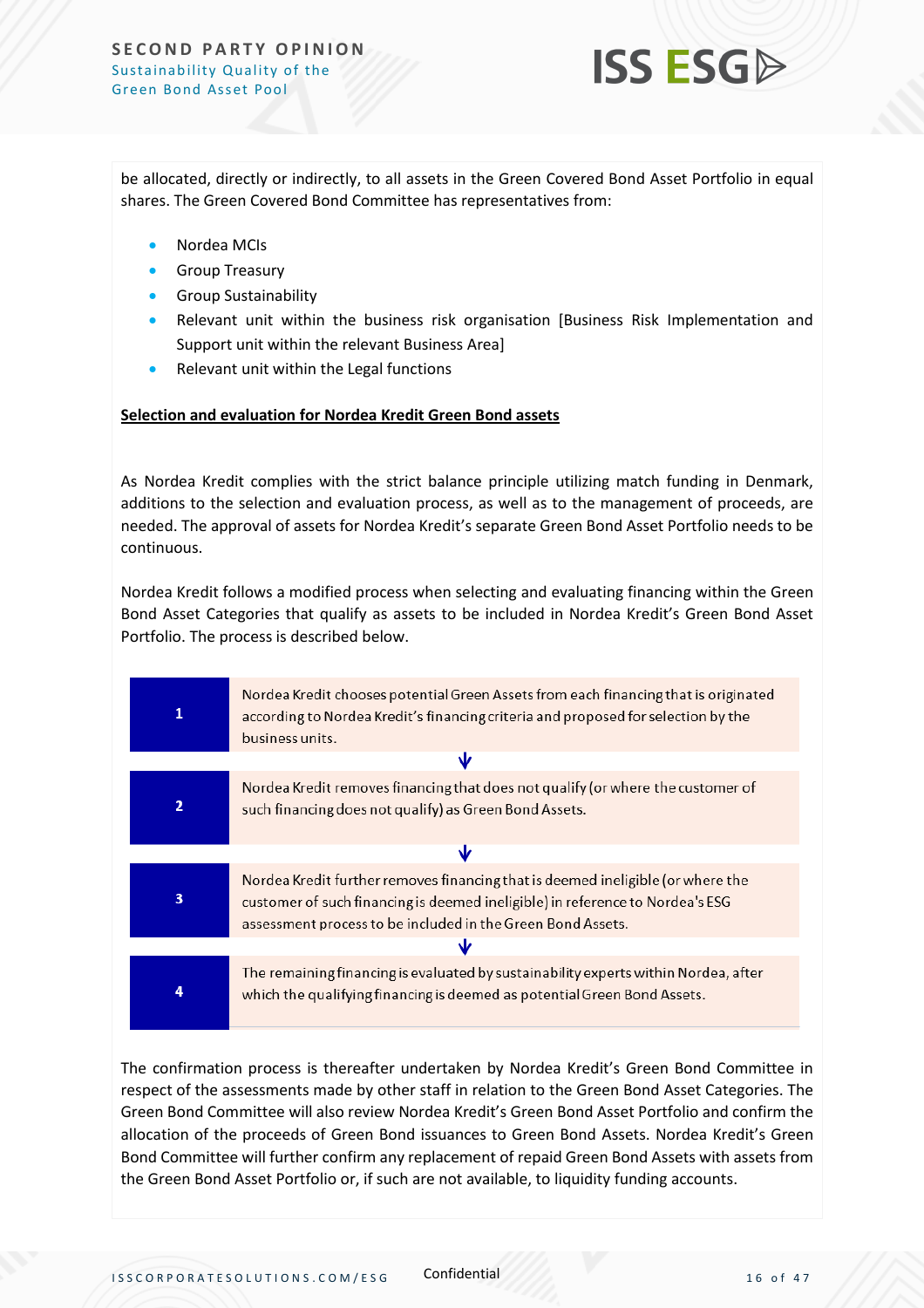

For Nordea Kredit, an initial verification of the framework for selection of assets took place in 2020. During upcoming Second Party Opinion updates, the provider will provide Nordea Kredit with a reverification including a detailed screening of the sustainability quality of the Nordea Kredit mortgages financed through the bond(s) and of their underlying assets.

*Opinion: ISS ESG finds that the process for Project Evaluation and Selection aligns with the GBP, including the methodology of the Green Bond Committee. The different steps around the decision making process are well described, and inclusion of assets based on systematic external (re-) verification (excluding Green Covered Bonds but including Nordea Kredit's Green Covered Bonds) exceeds best market practices. However, the financing criteria could be more transparent.*

### **3. Management of Proceeds**

### FROM ISSUER'S FRAMEWORK

#### **For Green Bonds**

Nordea has established a Green Bond Register in relation to Green Bonds issued by Nordea for the purpose of recording the Green Bond Asset Portfolio and the intended allocation of the net proceeds from Green Bonds to Green Bond Assets.

The amount equal to the net proceeds of the Green Bonds issued by Nordea will be deposited in the general funding accounts, but can be identified in the Green Bond Register. It is the intention of the issuer to allocate, directly or indirectly, an amount equal to the net proceeds in accordance with the principles set out in this Green Bond Framework.

The composition and amount of Green Bond Assets will be reviewed quarterly by the Financial Reporting and Control unit within Group Finance to account for any repayments and bonds drawn and compare those records with the allocations detailed in the Green Bond Register.

It is Nordea's intention to maintain an aggregate amount of assets in the Green Bond Asset Portfolio that is at least equal to the aggregate net proceeds of all Nordea Green Bonds that are concurrently outstanding. In practice, this means that whenever Nordea issues a new Green Bond, our aim is to allocate the proceeds of that specific bond to the Green Bond Asset Portfolio at the time of issuance. However, there may be periods when a sufficient aggregate amount of Green Bond Assets has not yet been allocated to the Green Bond Register to fully cover the proceeds of each Green Bond, either as the result of changes in the composition of Green Bond Assets or the issuance of additional Green Bonds. Any portion of the net proceeds of Green Bonds not allocated to Green Bond Assets in the Green Bond Register will be held in accordance with Nordea's normal liquidity management policy.

The Green Bond Register will contain relevant information to identify each Green Bond and the Green Bond Assets relating to it, including the country, category and nature of the Green Bond Assets. The Green Bond Register will form the basis for the impact reporting.

### **For Green Covered Bond**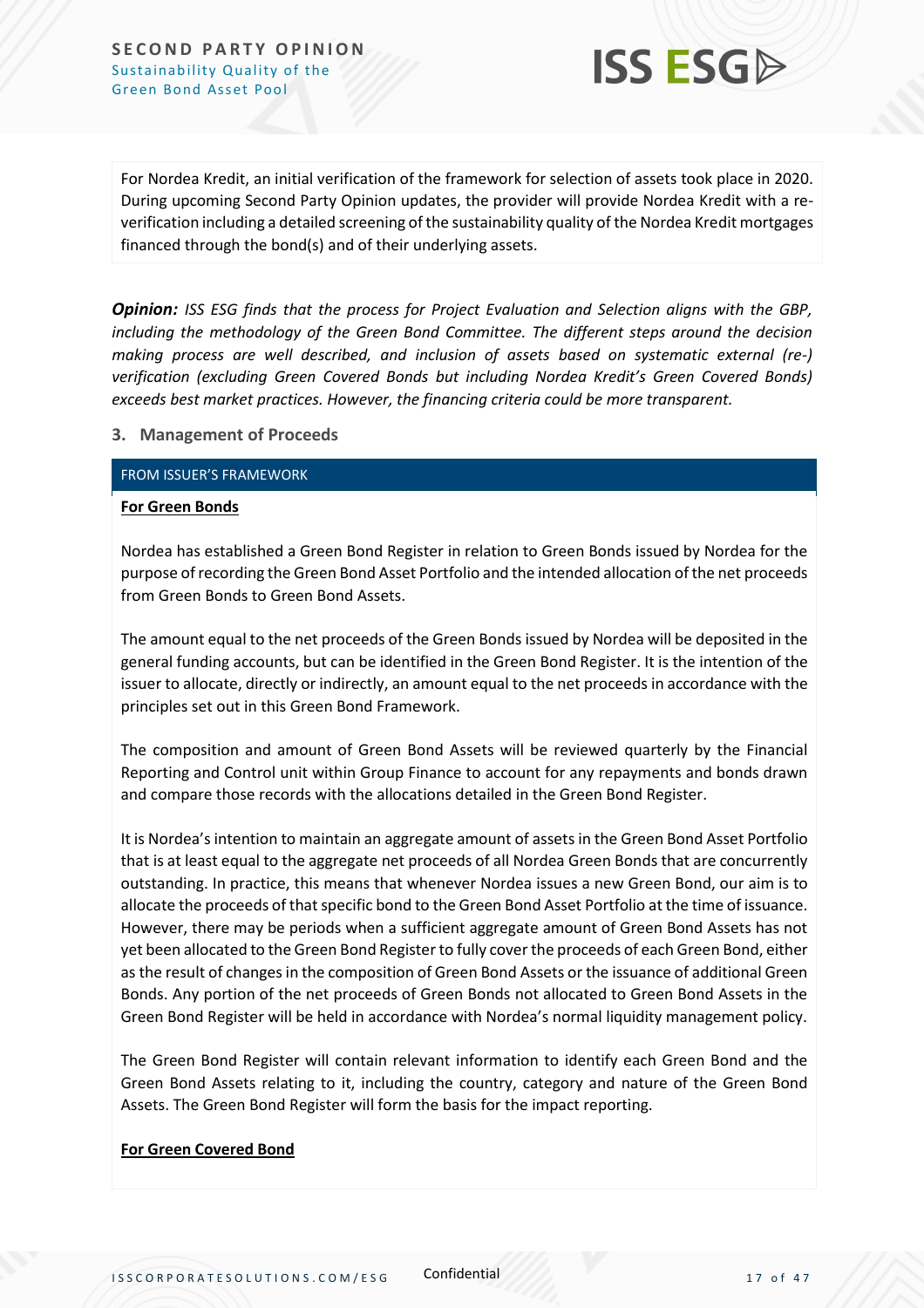

Nordea will establish a register in relation to Green Covered Bonds issued by the Nordea MCIs for the purpose of recording the Green Asset Portfolios and the intended allocation of the net proceeds from Green Covered Bonds to Green Assets ("Green Covered Bond Register")<sup>5</sup>. However, Nordea will not create any separate cover pool with Green Assets only.

The net proceeds of the Green Covered Bonds issued by the Nordea MCIs will be deposited in the general funding accounts, but can be identified in the Green Covered Bond Register. It is the intention of the issuer to allocate, directly or indirectly, an amount equal to the net proceeds in accordance with the principles set out in this Green Bond Framework. Any portion of the net proceeds of Green Covered Bonds not allocated to Green Covered Bond Assets in the Green Bond Register will be held in accordance with Nordea's normal liquidity management policy.

The composition and amount of Green Assets will be reviewed quarterly by the Nordea MCIs.

The Green Covered Bond Register will contain relevant information to identify each Green Covered Bond and the Green Covered Bond Assets relating to it, including the country, category, volume and nature of the Green Assets. The Green Covered Bond Register will form the basis for the impact reporting.

*Opinion: ISS ESG finds that the Management of Proceeds according to Nordea's Green Bond Framework is aligned with the GBP. This particularly involves the application of the Green Bond Register.*

### **4. Reporting**

### FROM ISSUER'S FRAMEWORK

Nordea will annually publish on its website a Green Bond Report that provides:

- the amount of net proceeds allocated within each Green Bond Asset Category and, when possible and relevant, further information related to the type, number and location of the Green Bond Assets included in each Green Bond Asset Category
- the remaining balance of net proceeds not yet allocated to Green Bond Assets
- where appropriate and subject to confidentiality arrangements, examples of Green Bond Assets that have been financed or refinanced by the net proceeds of Green Bonds.

In each annual Green Bond Report, Nordea will also include information on the environmental impacts of the Green Bond Assets or Green Bond Portfolio for each Green Bond Asset Category. Nordea aims to include in the reporting the indicators outlined in the table below, subject to the availability of information and baseline data. The impact reporting will include a description of the applied methodology. Nordea will publish an annual Green Bond report if it has Green Bonds outstanding. Starting 2022 (reporting year 2021), Nordea aims at aligning the timing of Green Bond

<sup>&</sup>lt;sup>5</sup> The Green Covered Bond Register is separate from any other register kept by the Nordea MCIs for regulatory, governance, monitoring and other purposes in relation to the covered bonds and specifically the cover pools.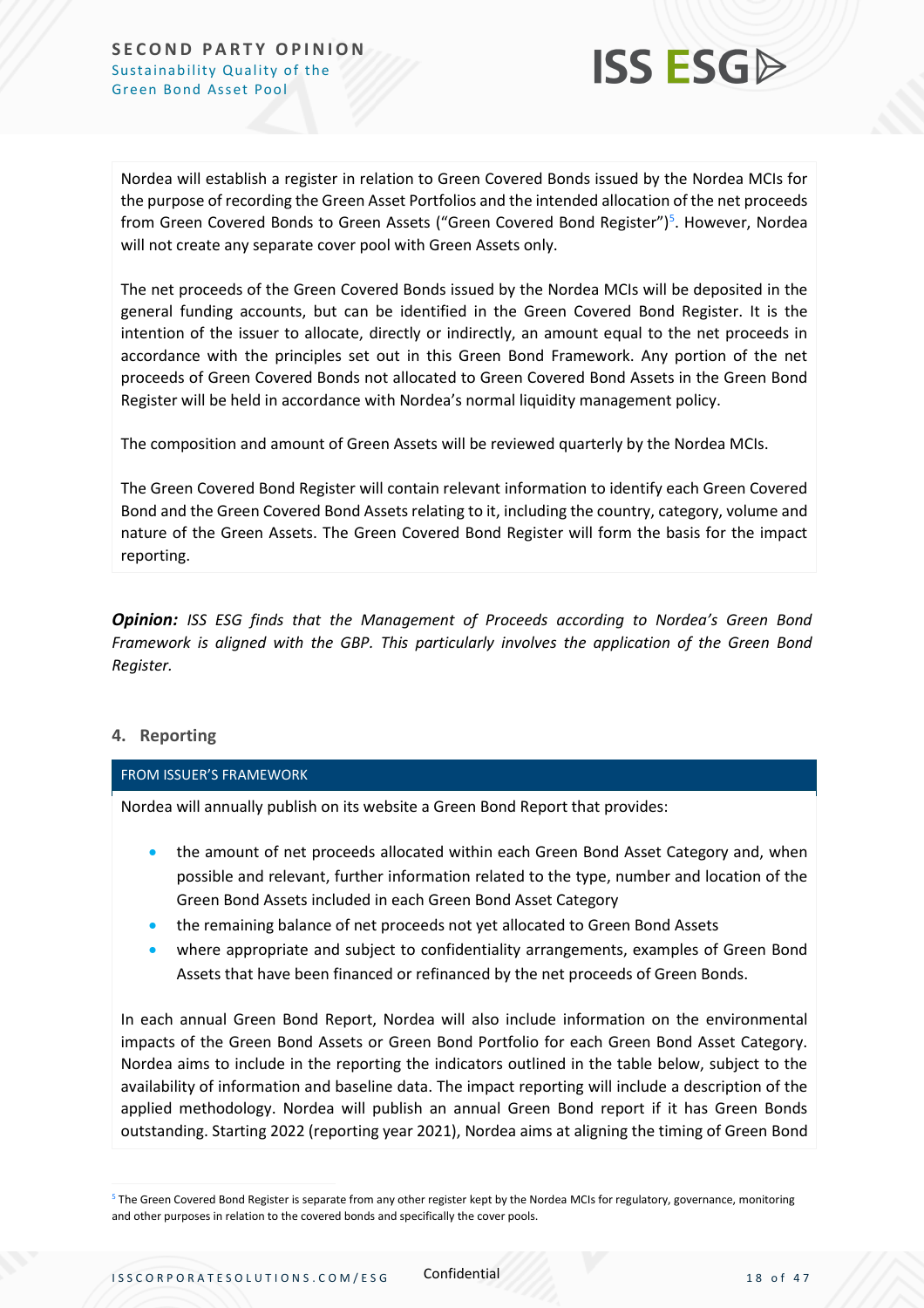

Reporting with other investor-directed publications of the bank such as the Annual Reports and Sustainability Reports.

Nordea will provide information on its Green Covered Bonds and the Green Covered Bond Assets in the yearly Green Bond Report. Allocation and impact reporting will be presented on individual issuer level.

| <b>GBP category</b>         | <b>Nordea subcategory</b> | <b>Impact measurement indicators</b> |                             |  |
|-----------------------------|---------------------------|--------------------------------------|-----------------------------|--|
| Renewable Energy            | Wind, hydro and solar     | Installed renewable                  | Estimation of avoided       |  |
|                             |                           | energy production                    | CO <sub>2</sub> e emissions |  |
|                             |                           | capacity (MW)                        | compared to baseline        |  |
| <b>Energy Efficiency</b>    | Energy transmission,      | Amount of energy                     | Estimation of avoided       |  |
|                             | energy storage, district  | saved (MW)                           | CO <sub>2</sub> e emissions |  |
|                             | heating                   |                                      |                             |  |
| <b>Green Buildings</b>      | Green buildings           | Amount of energy                     | Estimation of avoided       |  |
|                             |                           | saved (MW)                           | CO <sub>2</sub> e emissions |  |
| Pollution Prevention and    | Water and waste water     | Water withdrawals or                 |                             |  |
| Control                     | management, waste         | treatment capacity                   |                             |  |
|                             | management                | (m3/day or t/day)                    |                             |  |
|                             | Waste to energy           | Production capacity                  | Estimation of avoided       |  |
|                             |                           | (MW)                                 | CO <sub>2</sub> e emissions |  |
| <b>Clean Transportation</b> | Public transportation /   | Estimation of avoided                |                             |  |
|                             | freight transportation    | CO <sub>2</sub> e emissions          |                             |  |
| Sustainable                 | Sustainable forestry,     | Land area certified                  | CO2e emissions per kilo     |  |
| Management of Living        | agriculture and           |                                      | produced                    |  |
| <b>Natural Resources</b>    | aquaculture               |                                      |                             |  |
| <b>Green Buildings</b>      | Construction of new       | Amount of energy                     | Estimation of avoided       |  |
|                             | buildings                 | saved (MW)                           | CO <sub>2</sub> e emissions |  |
|                             |                           |                                      |                             |  |
|                             | Acquisition and           |                                      |                             |  |
|                             | ownership of buildings    |                                      |                             |  |
| <b>Energy Efficiency</b>    | Energy-efficient          | Amount of energy                     | Estimation of avoided       |  |
|                             | households                | saved (MW)                           | CO <sub>2</sub> e emissions |  |

*Opinion: ISS ESG finds that the reporting is fully aligned to the requirements of the GBP. This includes publishing on a regular basis and disclosure of the type of content that will be reported.*

### **External review**

#### FROM ISSUER'S FRAMEWORK

Nordea has engaged ISS ESG to act as an external verifier of this Green Bond Framework and the Green Bond Assets. As described in section 3 of this framework, the Green Assets of Nordea Bank Abp are reviewed on asset level before inclusion in the Green Bond Asset Portfolio. The Green Assets included in the Green Covered Bond Register, and the Green Covered Bond process, follow a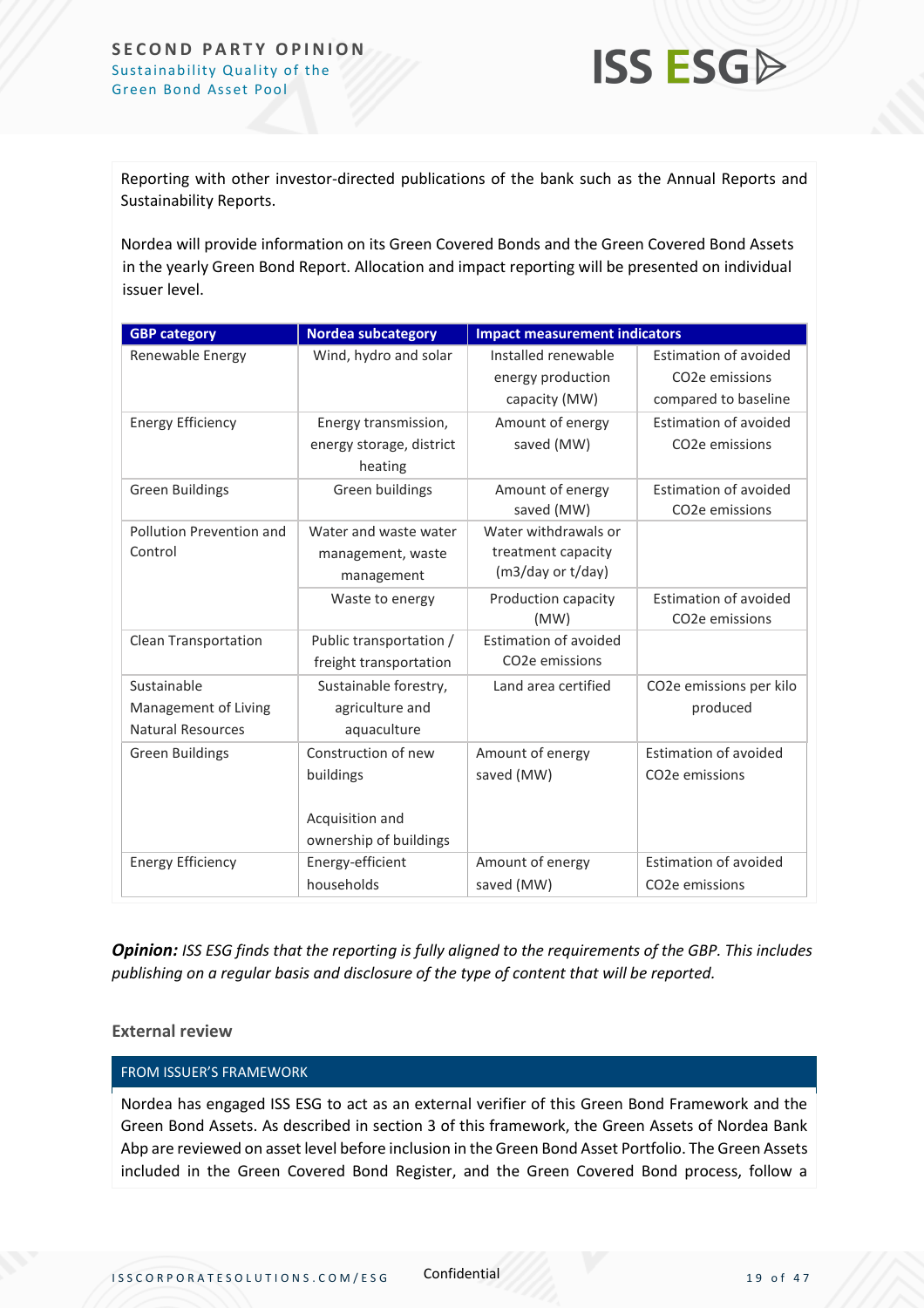

separate track in terms of verification. The Second Party Opinion is publicly available on Nordea's website.

Assets that have been verified by the external verifier to be consistent with the GBP, this Green Bond Framework and the verifier's own criteria, as evidenced by a "Second Party Opinion" published on Nordea's website, will be included in the Green Bond Asset Portfolio.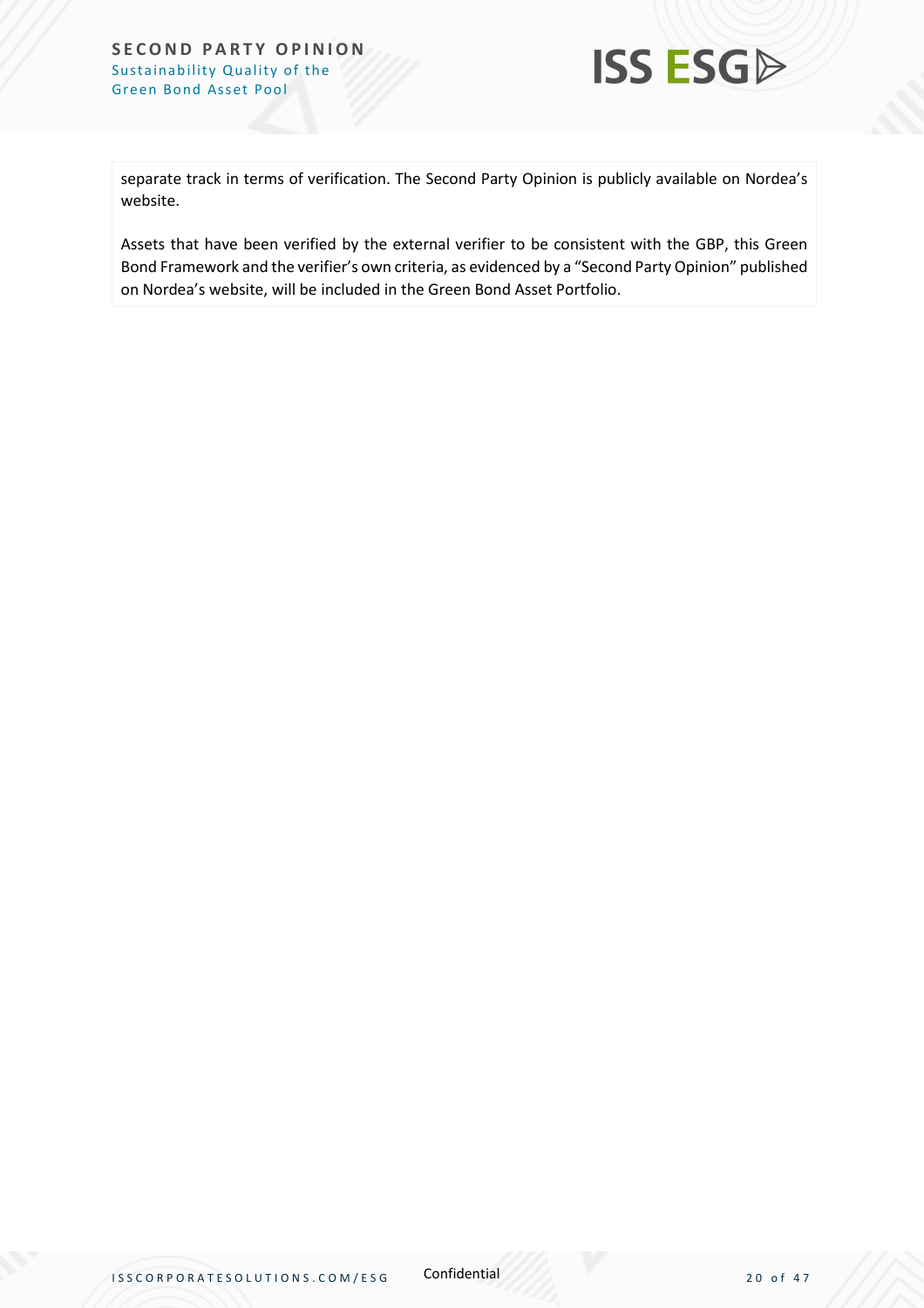### <span id="page-20-0"></span>**PART III: SUSTAINABILITY QUALITY OF THE ASSET POOL**

### <span id="page-20-1"></span>A. CONTRIBUTION OF THE GREEN (COVERED) BOND TO THE UN SDGs

Based on the assessment of the sustainability quality of the Green Bond and Green Covered Bond asset pools and using a proprietary methodology, ISS ESG assessed the contribution of the Nordea's Green Bonds and Nordea Kredit's Green Covered Bonds to the Sustainable Development Goals defined by the United Nations (UN SDGs).

The SDG assessment applies to all asset categories in both asset pools, the green bond asset pool and the green covered bond asset pool.

This assessment is displayed on 5-point scale (see Annex 2 for methodology):

| <b>Significant</b> | \Limited \         | <b>No</b>  | Limited             | <b>Significant</b>  |
|--------------------|--------------------|------------|---------------------|---------------------|
| <b>Obstruction</b> | <b>Obstruction</b> | Net Impact | <b>Contribution</b> | <b>Contribution</b> |

Each of the bond's Use of Proceeds categories has been assessed for its contribution to, or obstruction of, the SDGs:

| <b>USE OF PROCEEDS CATEGORY</b>                                                                                                                                                 | <b>CONTRIBUTION OR</b><br><b>OBSTRUCTION</b> | <b>SUSTAINABLE DEVELOPMENT GOALS</b>         |  |
|---------------------------------------------------------------------------------------------------------------------------------------------------------------------------------|----------------------------------------------|----------------------------------------------|--|
| Renewable energy: Wind<br>power                                                                                                                                                 | <b>Significant</b><br>contribution           | AFFORDABLE AND<br>CLEAN ENERGY<br>13 GLIMATE |  |
| <b>Renewable energy:</b><br>Solar power                                                                                                                                         | <b>Significant</b><br>contribution           | AFFORDABLE AND<br>CLEAN ENERGY<br>13 GLIMATE |  |
| <b>Renewable energy:</b><br>Small-scale Hydro power<br>$( \angle10MW)$                                                                                                          | <b>Significant</b><br>contribution           | AFFORDABLE AND<br>CLEAN ENERGY<br>13 GLIMATE |  |
| <b>Energy efficiency:</b><br>Infrastructure,<br>equipment, technology<br>and processes related to<br>energy transmission,<br>energy storage, district<br>heating and heat pumps | <b>Significant</b><br>contribution           | AFFORDABLE AND<br>CLEAN ENERGY<br>13 GLIMATE |  |
| <b>Green buildings:</b><br><b>Commercial buildings</b><br>certified with BREEAM,<br>LEED, HQE or equivalent                                                                     | <b>Significant</b><br>contribution           | <b>AND COMMUNITIES</b>                       |  |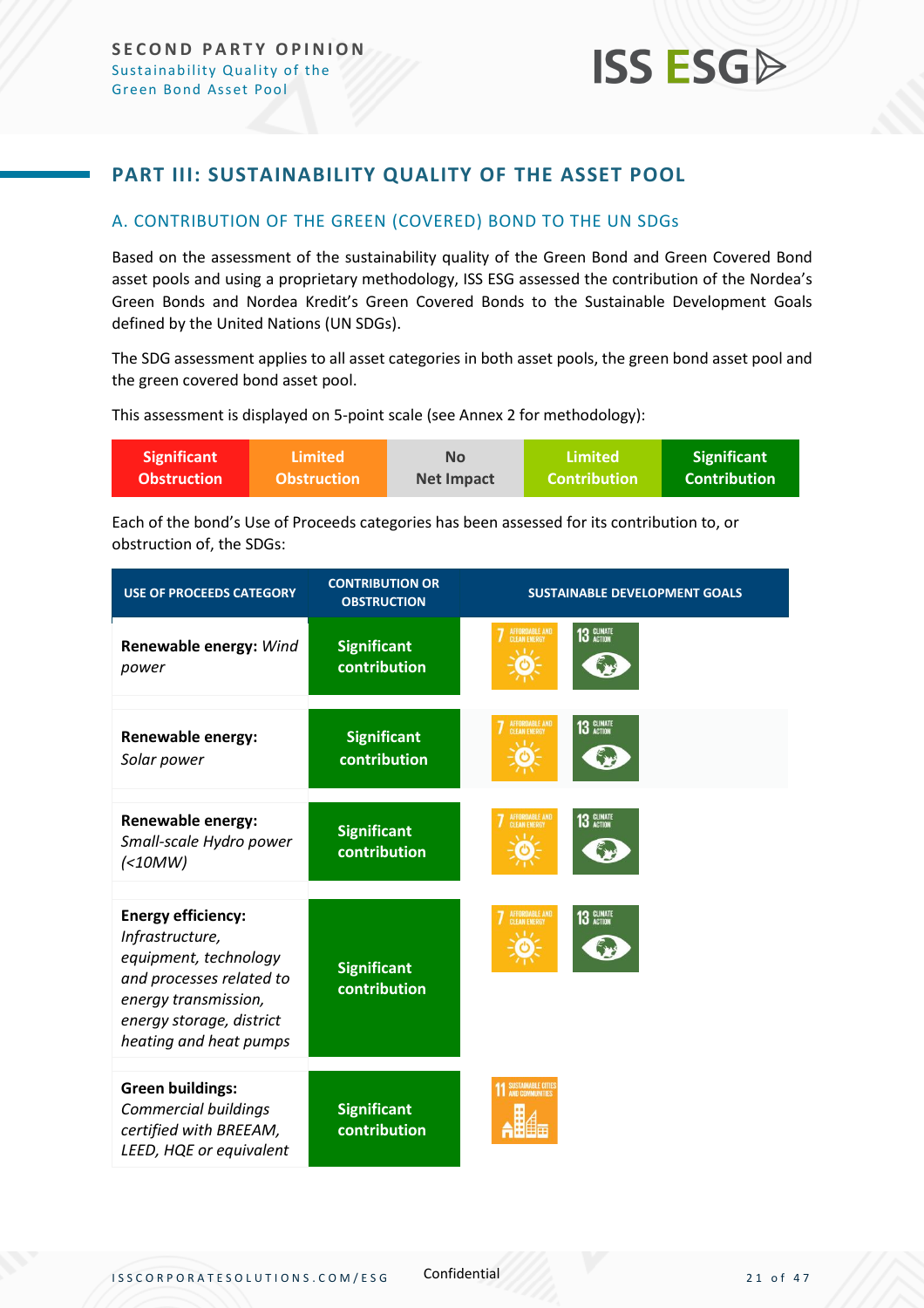## **ISS ESGA**

| <b>Green buildings:</b><br><b>Residential buildings</b><br>certified with EPC label                                                           | <b>Limited</b><br><b>Contribution</b> <sup>6</sup> | <b>SUSTAINABLE CITIE</b>                         |
|-----------------------------------------------------------------------------------------------------------------------------------------------|----------------------------------------------------|--------------------------------------------------|
| Pollution prevention and<br>control:                                                                                                          | <b>Significant</b><br>contribution                 | <b>6</b> CLEAN WATER                             |
| Water supply                                                                                                                                  | <b>Limited</b><br>contribution                     | <b>GOOD HEALTH<br/>AND WELL-BEING</b><br>3       |
| <b>Pollution prevention and</b><br>control:                                                                                                   | <b>Significant</b><br>contribution <sup>7</sup>    | <b>CLEAN WATER</b><br>AND SANITATION             |
| Wastewater                                                                                                                                    | <b>Limited</b><br>contribution                     | <b>GOOD HEALTH<br/>AND WELL-BEING</b><br>3       |
| Pollution prevention and<br>control:<br>Waste-to-energy (from<br>biogenic waste)                                                              | <b>Limited</b><br>contribution                     | AFFORDABLE AND<br>CLEAN ENERGY<br>13 GLIMATE     |
| <b>Clean transportation:</b><br>Electric cars                                                                                                 | <b>Limited</b><br>contribution                     | AFFORDABLE AND<br>13 GLIMATE                     |
| <b>Clean transportation:</b><br>Electric trains (public)                                                                                      | <b>Limited</b><br>contribution                     | 13 GLIMATE<br><b>FFORDABLE AND</b><br>$\sqrt{1}$ |
| <b>Clean transportation:</b><br>Electric ferries (public)                                                                                     | <b>Limited</b><br>contribution                     | AFFORDABLE AND<br>CLEAN ENERGY<br>13 GLIMATE     |
| <b>Sustainable</b><br><b>Management of Living</b><br><b>Natural Resources:</b><br>Products from relevant<br>certified sustainable<br>forestry | <b>Limited</b><br>contribution                     | <b>15 UFE</b> ON LAND                            |

<sup>6</sup> This assessment differs from the ISS ESG SDG Solutions Assessment (SDGA) proprietary methodology designed to assess the impact of an Issuer's product and service portfolio on the SDGs.

<sup>7</sup> Wastewater management for disadvantaged/underserved residential customers. AS per ISS ESG proprietary methodology, Wastewater service for residential customers has limited contribution to SDG 13 and wastewater service for corporate customers has no impact on SDG 13.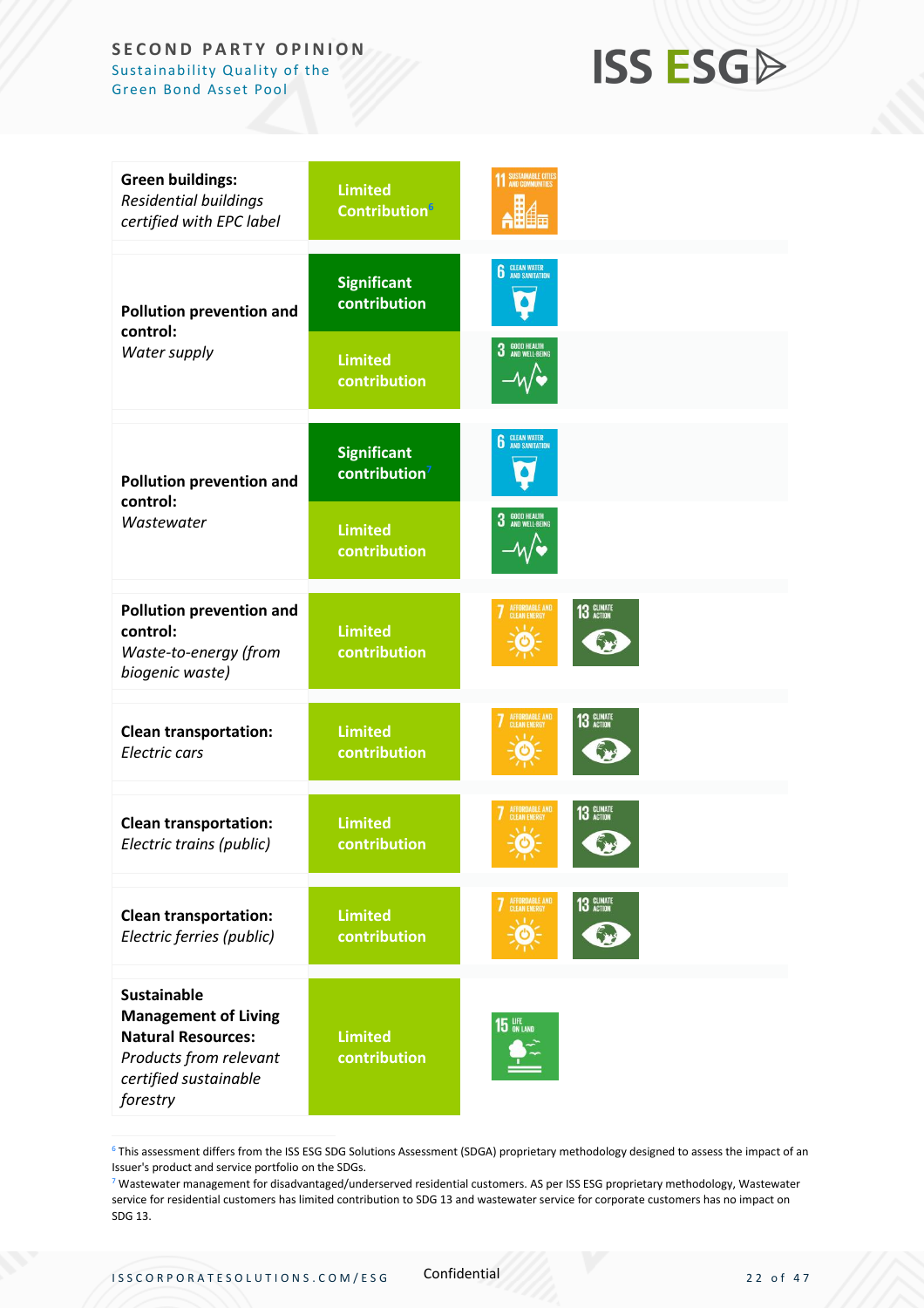

| Sustainable<br><b>Management of Living</b><br><b>Natural Resources:</b><br>Organic farming<br>(EU/National certified)     | <b>Significant</b><br>contribution | <b>15</b> UFE<br>2 ZERO |
|---------------------------------------------------------------------------------------------------------------------------|------------------------------------|-------------------------|
| <b>Sustainable</b><br><b>Management of Living</b><br><b>Natural Resources:</b><br>Aquaculture (relevant<br>certification) | No net impact                      | <b>14 LIFE</b> NATER    |

### <span id="page-22-0"></span>B. MANAGEMENT OF ENVIRONMENTAL AND SOCIAL RISKS ASSOCIATED WITH THE ASSET POOL

**Methodology of assessment of the sustainability of the assets**

ISS ESG evaluates whether the underlying assets included or to be included in the asset pool match the eligible project category and criteria listed in the Green Bond KPIs defined by ISS ESG. This evaluation is based on legislation frameworks applicable, policies and lending guidelines applied at Nordea and on asset specific information provided by the issuer (e.g. Technical Due Diligence reports, Environmental Impact Assessment report, Buildings labels and certificates reports, location).

In subsequent years, Nordea undertakes a commitment for ISS ESG to re-assess the sustainability quality of the assets to which proceeds of the issuances have been, or future issuances will be allocated.

As part of this assessment, ISS ESG includes the SDGs with which each KPI is associated. ISS ESG notes that this list of associations is based on a previously existing ISS ESG methodology.

The environmental and social risks assessment is divided by asset pool, one sub-section for the green bond asset pool and one sub-section for the green covered bonds asset pool.

### B. 1 Evaluation of the Green Bond assets

### <span id="page-22-1"></span>Wind energy

As a Use of Proceeds category, wind energy has a significant contribution to SDGs 7 "Affordable and Clean Energy" and 13 "Climate Action".

The table below presents the findings of an ISS ESG assessment of the assets (re-) financed against KPIs and the association with SDGs based on a mapping methodology.

| ASSESSMENT AGAINST ISS ESG KPI | <b>ASSOCIATION</b><br><b>WITH THE SDGS</b> |
|--------------------------------|--------------------------------------------|
| Site selection                 |                                            |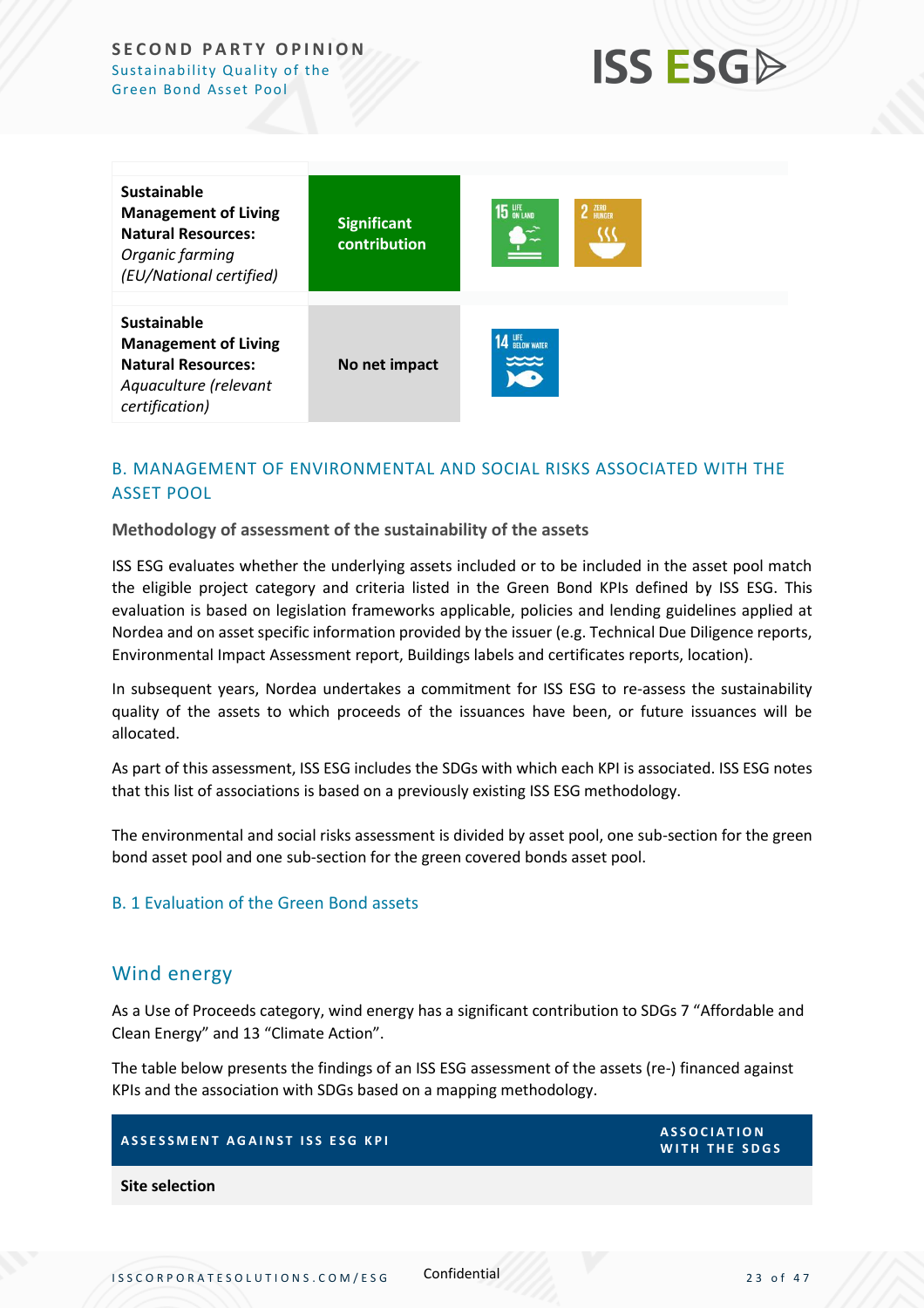✓ 100% of the projects are not located in key biodiversity areas (Ramsar sites, UNESCO World Heritage, IUCN protected areas I-IV).

✓ 100% of underlying assets comply with local regulations which provide for minimum standards regarding the assessment of possible environmental impacts of wind power plants (i.e. environmental impact assessment compulsory for large scale plants, basic environmental screenings).

### **Community dialogue**

100% of the assets feature community dialogue as an integral part of the planning process (e.g. sound information of communities,

✓ community advisory panels and committees, surveys and dialogue platforms, grievance mechanisms and compensation schemes).

### **Environmental aspects of construction and operation**

✓ 100% of underlying assets comply with local regulations and have measures in place that ensure high environmental standards during the construction phase (e.g. noise mitigation, minimization of environmental impact during construction work).

100% of underlying assets comply with local regulations and have measures to protect habitat and wildlife during operation of the power plant (e.g avifauna monitoring, regulations on noise and shadows).

**Working conditions during construction and maintenance work and dam safety**

✓ 100% of the assets provide for high labour and health and safety standards for construction and maintenance work (e.g. ILO core conventions).

#### **Controversy assessment**

A controversy assessment on the included projects did not reveal any controversial activities or practices that could be attributed to the issuer.

### <span id="page-23-0"></span>Solar

✓

As a Use of Proceeds category, solar panels have a significant contribution to SDG 7 "Affordable and Clean Energy" and SDG 13 "Climate Action".

The table below presents the findings of an ISS ESG assessment of the assets (re-) financed against KPIs and the association with SDGs based on a mapping methodology.

### **ASSESSMENT AGAINST ISS ESG KPI ASSESSMENT AGAINST ISS ESG KPI**











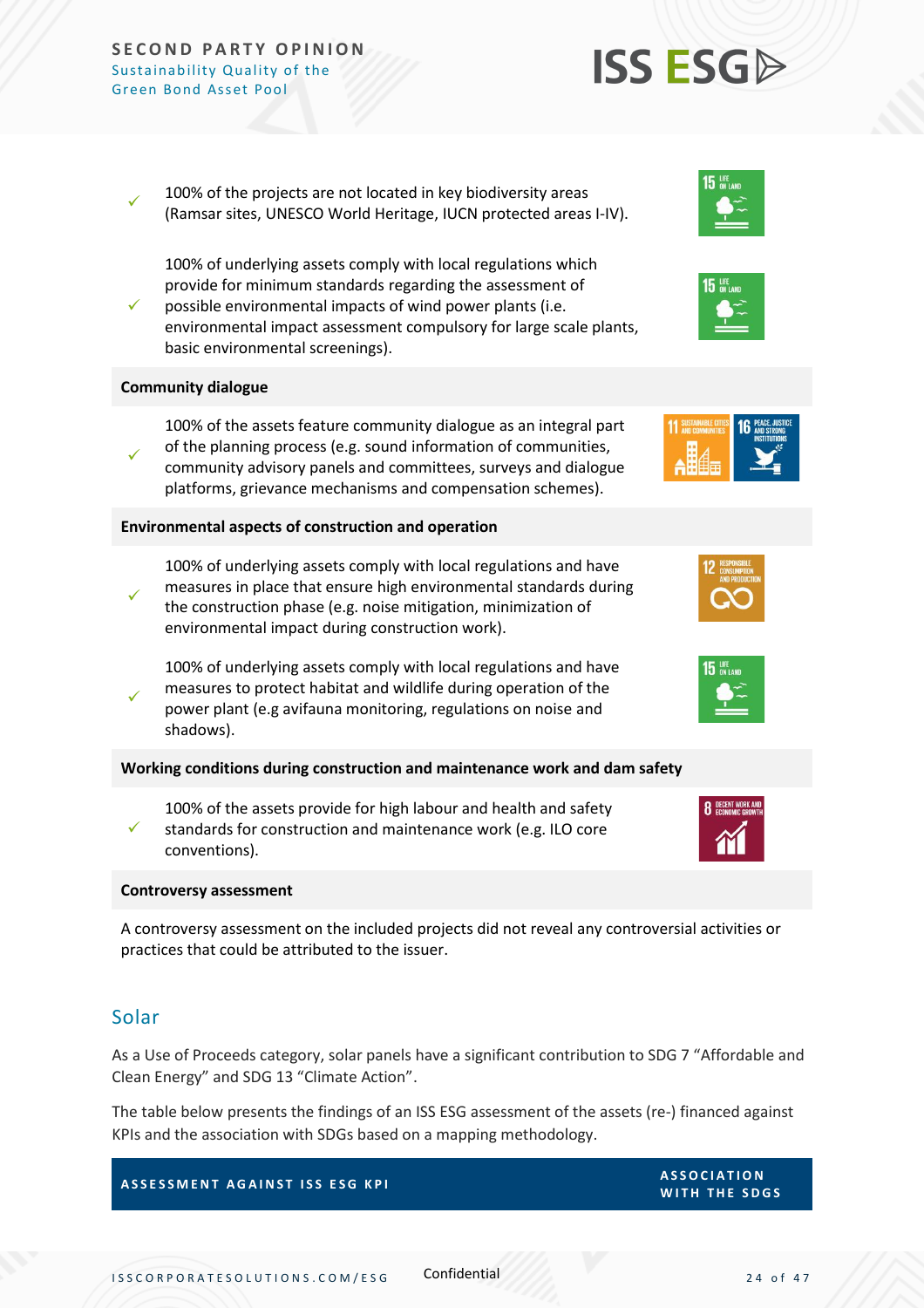### **Site selection**

✓ The projects is not located in key biodiversity areas (Ramsar sites, UNESCO World Heritage, IUCN protected areas I-IV).

### **Supply chain standards**

 $\circ$ No information is available on high labour and health and safety standards in the supply chain of the deployed solar modules (e.g. ILO core conventions).

### **Environmental aspects of construction and operation**

- $\circ$ No information is available on whether solar modules conversion efficiency is of at least 15%.
	- 100% of the assets provide for high environmental standards
- ✓ regarding takeback and recycling of solar modules at end-of-life stage (e.g. in line with WEEE requirements).
	- 100% of the assets provide for high standards regarding the
- ✓ reduction or elimination of toxic substances within solar panels (e.g. in line with RoHS requirements or other relevant standards).

#### **Working conditions during construction and maintenance work**

✓ 100% of the assets provide for high labour and health and safety standards for construction and maintenance work (e.g. ILO core conventions).

#### **Controversy assessment**

A controversy assessment on the included projects did not reveal any controversial activities or practices that could be attributed to the issuer.

### <span id="page-24-0"></span>Hydro energy

As a Use of Proceeds category, hydro energy has a significant contribution to SDGs 7 "Affordable and Clean Energy" and 13 "Climate Action".

The table below presents the findings of an ISS ESG assessment of the assets (re-) financed against KPIs and the association with SDGs based on a mapping methodology.

## **A S S E S S M E N T A G A I N S T I S S E S G K P I A S S O C I A T I O N**

**Site selection**





 $15$  an land







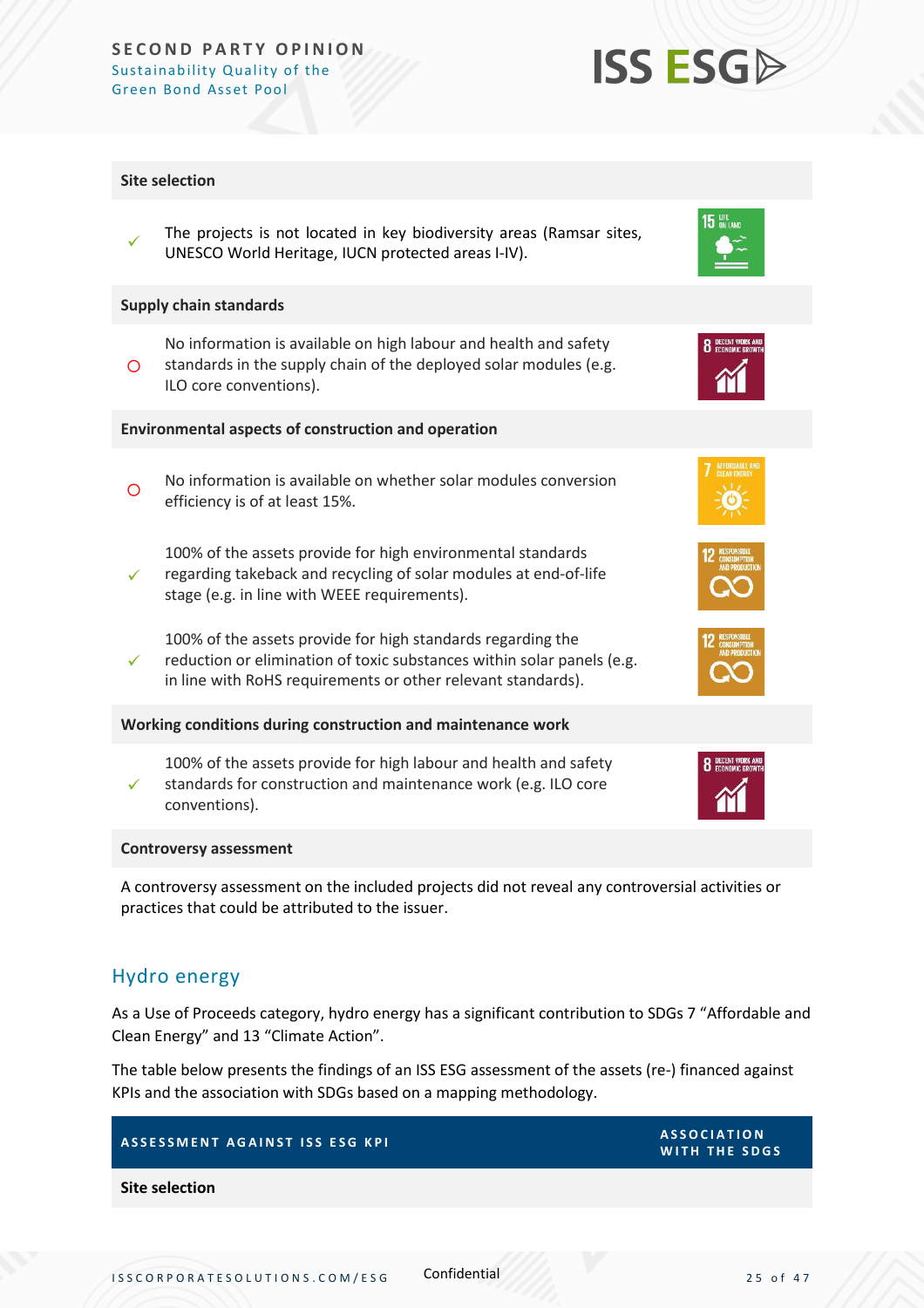✓ 83% of the projects in the asset pool are not located in key biodiversity areas (Ramsar sites, IUCN protected areas I-IV). For the remaining assets, no information is available.

✓ 73% of the assets underwent environmental impact assessments at the planning stage. Six assets have no environmental impact assessments available given its all old hydro power station or for the remaining 2 assets no information is available.

### **Community dialogue**

✓

✓

✓ 100% of underlying assets comply with local regulations which provide for good standards regarding the consideration of local residents' interests during the planning phase (e.g. public dialogue schemes).

### **Environmental aspects of construction and operation**

83% of underlying assets comply with local regulations that generally require the mitigation of negative environmental impacts during the construction phase. Six assets have no environmental impact

- assessments available given its all old hydropower station or for the remaining 2 assets no information is available.
- $\circ$ Specific measures and/or standards during the construction phase were not disclosed (e.g. renaturation after construction work).

83% of underlying assets comply with local regulations that generally require the mitigation of negative environmental impacts during operation phase. Six assets have no environmental impact

assessments available given its all old hydro power station or for the remaining 2 assets no information is available.

Specific measures and/or standards to protect habitat and wildlife were not disclosed (e.g. provision of fish passes, fish-friendly

 $\circ$ turbines, provision for sediment transport, management of erosion risks).

### **Working conditions during construction and maintenance work and dam safety**

✓ 100% of the assets provide for high labour and health and safety standards for construction and maintenance work (e.g. ILO core conventions).

#### **Controversy assessment**

A controversy assessment on the included projects did not reveal any controversial activities or practices that could be attributed to the issuer. Except for one asset for which during the winter of 1964, seven people lost their lives in a snow avalanche in Hornindalsfjella while they were involved







**8** DECENT WORK A









**3** GOOD HEALTH

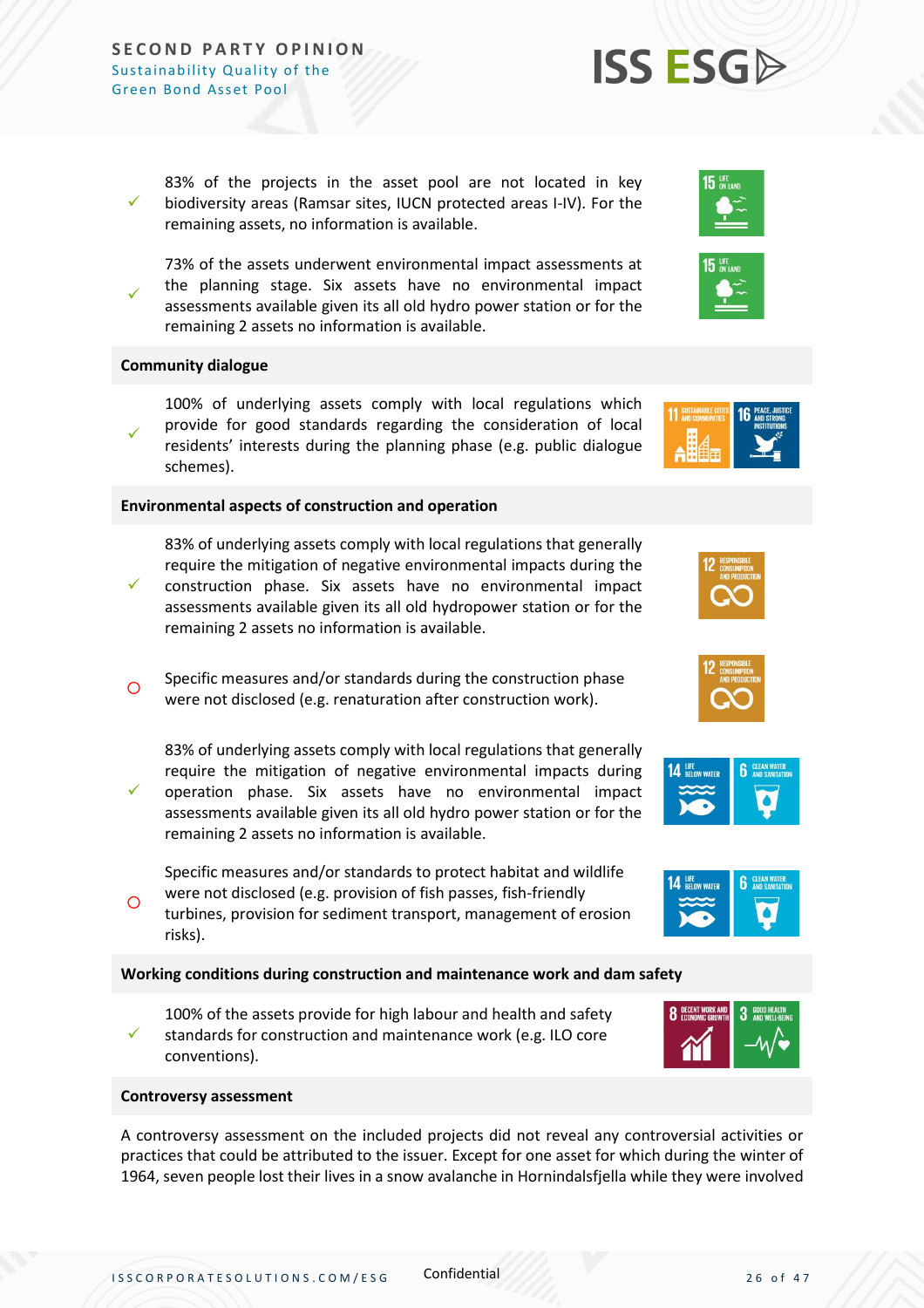

in construction work for the company. Four others lost their lives in other accidents during the hydro plant development in the years 1958-1964.

### <span id="page-26-0"></span>Green buildings

As a Use of Proceeds category, green buildings have a significant contribution to SDG 11 "Sustainable Cities and Communities".

The table below presents the findings of an ISS ESG assessment of the assets (re-) financed against KPIs and the association with SDGs based on a mapping methodology.

| ASSESSMENT AGAINST ISS ESG KPI |                                                                                                                                                                         | <b>ASSOCIATION</b><br>WITH THE SDGS  |
|--------------------------------|-------------------------------------------------------------------------------------------------------------------------------------------------------------------------|--------------------------------------|
| <b>Pre-requisite</b>           |                                                                                                                                                                         |                                      |
|                                | All projects underwent an appropriate and detailed selection<br>process that ensures good standards regarding energy efficiency                                         | <b>11 SUSTAINABLE CITTE:</b>         |
| <b>Site selection</b>          |                                                                                                                                                                         |                                      |
|                                | 97% of relevant underlying assets are located in metropolitan areas.<br>For the remaining assets, no information is available.                                          | $15$ ON LAND                         |
| $\checkmark$                   | 97% of relevant underlying assets are located within 1 km from one<br>or more modalities of public transport. For the remaining assets, no<br>information is available. |                                      |
|                                | <b>Construction standards</b>                                                                                                                                           |                                      |
| ✓                              | 100% of the assets are located where high labour and health and<br>safety standards are in place for construction and maintenance work<br>(e.g. ILO core conventions).  | <b>8</b> DECENT WORK AND             |
|                                | Over 50% of relevant underlying assets provide for sustainable<br>procurement regarding building materials (e.g. recycled materials).                                   |                                      |
|                                | Water use minimization in buildings                                                                                                                                     |                                      |
| $\checkmark$                   | Over 50% of assets provide for measures to reduce water<br>consumption (e.g. water metering, high-efficiency fixtures and<br>fittings, rainwater harvesting).           | <b>CLEAN WATER</b><br>AND SANITATION |
|                                | <b>Safety of buildings users</b>                                                                                                                                        |                                      |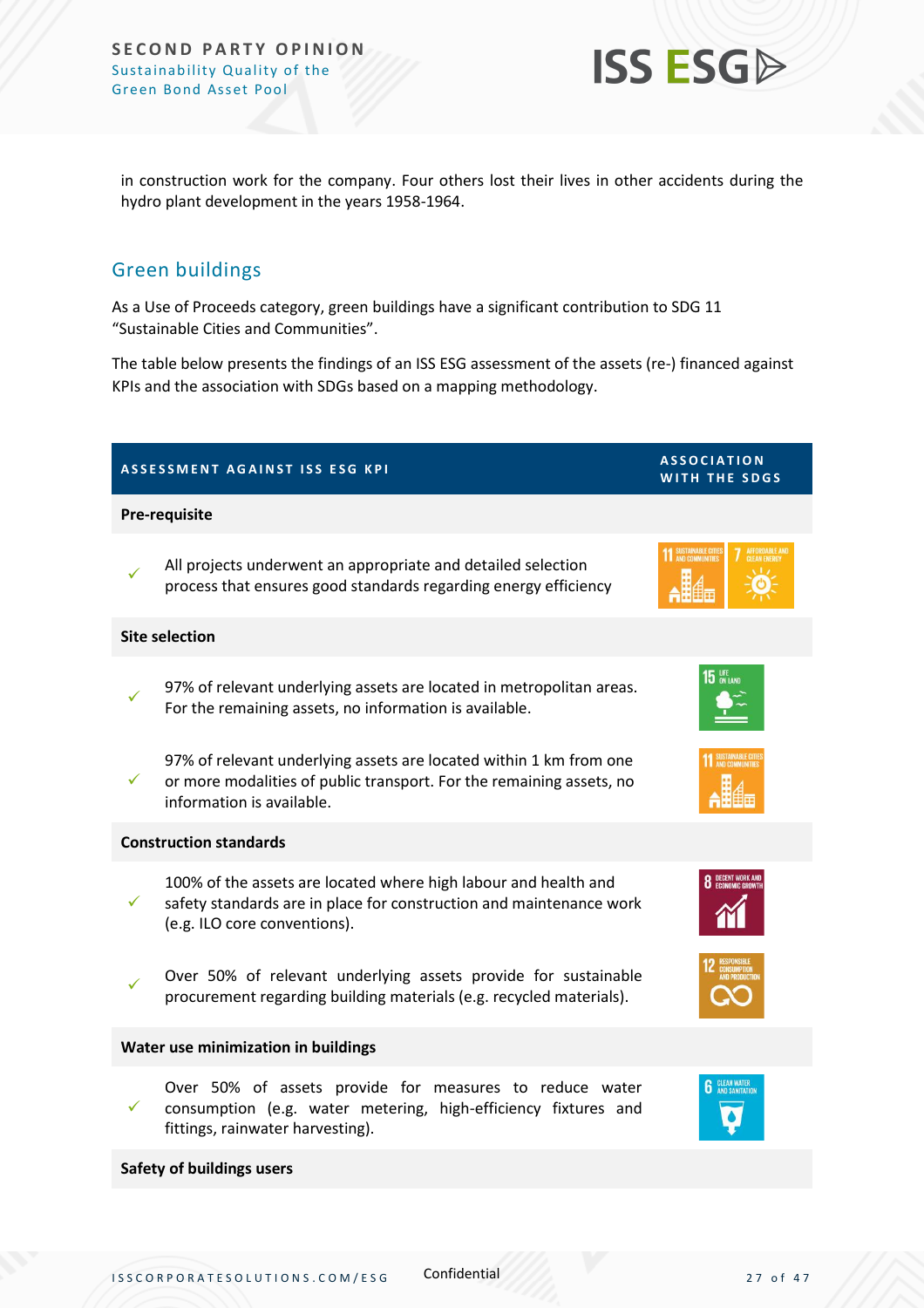✓ 100% of assets provide for measures to ensure operational safety (e.g. emergency exits, fire sprinklers, fire alarm systems).

### **Sustainability labels / Certificates**

✓ 87% of underlying assets are certified to a strict Green Building standard. Less than 50% of the asset pool, obtained a (or an equivalent of a) BREEAM "Very Good", while the majority of the portfolio obtained a slightly less detailed certification such as the Swedish Miljöbyggnad "Silver" label or a Nordic Swan Ecolabel. For the remaining assets, no information is available.

### **Controversy assessment**

A controversy assessment on the included projects did not reveal any controversial activities or practices that could be attributed to the issuer.

### <span id="page-27-0"></span>Wastewater treatment

As a Use of Proceeds category, wastewater treatment has a significant contribution to SDG 6 "Clean Water and Sanitation" and a limited contribution to SDG 3 "Good Health and Wellbeing".

The table below presents the findings of an ISS ESG assessment of the assets (re-) financed against KPIs and the association with SDGs based on a mapping methodology.

## **A S S E S S M E N T A G A I N S T I S S E S G K P I A S S O C I A T I O N WITH THE SDGS Site selection** ✓ 100% of underlying assets are not located in key biodiversity areas (e.g. exclusion of Ramsar sites, UNESCO Natural Word Heritage, IUCN protected areas I-IV). ✓ 100% of underlying assets underwent environmental impact assessments at the planning stage. **Community dialogue** ✓ 100% of underlying assets comply with local regulations which provide for good standards regarding the consideration of local residents' interests during the planning phase (e.g. information meetings).



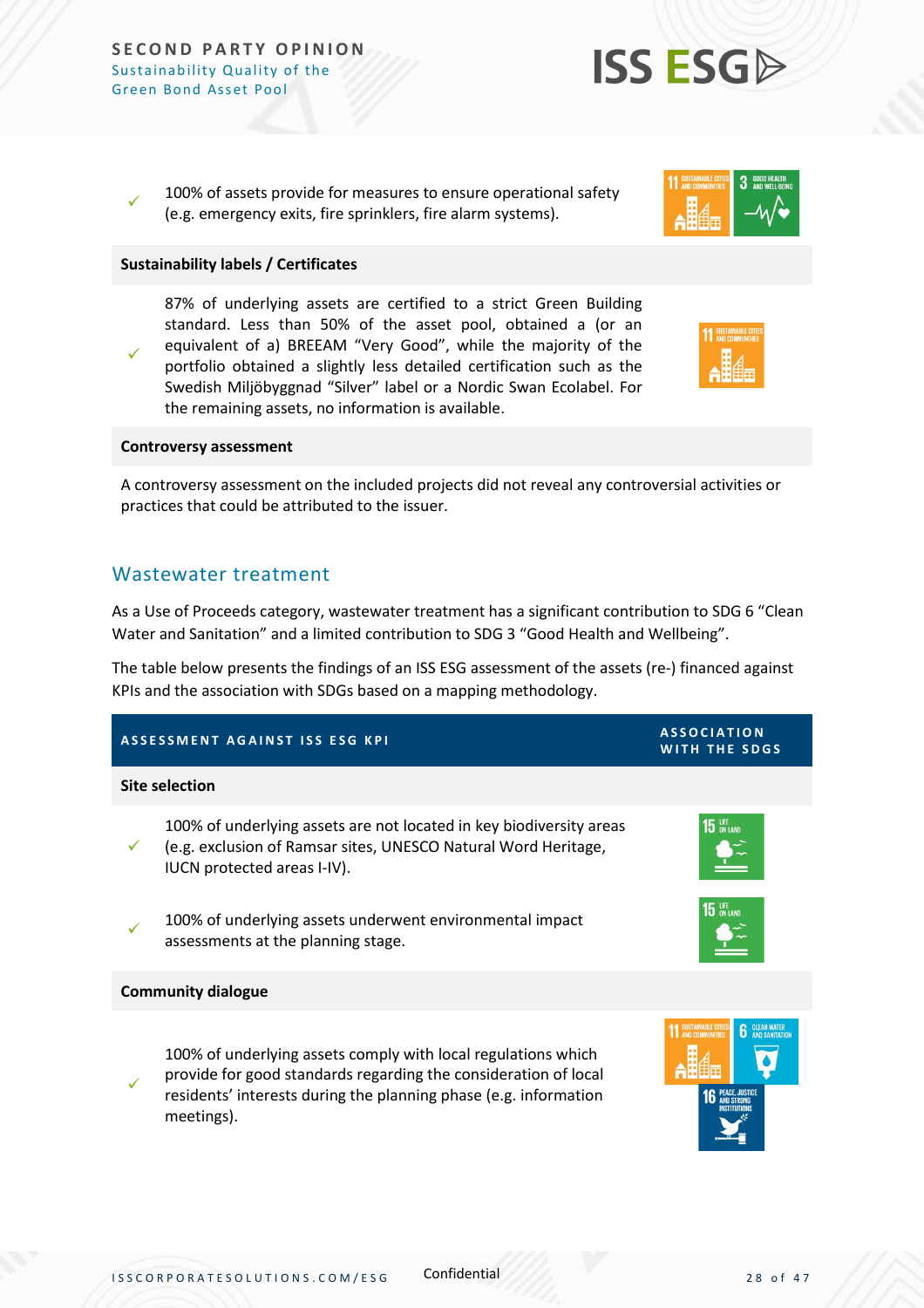#### **Environmental aspects of construction and operation**

✓ 100% of underlying assets feature measures to prevent leakage of sewerage systems (e.g. monitoring).

100% of underlying assets use sewage sludge for energy generation and apply strict environmental standards for agricultural use of and landfill of sewage sludge. For one asset, no information is available

- ✓ on a strategy to reduce environmental impacts of sewage sludge disposal (e.g. regarding the reduction of agricultural use and landfill disposal).
- ✓ 100% of the assets provide for high standards regarding the quality of treated water.

**Working conditions during construction and operation**

✓ 100% of assets provide for high labour and health and safety standards for construction and operation work (e.g. ILO core conventions).

#### **Controversy assessment**

A controversy assessment on the included projects did not reveal any controversial activities or practices that could be attributed to the issuer.

### <span id="page-28-0"></span>Waste-to-energy (biomass)

As a Use of Proceeds category, waste-to-energy (biomass) has a limited contribution to SDGs 7 "Affordable and Clean Energy" and 13 "Climate Action".

The table below presents the findings of an ISS-ESG assessment of the assets (re-) financed against KPIs and the association with SDGs based on a mapping methodology.

## **A S S E S S M E N T A G A I N S T I S S - E S G K P I A S S O C I A T I O N**

✓

**Consideration or environmental aspects during planning and construction**

100% of the assets underwent environmental impact assessments at the planning stage.

✓ 100% of the assets are not located in key biodiversity areas (e.g. exclusion of Ramsar sites, UNESCO Natural Word Heritage, IUCN protected areas I-IV).



**15** UFE









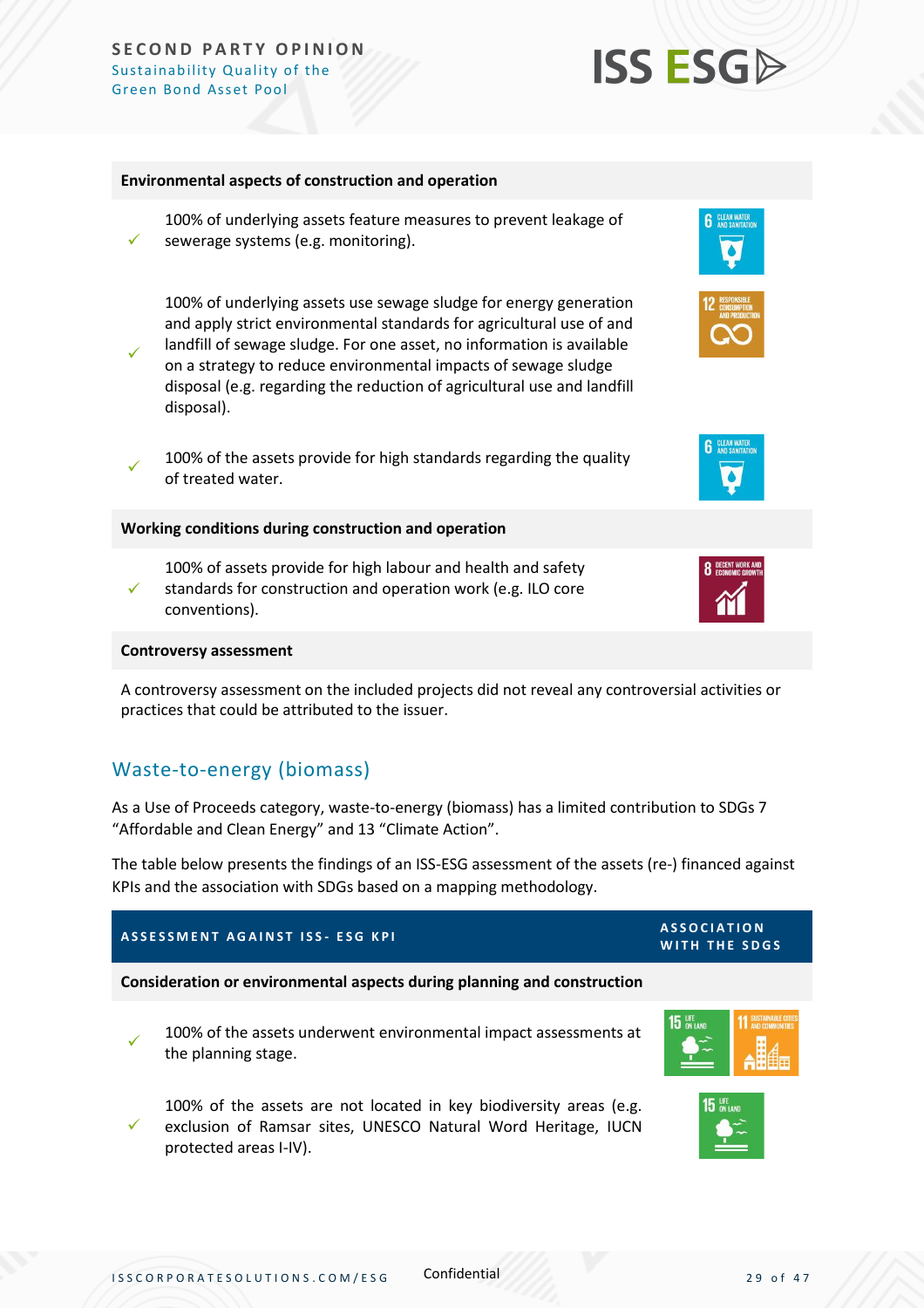✓ 100% of underlying assets are required to have minimum environmental mitigation measures during the construction phase, according to legislation.

 $\Omega$ No specific information is available on projects that meet high environmental standards and requirements during the construction phase (e.g. noise mitigation, minimisation of environmental impact during construction work).

### **Environmental aspects of waste-to-energy plants**

- ✓ More than 45% of underlying assets provide for high standards concerning environmentally safe operation of plants (e.g. strict control of air emissions, measures to prevent the release of residues).
- 55% of the assets apply cogeneration technology.

### **Safety aspects of waste-to-energy plants**

✓ 100% of the assets provide for high safety standards (e.g. regarding fire, explosions).

### **Community dialogue**

100% of the assets feature community dialogue as an integral part of the planning process and construction phase (e.g. sound

✓ information of communities, community advisory panels and committees, surveys and dialogue platforms, grievance mechanisms and compensation schemes).

#### **Working conditions during construction and operation**

100% of assets provide for high labour and health and safety

✓ standards for construction and operation work (e.g. ILO core conventions).

#### **Controversy assessment**

A controversy assessment on the included projects did not reveal any controversial activities or practices that could be attributed to the issuer.

### <span id="page-29-0"></span>Electric cars

As a Use of Proceeds category, electric cars have a significant contribution to SDGs 7 "Affordable and Clean Energy" and 13 "Climate Action".











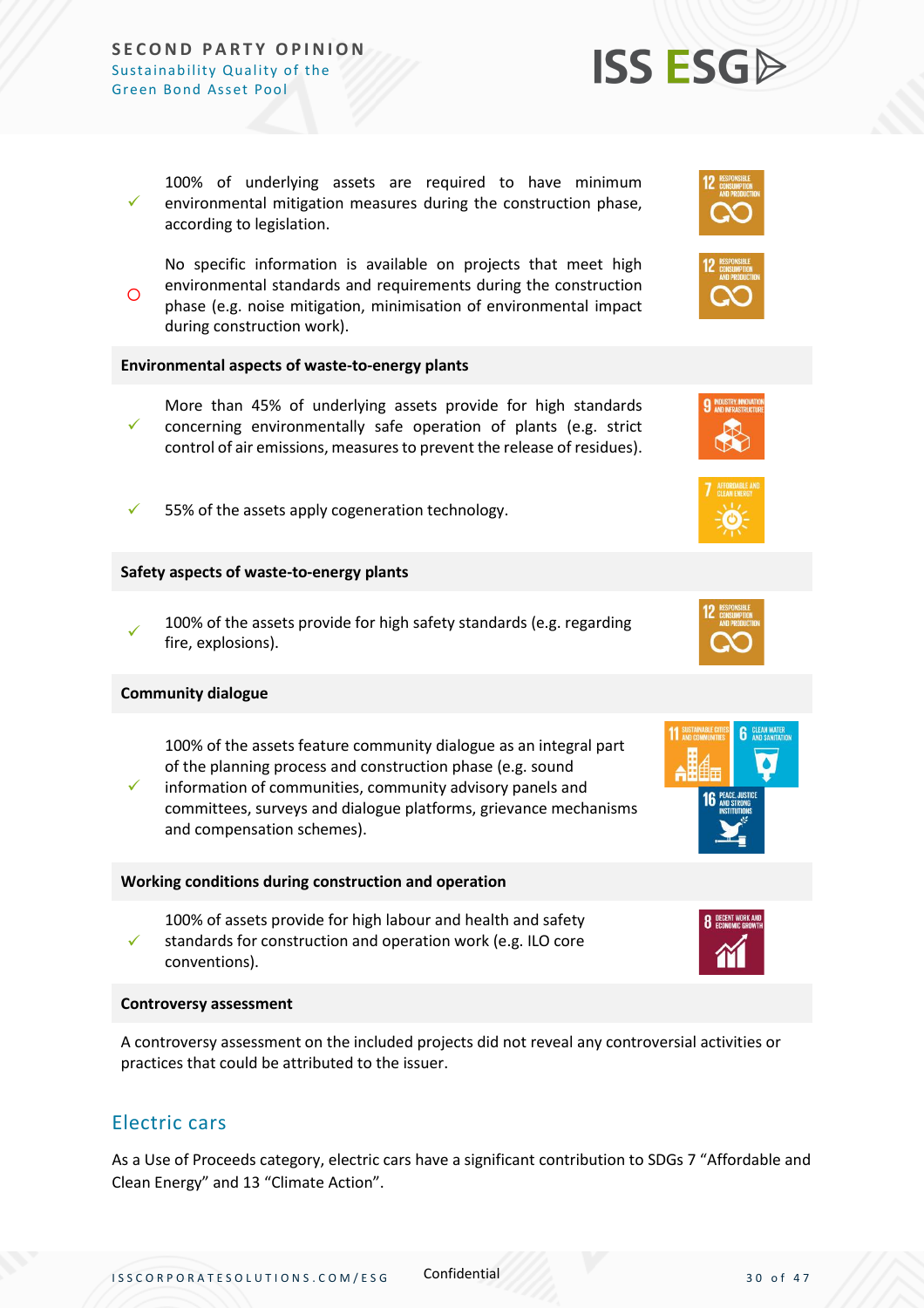

The table below presents the findings of an ISS ESG assessment of the assets (re-) financed against KPIs and the association with SDGs based on a mapping methodology.

|              | ASSESSMENT AGAINST ISS- ESG KPI                                                                                                                                            | <b>ASSOCIATION</b><br>WITH THE SDGS |
|--------------|----------------------------------------------------------------------------------------------------------------------------------------------------------------------------|-------------------------------------|
|              | <b>Production standards</b>                                                                                                                                                |                                     |
| $\checkmark$ | 100% of the assets provide for a comprehensive environmental<br>management system at the car manufacturing sites. No information<br>is available for the remaining assets. |                                     |
| ✓            | 82% of underlying assets provide for high labour and health and<br>safety standards at the car manufacturing sites. (e.g. ILO core<br>conventions).                        | DECENT WORK AND                     |
|              | <b>Environmental aspects of cars</b>                                                                                                                                       |                                     |
|              | For 53% of underlying assets a comprehensive life-cycle-assessments<br>have been conducted. No information is available for the remaining<br>assets.                       |                                     |
|              | 100% of the assets have optimized energy efficiency during<br>operation.                                                                                                   | NDUSTRY, INNOVATIO                  |
|              | <b>Social aspects of cars</b>                                                                                                                                              |                                     |
|              | 99% of the assets ensure product safety (minimum 3 Stars rating on<br>NCAP crash test).                                                                                    |                                     |
|              | <b>Controversy assessment</b>                                                                                                                                              |                                     |
|              | Due to the nature of the assets, a controversy assessment is not deemed necessary                                                                                          |                                     |

### <span id="page-30-0"></span>Electric trains

As a Use of Proceeds category, electric trains have a significant contribution to SDGs 7 "Affordable and Clean Energy" and 13 "Climate Action".

The table below presents the findings of an ISS ESG assessment of the assets (re-) financed against KPIs and the association with SDGs based on a mapping methodology.

## **A S S S S MENT AGAINST ISS ESG KPI ASSESSMENT AGAINST ISS ESG KPI**

**Production standards**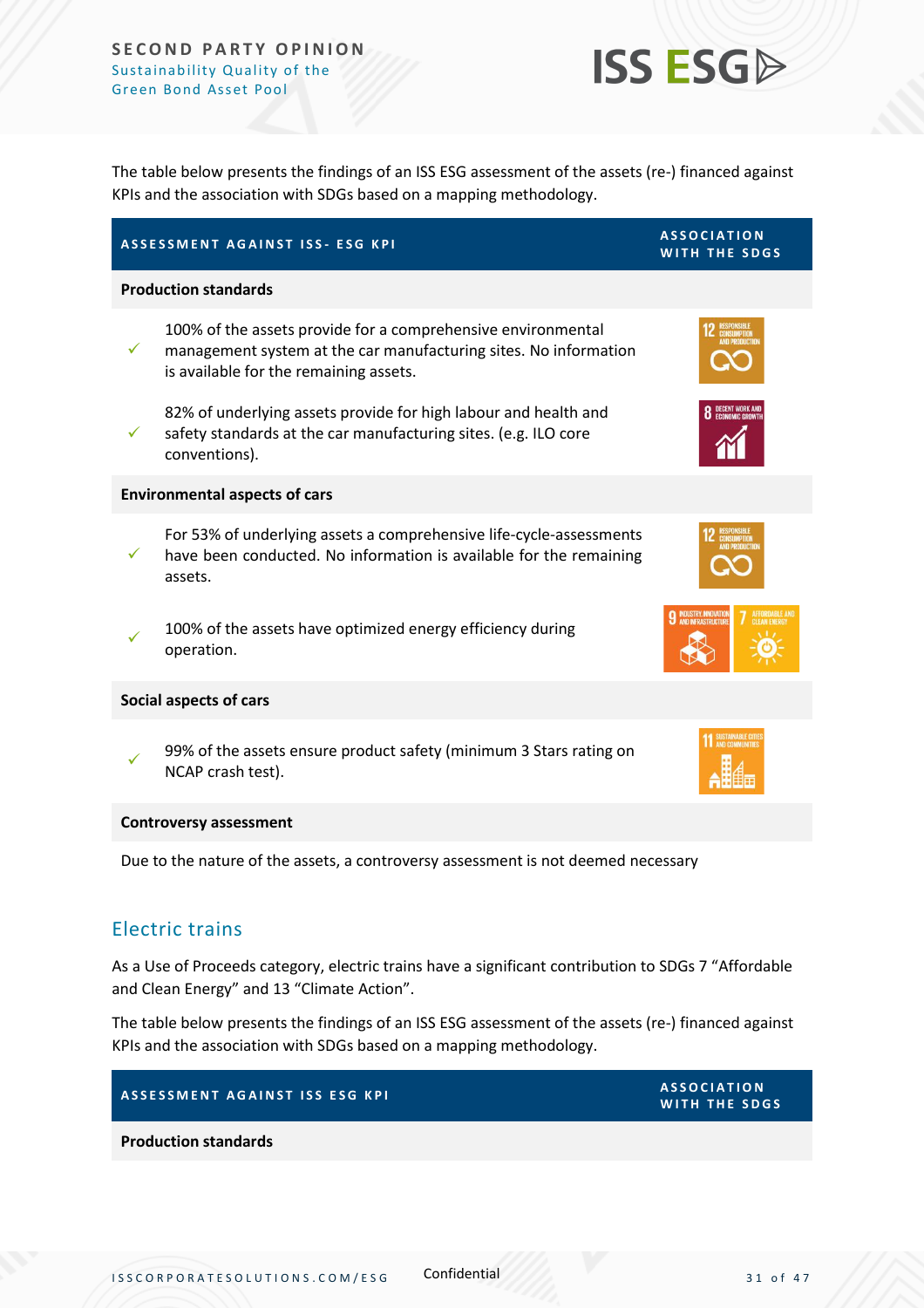

✓ safety standards at the manufacturing sites of trains (e.g. ILO core conventions).

environmental management system at the manufacturing sites of

100% of underlying assets provide for a comprehensive

### **Environmental aspects of trains**

✓

trains.

- $\Omega$ No information is available on whether assets have conducted comprehensive life-cycle assessments.
- ✓ For 100% of underlying assets energy efficiency during operation is optimised (e.g. through energy recovery systems for trains).

### **Social aspects of trains**

- 100% of underlying assets ensure health and safety for both
- ✓ passengers and operators (e.g. vigilance control, minimisation of noise exposure, accessibility).

### **Controversy assessment**

A controversy assessment on the included projects did not reveal any controversial activities or practices that could be attributed to the issuer.

### <span id="page-31-0"></span>Electric ferries

As a Use of Proceeds category, electric ferries have a significant contribution to SDGs 7 "Affordable and Clean Energy" and 13 "Climate Action".

The table below presents the findings of an ISS-ESG assessment of the assets (re-) financed against KPIs and the association with SDGs based on a mapping methodology.

### **A S S E S S M E N T A G A I N S T I S S - E S G K P I A S S O C I A T I O N WITH THE SDGS Production standards** ✓ 100% of underlying assets provide for a comprehensive environmental management system at the manufacturing sites of ferries. ✓ 100% of underlying assets provide measures which ensure high labour and health and safety standards at the manufacturing sites of ferries (e.g. ISO certifications).







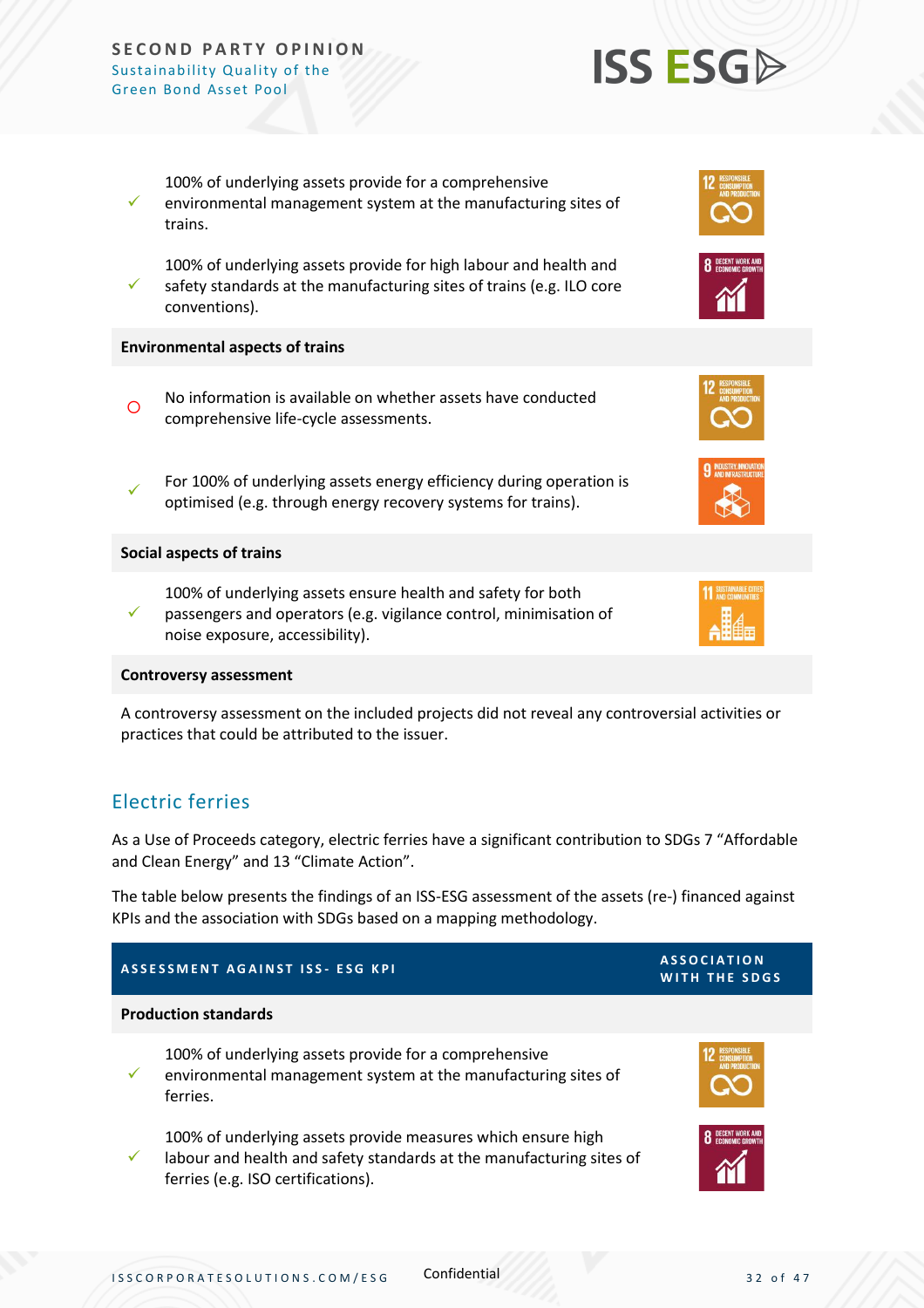### **Environmental aspects of ferries**

- $\circ$ No information is available on whether assets have conducted comprehensive life-cycle assessments.
- ✓ For 100% of underlying assets energy efficiency during operation is optimised (electric ferries).

#### **Social aspects of ferries**

 $\circ$ No information is available on measures to ensure health and safety for both passengers and operators (e.g. accessibility, minimisation of noise exposure).

#### **Controversy assessment**

A controversy assessment on the included projects did not reveal any controversial activities or practices that could be attributed to the issuer.

### B.2 Evaluation of the Green Covered Bond assets

### <span id="page-32-0"></span>Wind energy

As a Use of Proceeds category, wind energy has a significant contribution to SDGs 7 "Affordable and Clean Energy" and 13 "Climate Action".

The table below presents the findings of an ISS ESG assessment of the assets (re-) financed against KPIs and the association with SDGs based on a mapping methodology.

### **A S S E S S M E N T A G A I N S T I S S E S G K P I A S S O C I A T I O N**

### **Site selection**

✓ 100% of the projects are not located in key biodiversity areas (Ramsar sites, UNESCO World Heritage, IUCN protected areas I-IV).

100% of underlying assets comply with local regulations which provide for minimum standards regarding the assessment of possible

✓ environmental impacts of wind power plants (i.e. environmental impact assessment compulsory for large scale plants, basic environmental screenings).

#### **Community dialogue**













## **ISS ESG**

ISSCORPORATESOLUTIONS.COM/ESG Confidential 33 of 47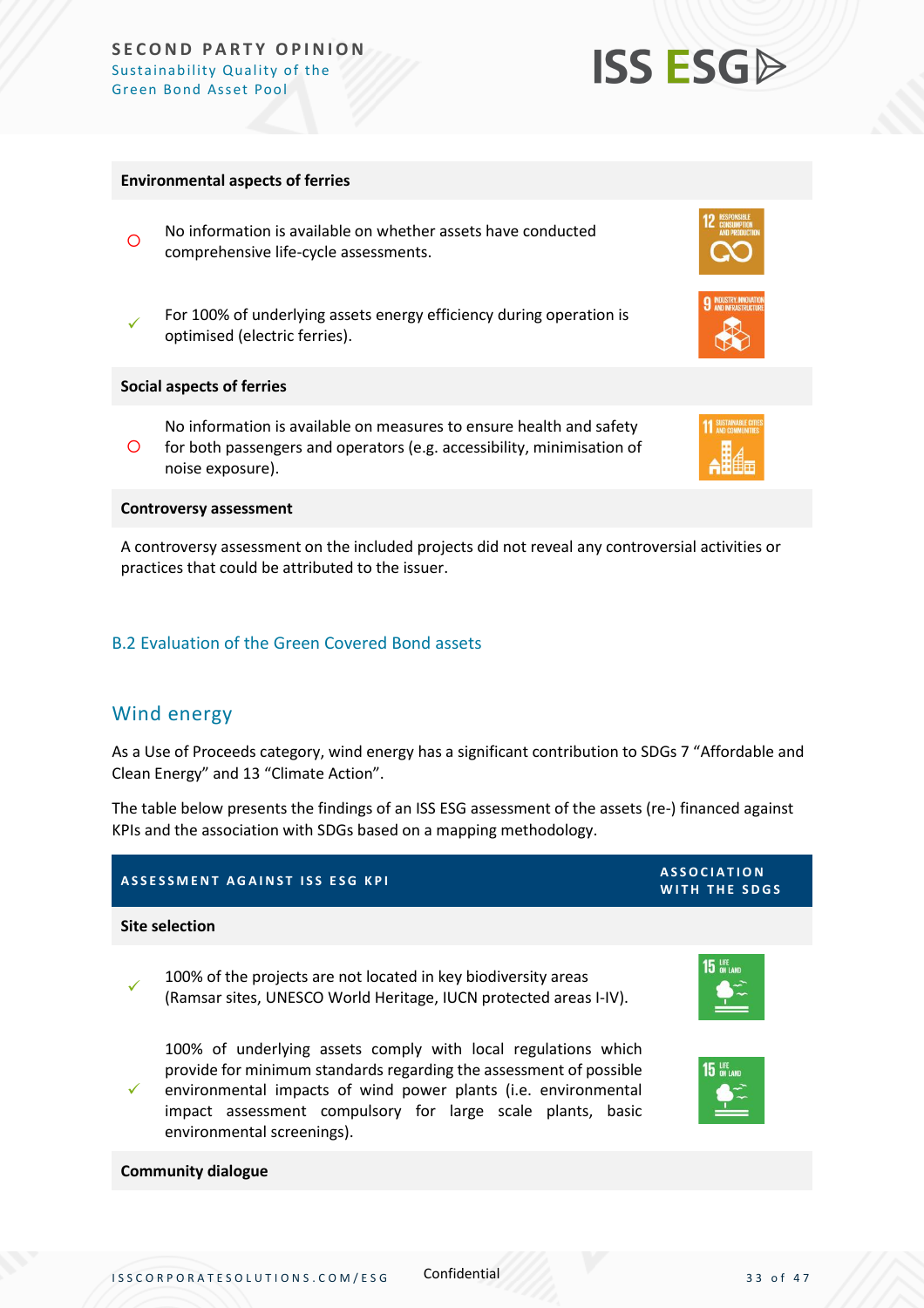✓

100% of the assets feature community dialogue as an integral part of the planning process (e.g. sound information of communities, community advisory panels and committees, surveys and dialogue platforms, grievance mechanisms and compensation schemes).

### **Environmental aspects of construction and operation**

✓ 100% of underlying assets comply with local regulations and have measures in place that ensure high environmental standards during the construction phase (e.g. noise mitigation, minimization of environmental impact during construction work).

100% of underlying assets comply with local regulations and have measures to protect habitat and wildlife during operation of the

✓ power plant (e.g avifauna monitoring, regulations on noise and shadows).

### **Working conditions during construction and maintenance work and dam safety**

- 100% of the assets provide for high labour and health and safety
- ✓ standards for construction and maintenance work (e.g. ILO core conventions).

### **Controversy assessment**

A controversy assessment on the included projects did not reveal any controversial activities or practices that could be attributed to the issuer.







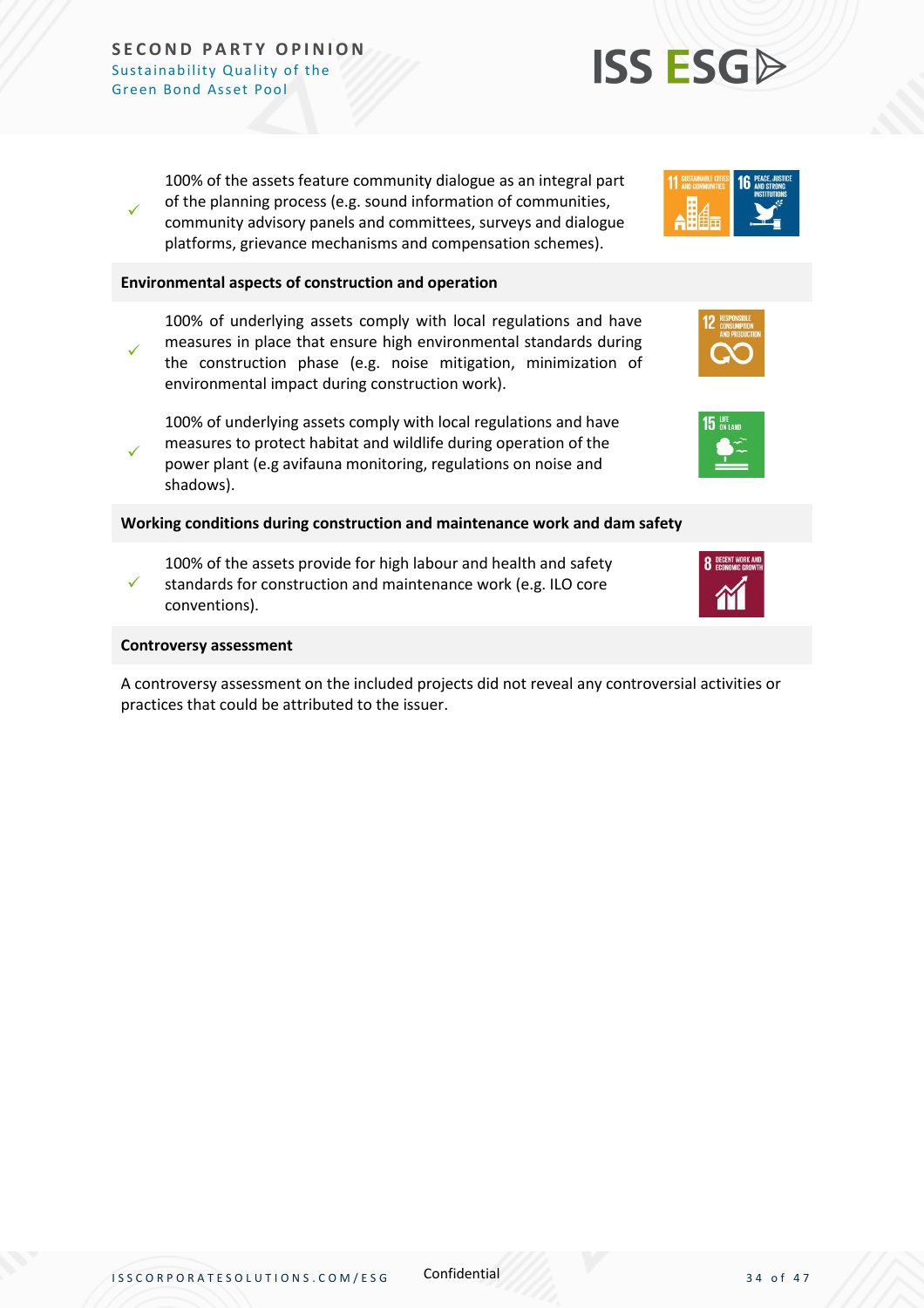

### <span id="page-34-0"></span>Green buildings

As a Use of Proceeds category, green buildings have a significant contribution to SDG 11 "Sustainable Cities and Communities".

The table below presents the findings of an ISS ESG assessment of the assets (re-) financed against KPIs and the association with SDGs based on a mapping methodology.

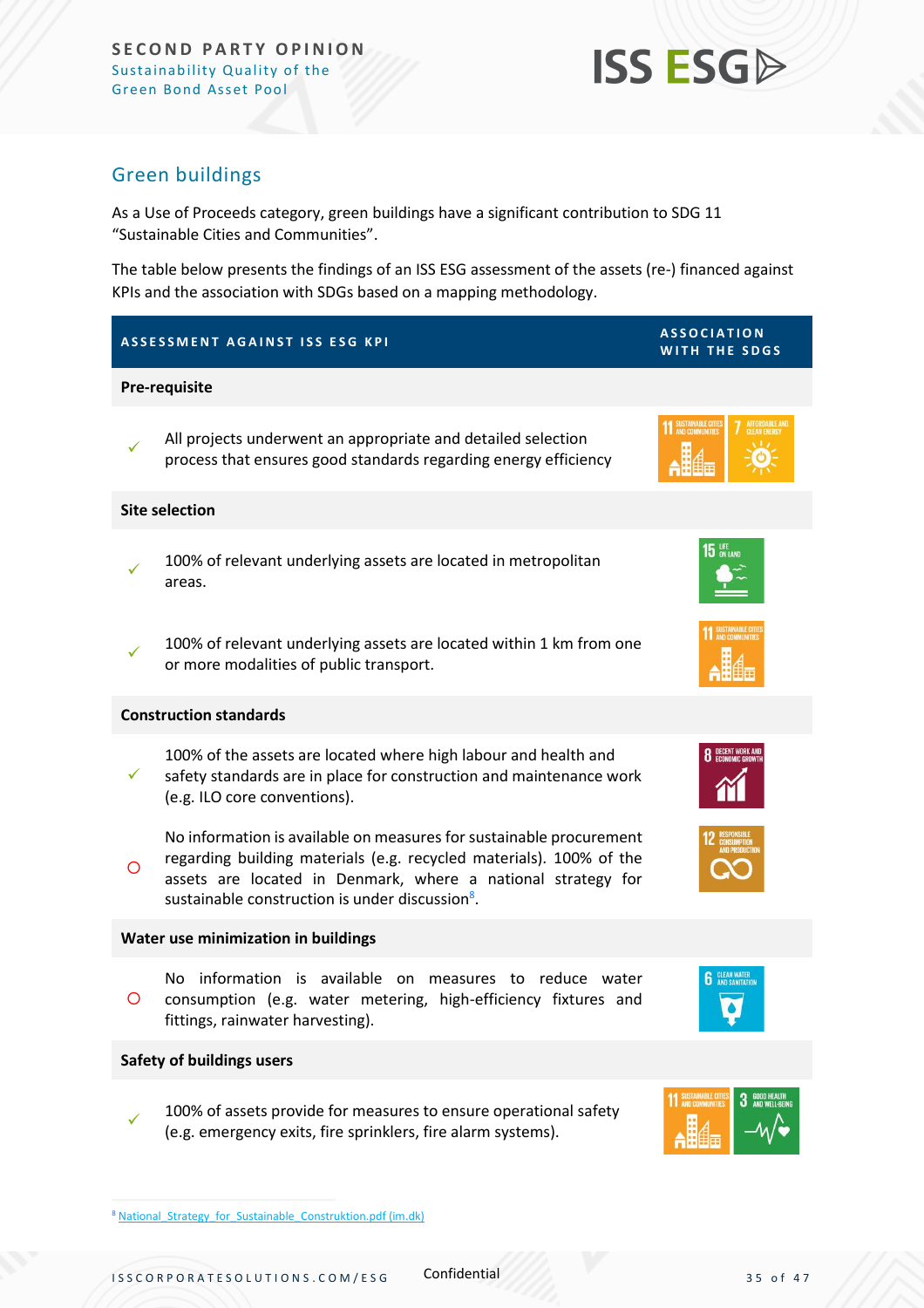### **Sustainability labels / Certificates**

 $\circ$ The assets are not certified with strict Green Buildings Standards (i.e BREEAM) but 100% of the assets received an EPC label from A to BB.

#### **Controversy assessment**

A controversy assessment on the included projects reveals that on September 26, 21, Akelius announced the sale of its entire portfolio in Germany, Sweden and Denmark to the real estate group Heimstaden. Tenants from Heimstaden in Berlin and from Akelius in Berlin and Hamburg criticize the mega-deal because it creates another large corporation on the Berlin real estate market.

### <span id="page-35-0"></span>Wastewater treatment

As a Use of Proceeds category, wastewater treatment has a significant contribution to SDG 6 "Clean Water and Sanitation" and a limited contribution to SDG 3 "Good Health and Wellbeing".

The table below presents the findings of an ISS ESG assessment of the assets (re-) financed against KPIs and the association with SDGs based on a mapping methodology.

### **A S S E S S M E N T A G A I N S T I S S E S G K P I A S S O C I A T I O N**

#### **Site selection**

✓ 100% of underlying assets are not located in key biodiversity areas (e.g. exclusion of Ramsar sites, UNESCO Natural Word Heritage, IUCN protected areas I-IV).

 $\circ$ No information is available on whether the assets underwent an environmental impact assessment at the planning stage.

#### **Community dialogue**

 $\circ$ 

✓ 100% of underlying assets comply with local regulations which provide for good standards regarding the consideration of local residents' interests during the planning phase (e.g. information meetings).

#### **Environmental aspects of construction and operation**

No information is available on measures to prevent leakage of sewerage systems (e.g. monitoring).







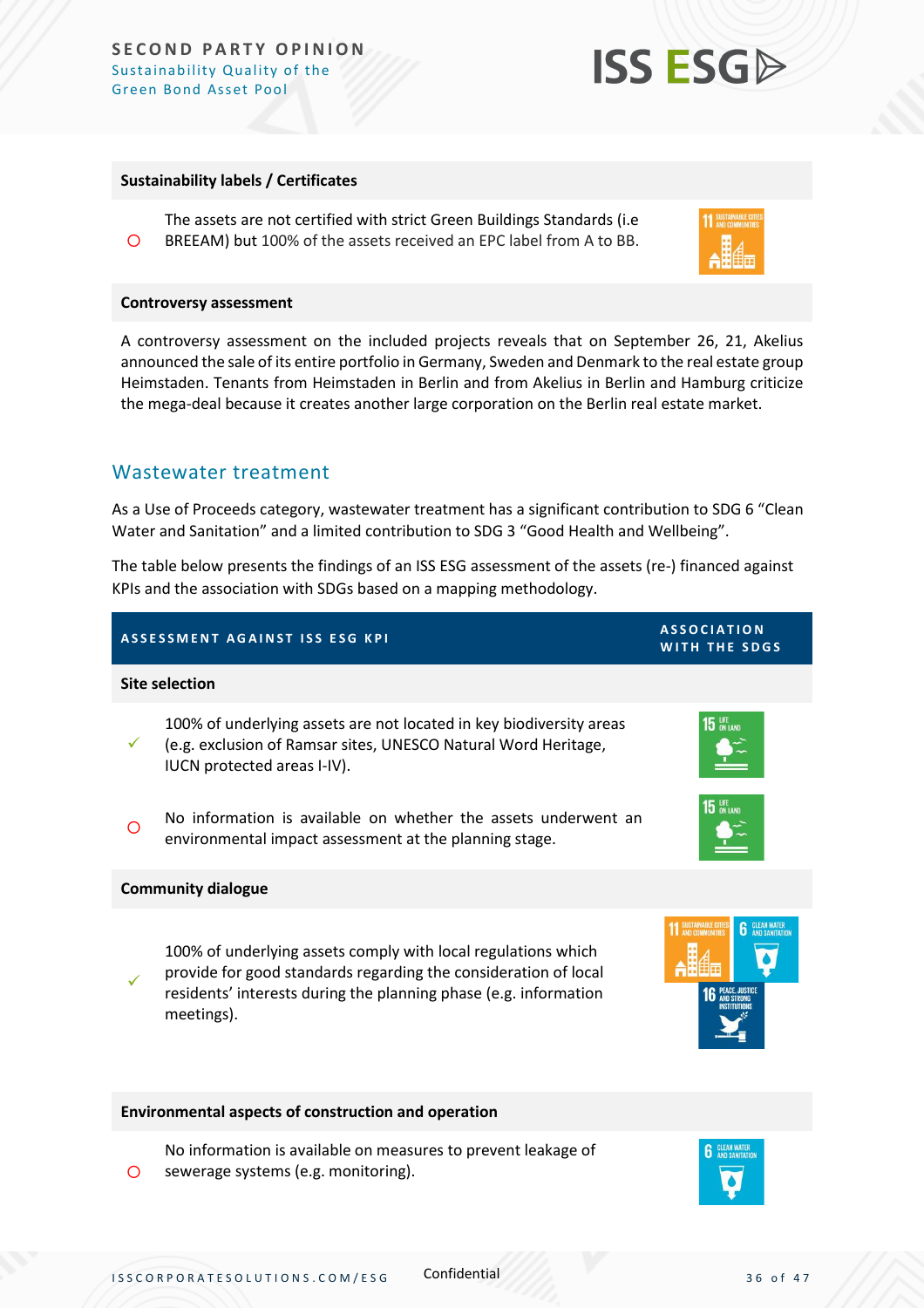agricultural use and landfill disposal). ✓ 100% of the assets provide for high standards regarding the quality

No information is available on a strategy to reduce environmental impacts of sewage sludge disposal (e.g. regarding the reduction of

**Working conditions during construction and operation**

✓ 100% of assets provide for high labour and health and safety standards for construction and operation work (e.g. ILO core conventions).

### **Controversy assessment**

of treated water.

 $\Omega$ 

A controversy assessment on the included projects did not reveal any controversial activities or practices that could be attributed to the issuer.

### <span id="page-36-0"></span>Waste-to-energy (biomass)

As a Use of Proceeds category, waste-to-energy (biomass) has a limited contribution to SDGs 7 "Affordable and Clean Energy" and 13 "Climate Action".

The table below presents the findings of an ISS-ESG assessment of the assets (re-) financed against KPIs and the association with SDGs based on a mapping methodology.

### **A S S E S S M E N T A G A I N S T I S S - E S G K P I A S S O C I A T I O N**

**Consideration or environmental aspects during planning and construction**

- ✓ 100% of the assets underwent environmental impact assessments at the planning stage.
- ✓ 100% of the assets are not located in key biodiversity areas (e.g. exclusion of Ramsar sites, UNESCO Natural Word Heritage, IUCN protected areas I-IV).
- ✓ 100% of underlying assets are required to have minimum environmental mitigation measures during the construction phase, according to legislation.

 $\circ$ No specific information is available on projects that meet high environmental standards and requirements during the construction phase (e.g. noise mitigation, minimisation of environmental impact during construction work).

**Environmental aspects of waste-to-energy plants**











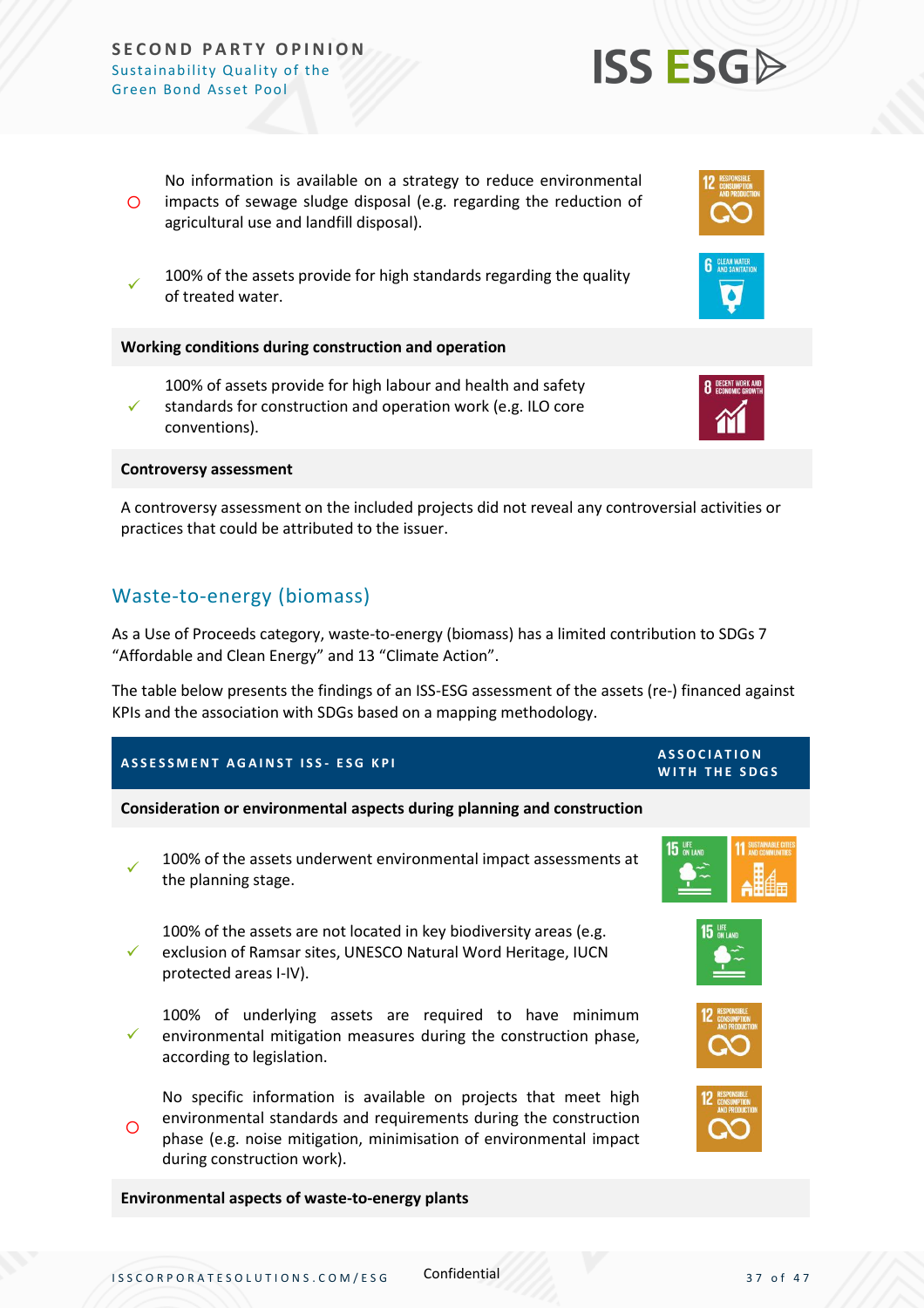$\circ$ No specific information is available on standards concerning environmentally safe operation of plants (e.g. strict control of air emissions, measures to prevent the release of residues).

No specific information is available on cogeneration technology.

### **Safety aspects of waste-to-energy plants**

✓ 100% of the assets provide for high safety standards (e.g. regarding fire, explosions).

### **Community dialogue**

100% of the assets feature community dialogue as an integral part of the planning process and construction phase (e.g. sound information

✓ of communities, community advisory panels and committees, surveys and dialogue platforms, grievance mechanisms and compensation schemes).

#### **Working conditions during construction and operation**

100% of assets provide for high labour and health and safety standards for construction and operation work (e.g. ILO core

conventions).

#### **Controversy assessment**

✓

A controversy assessment on the included projects did not reveal any controversial activities or practices that could be attributed to the issuer.

### <span id="page-37-0"></span>Energy efficiency

As a Use of Proceeds category, energy efficiency has a significant contribution to SDGs 7 "Affordable and Clean Energy" and 13 "Climate Action".

The table below presents the findings of an ISS-ESG assessment of the assets (re-) financed against KPIs and the association with SDGs based on a mapping methodology.

### **A S S E S S M E N T A G A I N S T I S S - E S G K P I A S S O C I A T I O N**

**Improvement in energy efficiency** 

✓ Over 50% of relevant underlying assets underwent an energy efficiency improvement of 20% or more. For the remaining assets, no specific











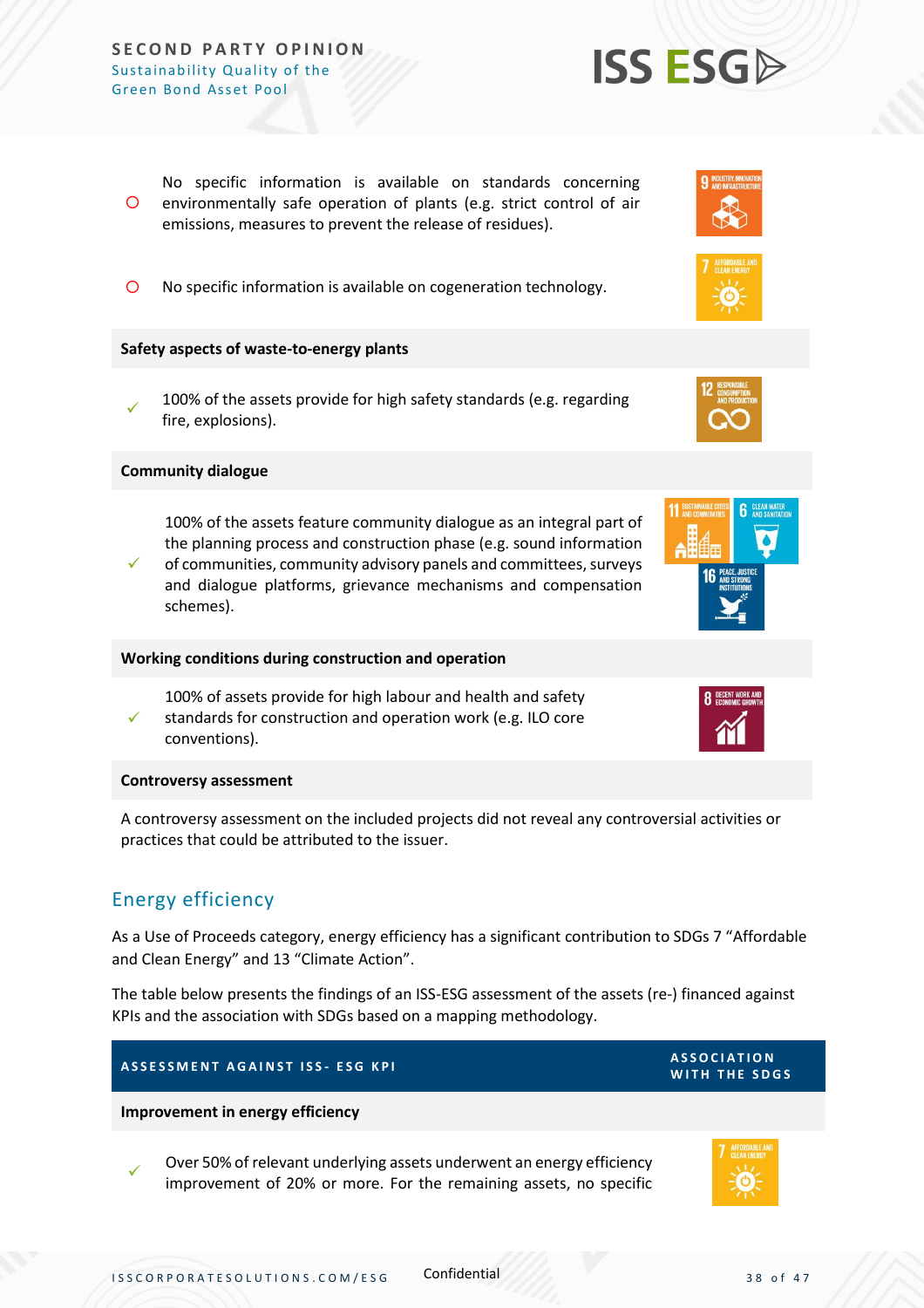

information or calculation are available on energy efficiency improvement.

### **Environmental aspects**

✓ 90% of relevant underlying assets do not contain substances of concern, have set up recycling measures for the end of life and good and bidding environmental standards within their supply chain.

### **Safety measures**

✓ 100% of the assets provide for high operational safety standards (e.g. regarding control center, electrical flow and consumption monitoring).

**Working conditions during construction and operation**

✓ 100% of assets provide for high labour and health and safety standards for construction and operation work (e.g. ILO core conventions).

✓ 100% of assets ensure good and binding labour and health and safety standards within the supply chain.

#### **Controversy assessment**

A controversy assessment on the included projects did not reveal any controversial activities or practices that could be attributed to the issuer.

### <span id="page-38-0"></span>Sustainable Agriculture

As a Use of Proceeds category, Sustainable Agriculture has a significant contribution to SDGs 2 "Zero hunger" and 15 "Life on land" when producing organic certified products.

The table below presents the findings of an ISS-ESG assessment of the assets (re-) financed against KPIs and the association with SDGs based on a mapping methodology.

| ASSESSMENT AGAINST ISS- ESG KPI                             | <b>ASSOCIATION</b><br>WITH THE SDGS |
|-------------------------------------------------------------|-------------------------------------|
| Soil and Biodiversity management in agricultural production |                                     |



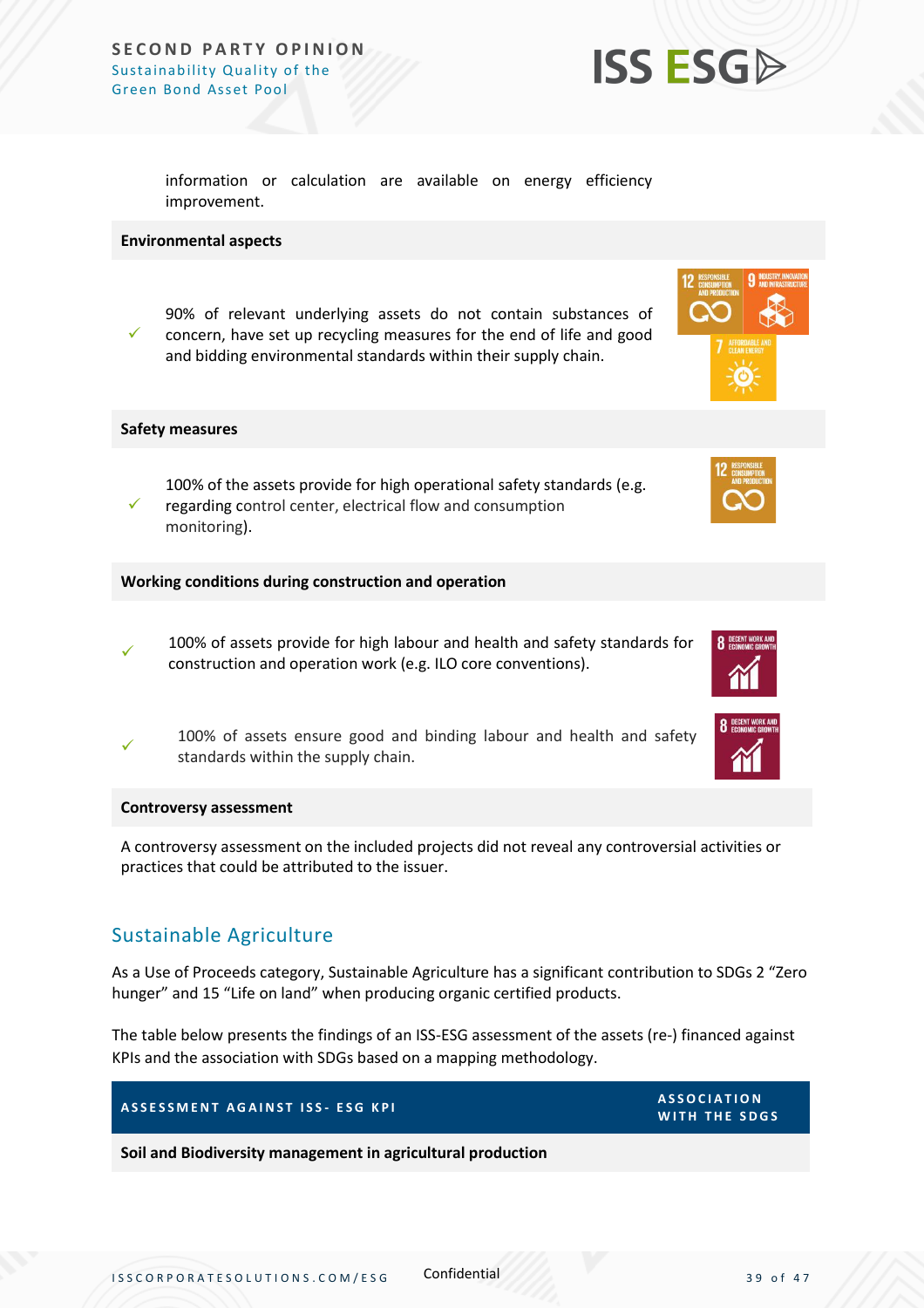✓

✓

95% of the assets have been certified organic farming from the Danish Agricultural agency and therefore provide for sustainable soil and biodiversity management along the value chain. The certification provides guidance on pesticides and chemical fertiliser use, crop management and soil degradation. However, no information is available on deforestation avoidance.

95% of the assets have been certified 'Organic Farming' by the Danish Agricultural Agency and therefore do not use genetically modified organisms, including feed.

#### **Water conservation in agricultural production**

- ✓ 100% of the assets are located in Denmark, a country exposed to moderate water stress. However, no specific information is available on whether the assets underwent a water impact assessment.
- $\circ$ No specific information is available on whether assets are subject to freshwater use reduction targets or provide for appropriate measures.

#### **Climate Impact of agricultural production**

✓ 95% of the assets are subject to greenhouse gas emissions reduction measures (e.g. crop selection, reduced energy consumption, no use of energy-intense synthetics fertilizers). However, no information is available on deforestation avoidance.

### **Animal Welfare in livestock and poultry farming**

95% of the assets have been certified 'Organic Farming' by the Danish Agricultural Agency and therefore provide for high standards regarding animal welfare, living environment, mutilations, feed,

✓ transportation and slaughter. Indeed, the Danish Board of Agriculture has set up some measures for animal welfare (disease prevention, husbandry practices, high-quality feed, exercise, appropriate stocking density and housing in sufficiently good and hygienic conditions).

### **Impact of Aquaculture and fisheries on aquatic ecosystems**

N/A Not applicable – Not assets are included in the pool.

### **Food safety management system**













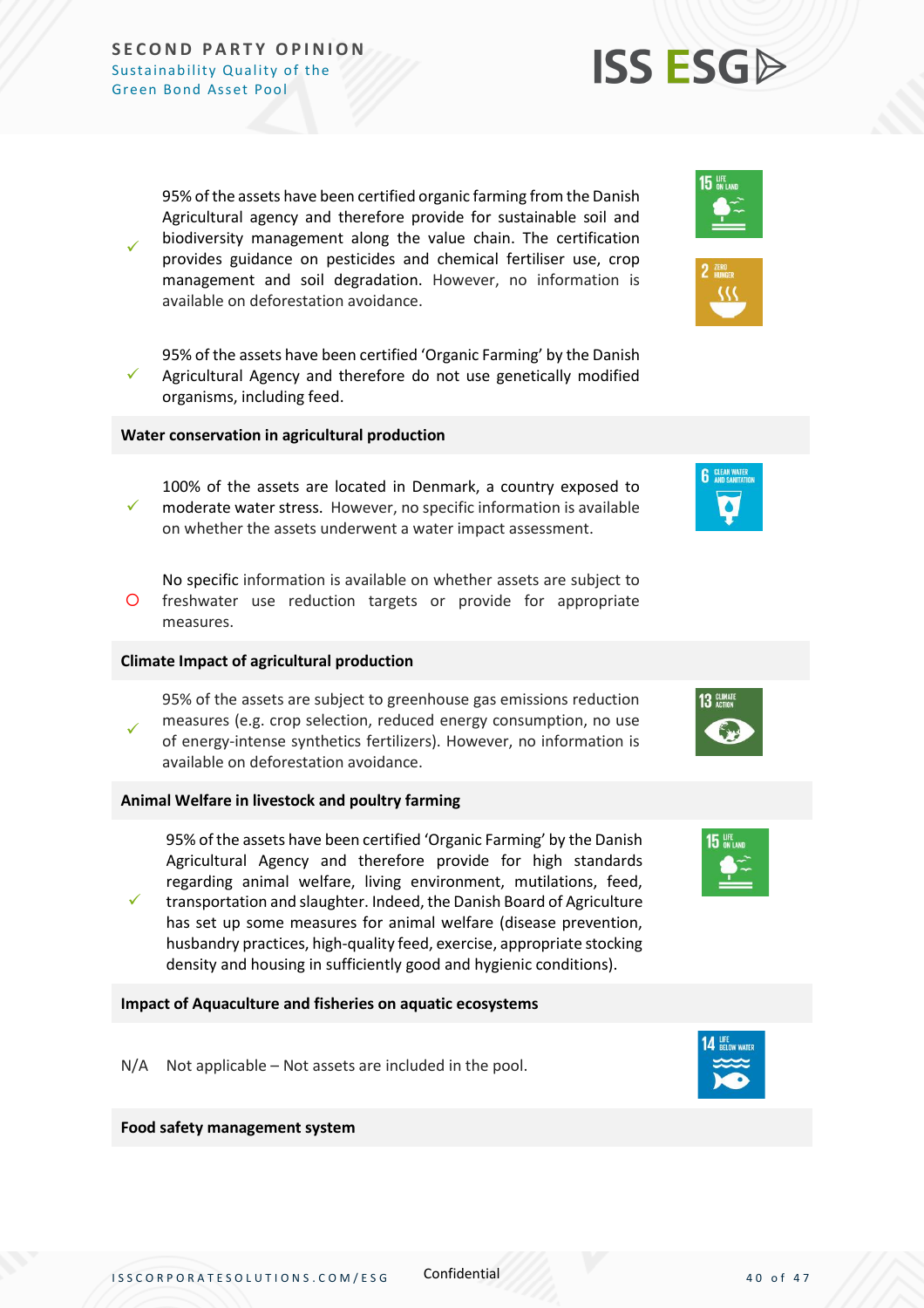✓ 91% of the assets have been certified organic farming from the Danish Agricultural Agency (State-controlled Organic Eco-Label).

### **Working conditions**

✓ 100% of assets provide for high labour and health and safety standards for construction and operation work (e.g. ILO core conventions).

#### **Controversy assessment**

A controversy assessment on the included projects did not reveal any controversial activities or practices that could be attributed to the issuer.

**ISS ESGA** 

32

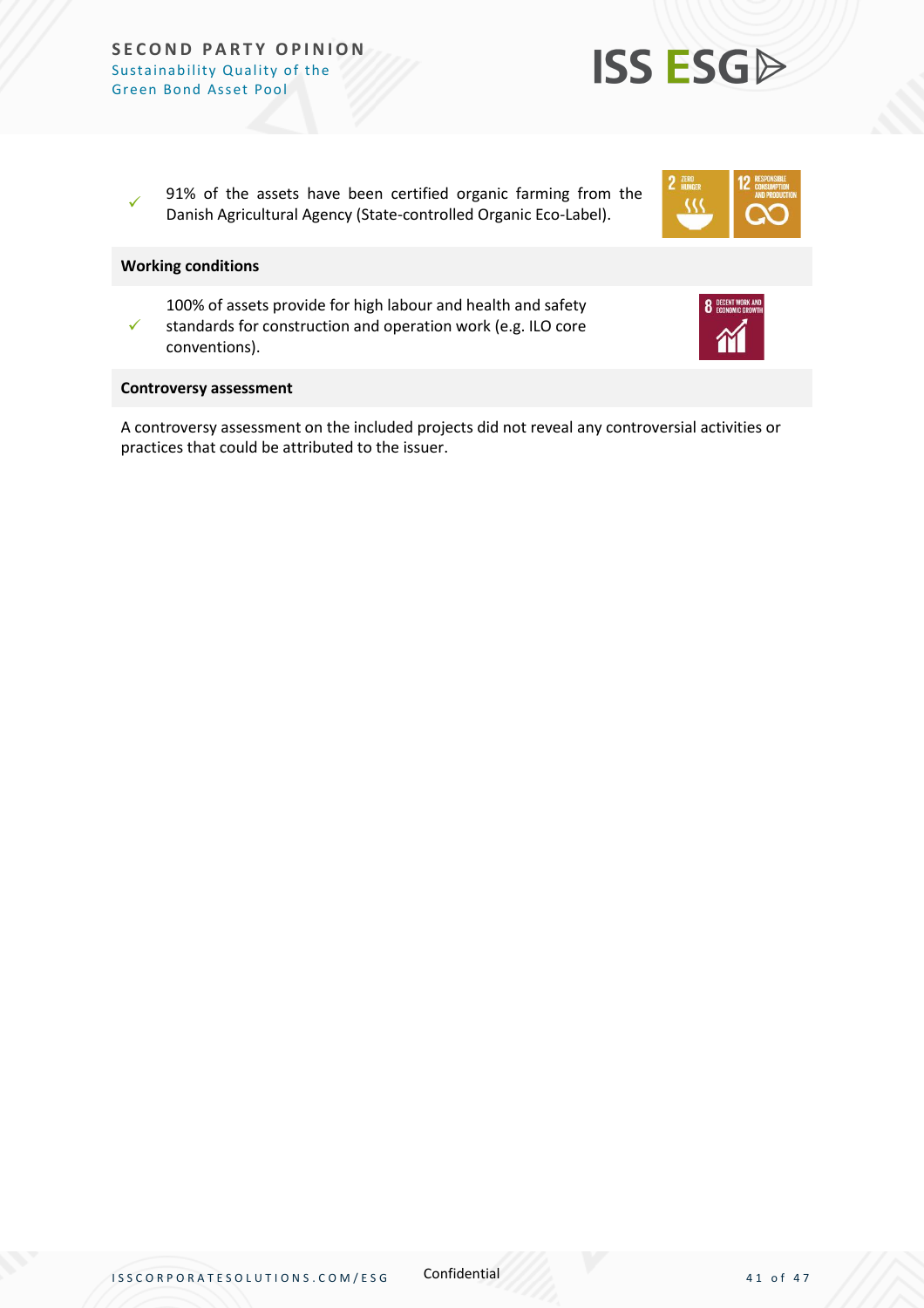

### DISCLAIMER

- 1. Validity of the SPO: For Nordea's outstanding Green Bond issuances and as long as the asset portfolio does not change, until the first to occur of (a) the release of ISS ESG' next annual verification of these issuances (expected in 2022) or (b) December 31, 2022.
- 2. ISS ESG uses a scientifically based rating concept to analyse and evaluate the environmental and social performance of companies and countries. In doing so, we adhere to the highest quality standards which are customary in responsibility research worldwide. In addition, we create a Second Party Opinion (SPO) on bonds based on data from the issuer.
- 3. We would, however, point out that we do not warrant that the information presented in this SPO is complete, accurate or up to date. Any liability on the part of ISS ESG in connection with the use of these SPO, the information provided in them and the use thereof shall be excluded. In particular, we point out that the verification of the compliance with the se- lection criteria is based solely on random samples and documents submitted by the issuer.
- 4. All statements of opinion and value judgements given by us do not in any way constitute purchase or investment recommendations. In particular, the SPO is no assessment of the economic profitability and credit worthiness of a bond but refers exclusively to the social and environmental criteria mentioned above.
- 5. We would point out that this SPO, in particular the images, text and graphics contained therein, and the layout and company logo of ISS ESG and ISS-ESG are protected under copyright and trademark law. Any use thereof shall require the express prior written consent of ISS. Use shall be deemed to refer in particular to the copying or duplication of the SPO wholly or in part, the distribution of the SPO, either free of charge or against payment, or the exploitation of this SPO in any other conceivable manner.

The issuer that is the subject of this report may have purchased self-assessment tools and publications from ISS Corporate Solutions, Inc. ("ICS"), a wholly-owned subsidiary of ISS, or ICS may have provided advisory or analytical services to the issuer. No employee of ICS played a role in the preparation of this report. If you are an ISS institutional client, you may inquire about any issuer's use of products and services from ICS by emailin[g disclosure@issgovernance.com.](mailto:disclosure@issgovernance.com)

This report has not been submitted to, nor received approval from, the United States Securities and Exchange Commission or any other regulatory body. While ISS exercised due care in compiling this report, it makes no warranty, express or implied, regarding the accuracy, completeness or usefulness of this information and assumes no liability with respect to the consequences of relying on this information for investment or other purposes. In particular, the research and scores provided are not intended to constitute an offer, solicitation or advice to buy or sell securities nor are they intended to solicit votes or proxies.

ISS is an independent company owned by entities affiliated Genstar Capital ("Genstar"). ISS and Genstar have established policies and procedures to restrict the involvement of Genstar and any of Genstar's employees in the content of ISS' reports. Neither Genstar nor their employees are informed of the contents of any of ISS' analyses or reports prior to their publication or dissemination. The issuer that is the subject of this report may be a client of ISS or ICS, or the parent of, or affiliated with, a client of ISS or ICS.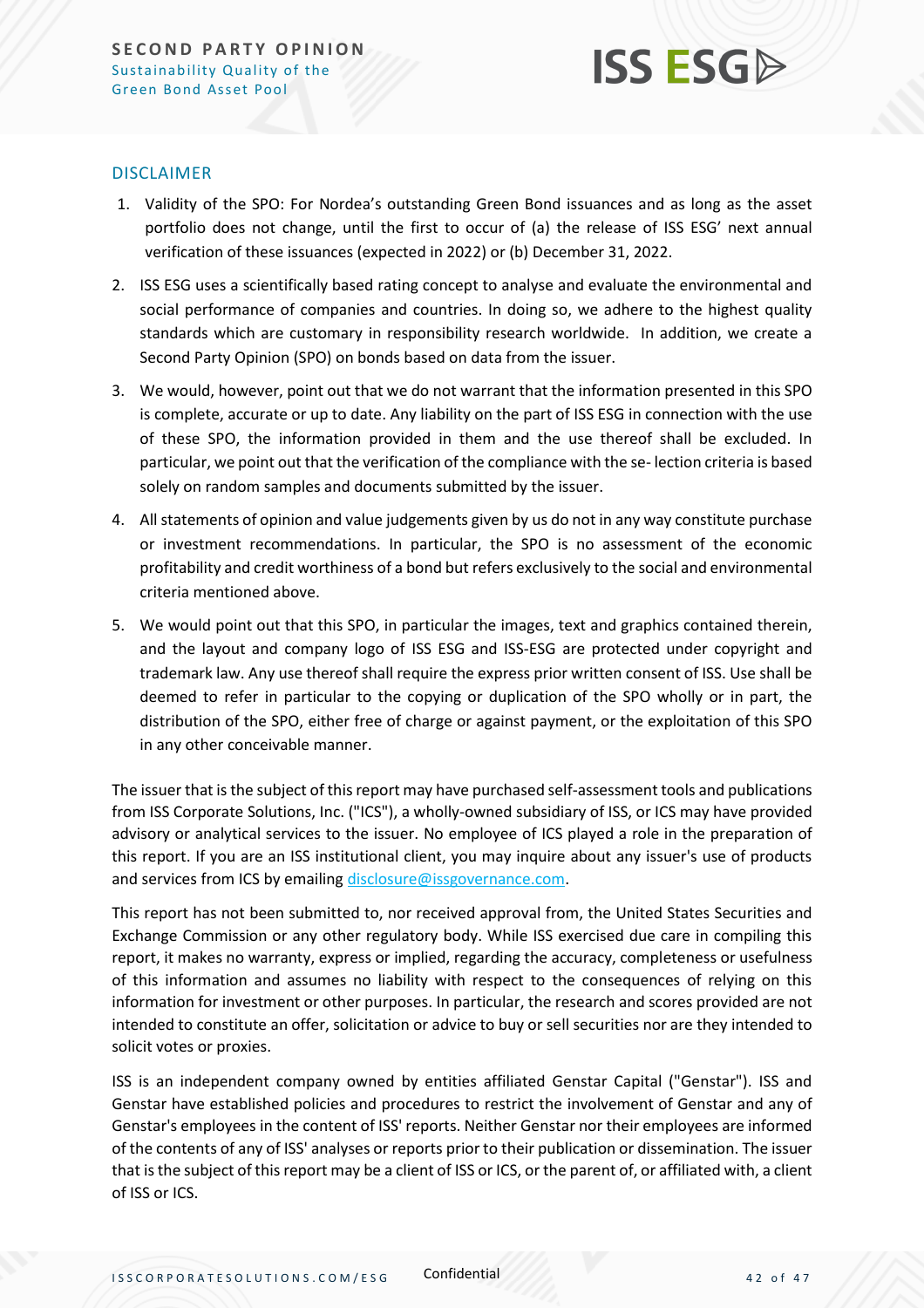## **ISS ESG**

### <span id="page-42-0"></span>ANNEX 1: Methodology

### ISS ESG Green KPIs

The ISS ESG Green Bond KPIs serve as a structure for evaluating the sustainability quality  $-$  i.e. the social and environmental added value – of the use of proceeds of Nordea's Green Bonds.

It comprises firstly the definition of the use of proceeds category offering added social and/or environmental value, and secondly the specific sustainability criteria by means of which this added value and therefore the sustainability performance of the assets can be clearly identified and described.

The sustainability criteria are complemented by specific indicators, which enable quantitative measurement of the sustainability performance of the assets and which can also be used for reporting. If a majority of assets fulfill the requirement of an indicator, this indicator is then assessed positively. Those indicators may be tailor-made to capture the context-specific environmental and social risks.

### Environmental and social risks assessment methodology

ISS ESG evaluates whether the assets included in the asset pool match the eligible project category and criteria listed in the Green Bond KPIs.

All percentages refer to the amount of assets within one category (e.g. wind power). Additionally, the assessment "no or limited information is available" either indicates that no information was made available to ISS ESG or that the information provided did not fulfil the requirements of the ISS ESG Green Bond KPIs.

The evaluation was carried out using information and documents provided to ISS ESG on a confidential basis by Nordea (e.g. Due Diligence Reports). Further, national legislation and standards, depending on the asset location, were drawn on to complement the information provided by the issuer.

### Assessment of the contribution and association to the SDG

The 17 Sustainable Development Goals (SDGs) were endorsed in September 2015 by the United Nations and provide a benchmark for key opportunities and challenges toward a more sustainable future. Using a proprietary method, ISS ESG identifies the extent to which Nordea's Green Bonds contributes to related SDGs.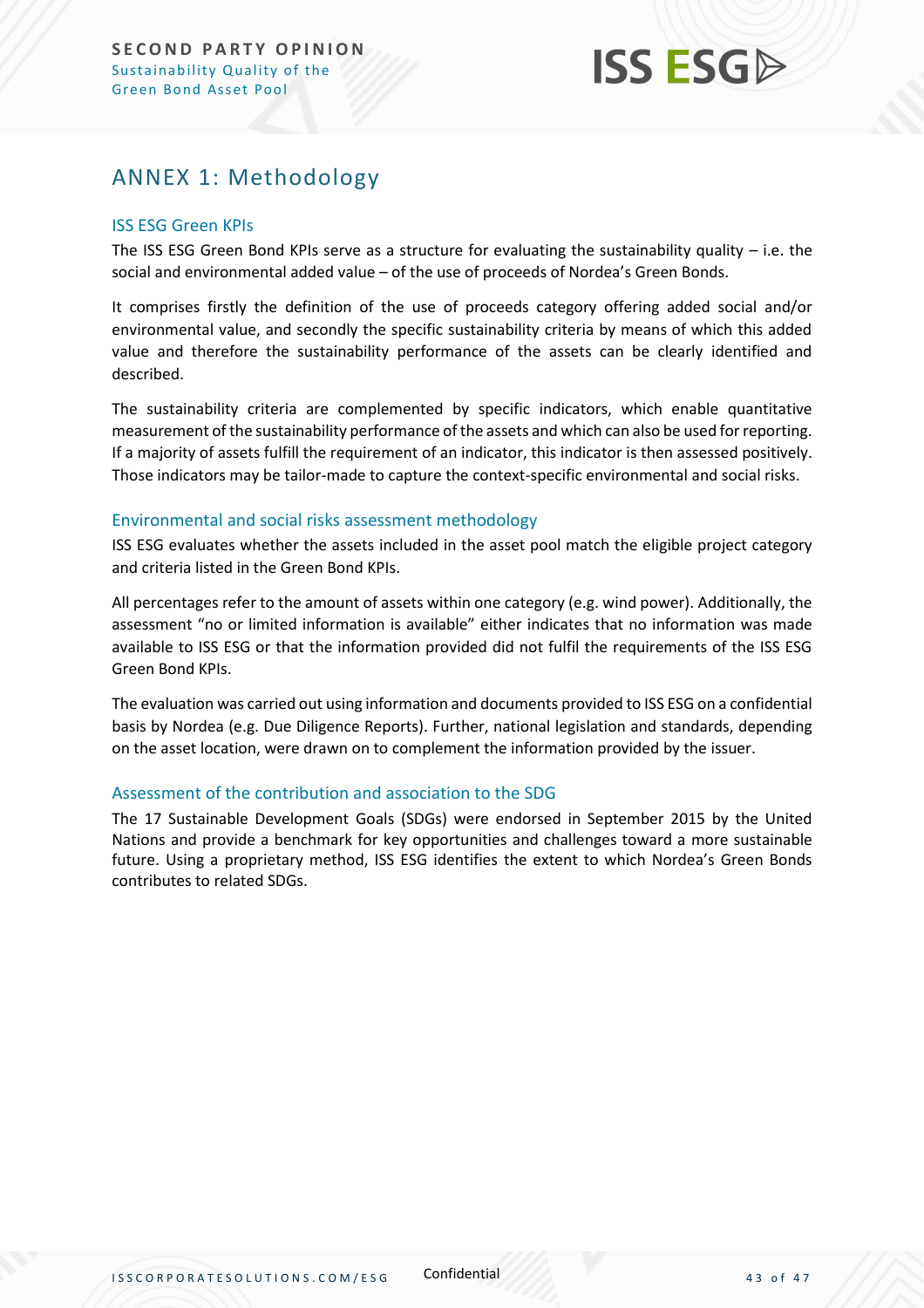

### <span id="page-43-0"></span>ANNEX 2: ISS ESG Corporate Rating Methodology

The following pages contain methodology description of the ISS ESG Corporate Rating.

### Methodology - Overview

The ESG Corporate Rating methodology was originally developed by Institutional Shareholder Services Germany (formerly oekom research) and has been consistently updated for more than 25 years.

**ESG Corporate Rating** - The ESG Corporate Rating universe, which is currently expanding from more than 8,000 corporate issuers to a targeted 10,000 issuers in 2020, covers important national and international indices as well as additional companies from sectors with direct links to sustainability and the most important bond issuers that are not publicly listed companies.

The assessment of a company's social & governance and environmental performance is based on approximately 100 environmental, social and governance indicators per sector, selected from a pool of 800+ proprietary indicators. All indicators are evaluated independently based on clearly defined performance expectations and the results are aggregated, taking into account each indicator's and each topic's materialityoriented weight, to yield an overall score (rating). If no relevant or up-to-date company information with regard to a certain indicator is available, and no assumptions can be made based on predefined standards and expertise, e.g. known and already classified country standards, the indicator is assessed with a D-.

In order to obtain a comprehensive and balanced picture of each company, our analysts assess relevant information reported or directly provided by the company as well as information from reputable independent sources. In addition, our analysts actively seek a dialogue with the assessed companies during the rating process and companies are regularly given the opportunity to comment on the results and provide additional information.

**Analyst Opinion** - Qualitative summary and explanation of the central rating results in three dimensions:

(1) Opportunities - assessment of the quality and the current and future share of sales of a company's products and services, which positively or negatively contribute to the management of principal sustainability challenges.

(2) Risks - summary assessment of how proactively and successfully the company addresses specific sustainability challenges found in its business activity and value chain, thus reducing its individual risks, in particular regarding its sector's key issues.

(3) Governance - overview of the company's governance structures and measures as well as of the quality and efficacy of policies regarding its ethical business conduct.

**Norm-Based Research - Severity Indicator** - The assessment of companies' sustainability performance in the ESG Corporate Rating is informed by a systematic and comprehensive evaluation of companies' ability to prevent and mitigate ESG controversies. ISS ESG conducts research and analysis [on corporate involvement in verified or alleged failures to respect recognized](https://www.issgovernance.com/esg/screening/esg-screening-solutions/#nbr_techdoc_download) standards for responsible business conduct through [Norm-Based](https://www.issgovernance.com/esg/screening/esg-screening-solutions/#nbr_techdoc_download) Research.

Norm-Based Research is based on authoritative standards for responsible business conduct such as the UN Global Compact, the OECD Guidelines for Multinational Enterprises, the UN Guiding Principles for Business and Human Rights and the Sustainable Development Goals.

As a stress-test of corporate disclosure, Norm-Based Research assesses the following:

- Companies' ability to address grievances and remediate negative impacts
- Degree of verification of allegations and claims
- Severity of impact on people and the environment, and systematic or systemic nature of malpractices

Severity of impact is categorized as Potential, Moderate, Severe, Very severe. This informs the ESG Corporate Rating.

**Decile Rank** - The Decile Rank indicates in which decile (tenth part of total) the individual Corporate Rating ranks within its industry from 1 (best – company's rating is in the first decile within its industry) to 10 (lowest – company's rating is in the tenth decile within its industry). The Decile Rank is determined based on the underlying numerical score of the rating. If the total number of companies within an industry cannot be evenly divided by ten, the surplus company ratings are distributed from the top (1 decile) to the bottom. If there are Corporate Ratings with identical absolute scores that span a division in decile ranks, all ratings with an equal decile score are classified in the higher decile, resulting in a smaller number of Corporate Ratings in the decile below.

**Distribution of Ratings** - Overview of the distribution of the ratings of all companies from the respective industry that are included in the ESG Corporate Rating universe (company portrayed in this report: dark blue).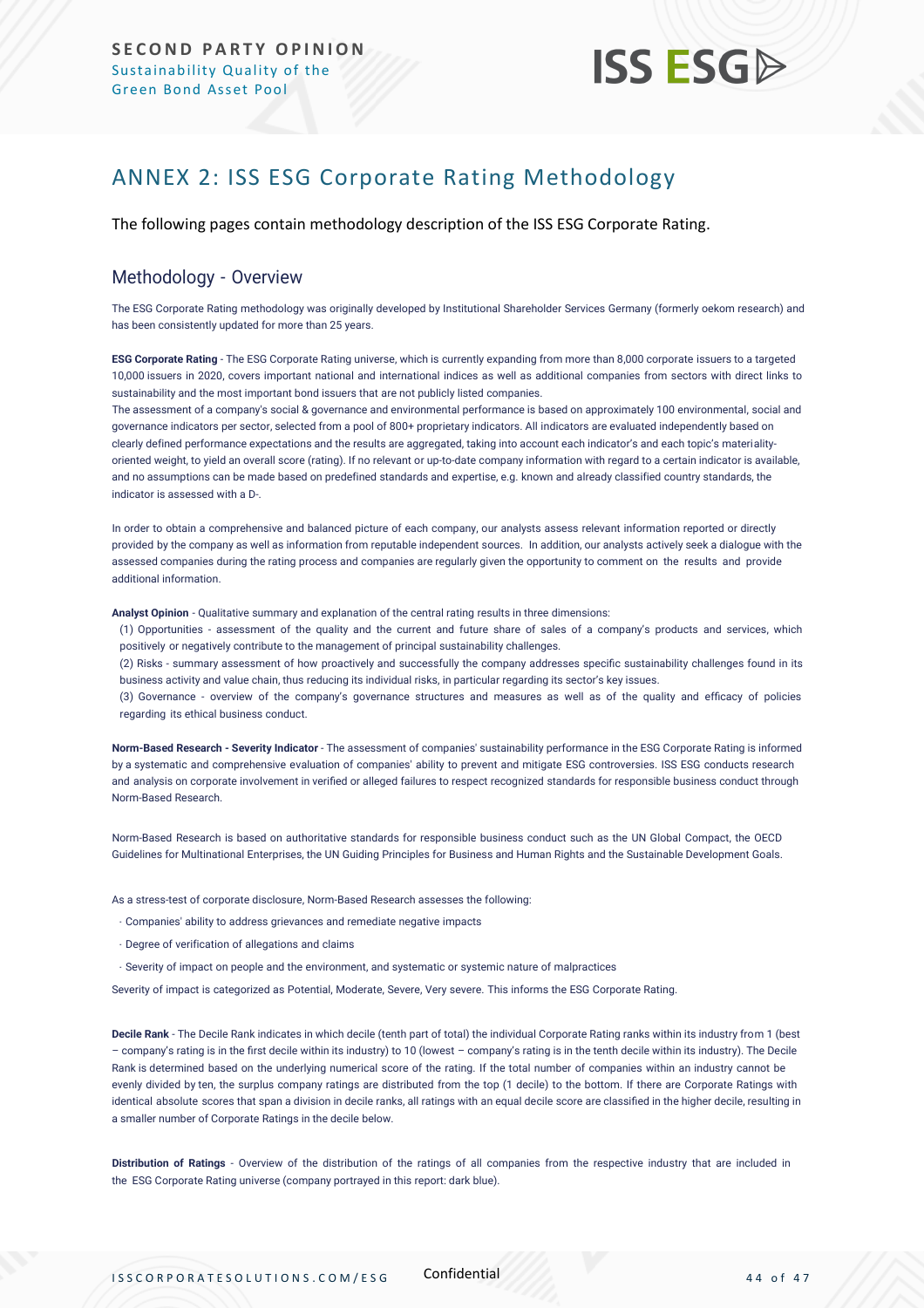# **ISS ESG**

**Industry Classification** - The social and environmental impacts of industries differ. Therefore, based on its relevance, each industry analyzed is classified in a Sustainability Matrix.

Depending on this classification, the two dimensions of the ESG Corporate Rating, the Social Rating and the Environmental Rating, are weighted and the sector-specific minimum requirements for the ISS ESG Prime Status (Prime threshold) are defined (absolute best-in-class approach).



**Industry Leaders** - List (in alphabetical order) of the top three companies in an industry from the ESG Corporate Rating universe at the time of generation of this report.

**Key Issue Performance** - Overview of the company's performance with regard to the key social and environmental issues in the industry, compared to the industry average.

**Performance Score** - The ESG Performance Score allows for cross-industry comparisons using a standardized best-in-class threshold that is valid across all industries. It is the numerical representation of the alphabetic ratings (D- to A+) on a scale of 0 to 100 with 50 representing the prime threshold. All companies with values greater than 50 are Prime, while companies with values less than 50 are Not Prime. As a result, intervals are of varying size depending on the original industry-specific prime thresholds.

**Rating History** - Development of the company's rating over time and comparison to the average rating in the industry.

**Rating Scale** - Companies are rated on a twelve-point scale from A+ to D-:

A+: the company shows excellent performance.

D-: the company shows poor performance (or fails to demonstrate any commitment to appropriately address the topic).

Overview of the range of scores achieved in the industry (light blue) and indication of the grade of the company evaluated in this report (dark blue).

**Sources of Information** - A selection of sources used for this report is illustrated in the annex.

**Status & Prime Threshold** - Companies are categorized as Prime if they achieve/exceed the sustainability performance requirements (Prime threshold) defined by ISS ESG for a specific industry (absolute best-in-class approach) in the ESG Corporate Rating. Prime companies are sustainability leaders in their industry and are better positioned to cope with material ESG challenges and risks, as well as to seize opportunities, than their Not Prime peers. The financial materiality of the Prime Status has been confirmed by performance studies, showing a continuous outperformance of the Prime portfolio when compared to conventional indices over more than 14 years.

**Transparency Level** - The Transparency Level indicates the company's materiality-adjusted disclosure level regarding the environmental and social performance indicators defined in the ESG Corporate Rating. It takes into consideration whether the company has disclosed relevant information regarding a specific indicator, either in its public ESG disclosures or as part of the rating feedback process, as well as the indicator's materiality reflected in its absolute weight in the rating. The calculated percentage is classified in five transparency levels following the scale below.

0% - < 20%: very low

20% - < 40%: low

- 40% < 60%: medium
- 60% < 80%: high
- 80% 100%: very high

For example, if a company discloses information for indicators with a cumulated absolute weight in the rating of 23 percent, then its Transparency Level is "low". A company's failure to disclose, or lack of transparency, will impact a company's ESG performance rating negatively.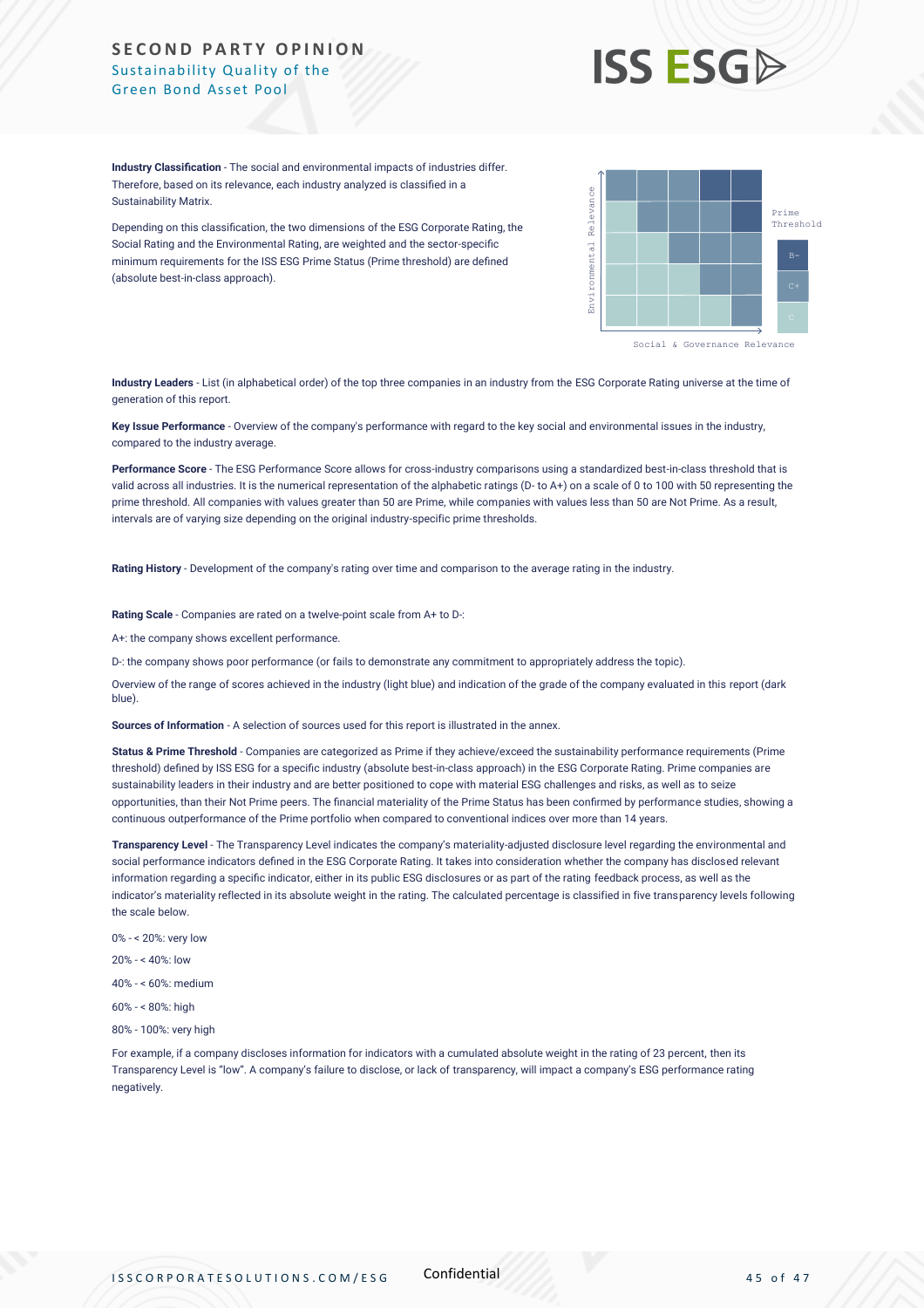

### <span id="page-45-0"></span>ANNEX 3: Quality management processes

### **SCOPE**

Nordea commissioned ISS ESG to compile a Green Bond SPO. The Second Party Opinion process includes verifying whether the Green Bond aligns with the GBP and to assess the sustainability credentials of its Green Bond, as well as the issuer's sustainability strategy.

### **CRITERIA**

Relevant Standards for this Second Party Opinion

- **ICMA Green Bond Principles**
- ISS ESG Key Performance Indicators relevant for Use of Proceeds categories selected by Nordea

### ISSUER'S RESPONSIBILITY

Nordea's responsibility was to provide information and documentation on:

- **Framework**
- Asset pool
- Documentation of ESG risks management at the asset level

### ISS ESG's VERIFICATION PROCESS

ISS ESG is one of the world's leading independent environmental, social and governance (ESG) research, analysis and rating houses. The company has been actively involved in the sustainable capital markets for over 25 years. Since 2014, ISS ESG has built up a reputation as a highly-reputed thought leader in the green and social bond market and has become one of the first CBI approved verifiers.

ISS ESG has conducted this independent Second Party Opinion of the Green Bonds to be issued by Nordea based on ISS ESG methodology and in line with the ICMA GBP.

The engagement with Nordea took place in November 2021.

### ISS ESG's BUSINESS PRACTICES

ISS has conducted this verification in strict compliance with the ISS Code of Ethics, which lays out detailed requirements in integrity, transparency, professional competence and due care, professional behaviour and objectivity for the ISS business and team members. It is designed to ensure that the verification is conducted independently and without any conflicts of interest with other parts of the ISS Group.